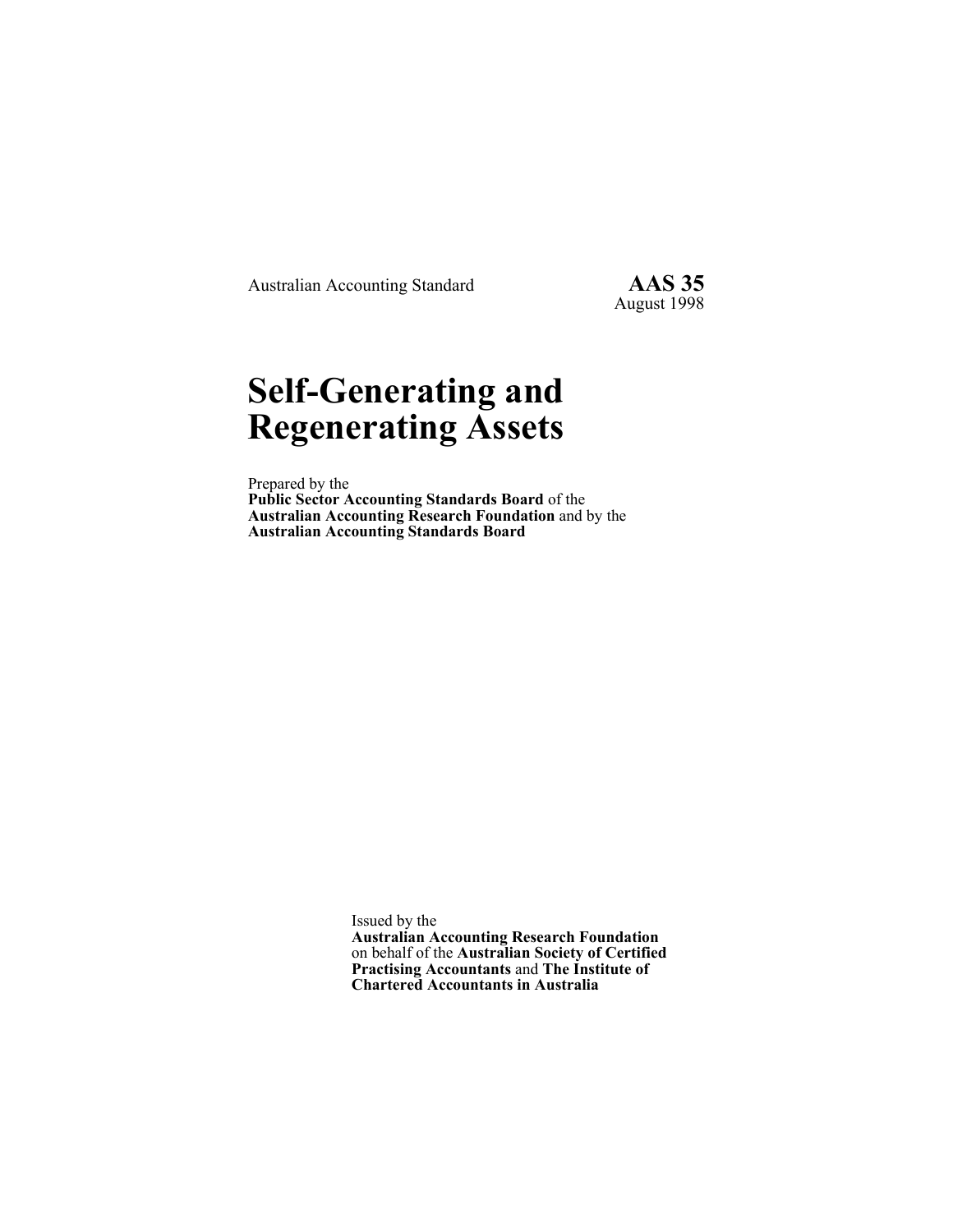# **Obtaining a Copy of this Accounting Standard**

Copies of this Standard are available for purchase from the Australian Accounting Research Foundation by contacting:

The Customer Service Officer Australian Accounting Research Foundation 211 Hawthorn Road Caulfield Victoria 3162 AUSTRALIA

Phone: (03) 9524 3637 Fax:  $(03)$  9524 3687 Email: publications@aarf.asn.au

### COPYRIGHT

 1998 Australian Accounting Research Foundation (AARF). The text, graphics and layout of this Accounting Standard are protected by Australian copyright law and the comparable law of other countries. No part of this Accounting Standard may be reproduced, stored or transmitted in any form or by any means without the prior written permission of the AARF except as permitted by law.

ISSN 1034-3717

**AAS 35** 2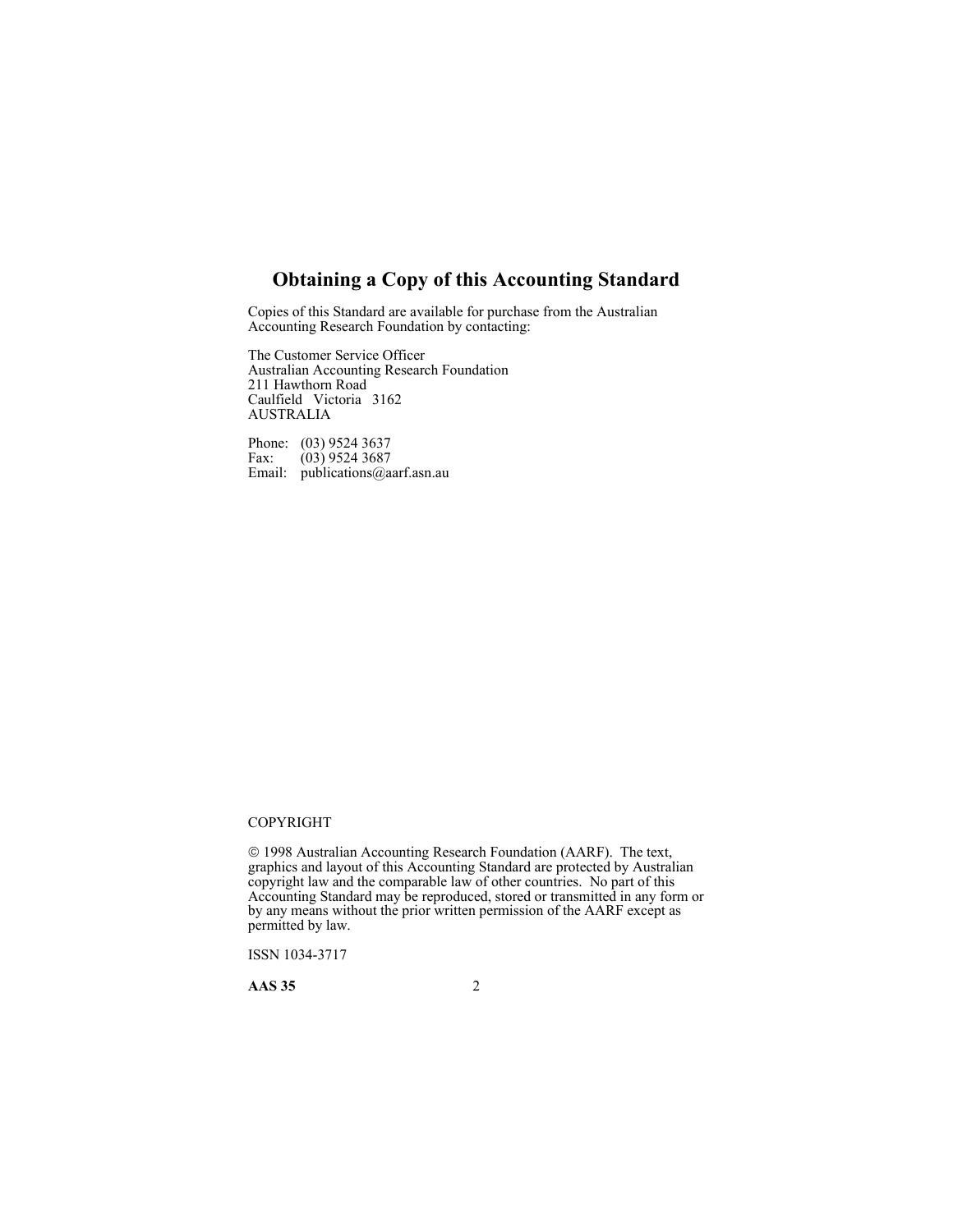# **CONTENTS**

### MAIN FEATURES OF THE STANDARD ... page 4

# *Section and page number*

- **1 Application ... 5**
- **2 Scope … 5**
- **3 Operative Date ... 7**
- **4 Purpose of Standard ... 7**
- **5 Accounting for SGARAs ... 7**  Recognition of SGARAs ... 7 Basis of Measurement ... 8 Recognition of Revenues and Expenses ... 12 Accounting for the Non-Living Produce of SGARAs ... 14
- **6 Presentation ... 15**
- **7 Disclosures ... 15**
- **8 Comparative Information ... 17**
- **9 Transitional Provisions ... 17**
- **10 Definitions ... 18**  SGARAs ... 20

CONFORMITY WITH INTERNATIONAL AND NEW ZEALAND ACCOUNTING STANDARDS ... page 22

### **APPENDICES**

- 1 Extracts from an Example Financial Report of an Entity that Controls a Hazelnut Grove ... page 23
- 2 Extracts from an Example Financial Report of an Entity that Controls a Forest ... page 31
- 3 Illustration of the Effects of Transactions and Other Events on the Net Increment (Decrement) in the Net Market Value of SGARAs … page 38

DEVELOPMENT OF THE STANDARD ... page 48

Defined words appear in *italics* the first time they appear in a section. The definitions are in Section 10. Standards are printed in **bold** type and commentary in light type.

**AAS 35** 3 **CONTENTS**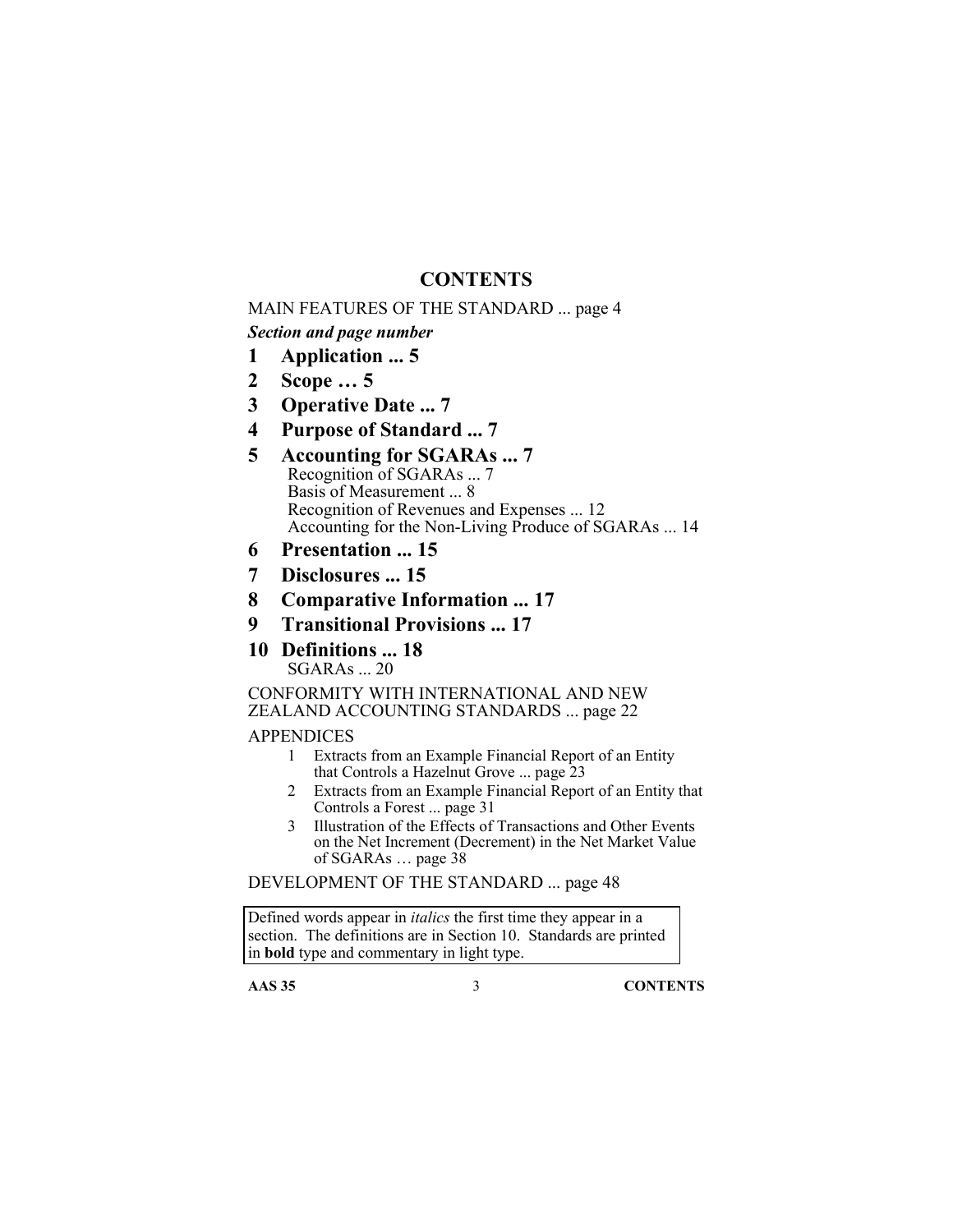# **MAIN FEATURES OF THE STANDARD**

#### The Standard

- (a) applies to all self-generating and regenerating assets (SGARAs) (including consumable-SGARAs with short-term production cycles [such as wheat crops] and bearer-SGARAs with long-term production cycles [such as apple trees in an orchard]) other than those held for "non-commercial" purposes
- (b) requires SGARAs to be measured at net market value
- (c) requires increments (decrements) in the net market values of SGARAs to be recognised as revenues (expenses) in the profit and loss or other operating statement in the reporting period in which the increments (decrements) occur, and the net market value of nonliving produce extracted from SGARAs (less the costs of extraction) determined immediately after it becomes non-living to be recognised as revenues in the profit and loss or other operating statement in the reporting period in which extraction occurs
- (d) deems the cost of non-living produce of SGARAs to be the net market value of the produce immediately after it becomes nonliving, for the purpose of applying Australian Accounting Standard AAS 2 "Inventories"
- (e) requires SGARAs to be presented separately in the statement of financial position
- (f) requires specific disclosures in relation to SGARAs.

**AAS 35** 4 **FEATURES**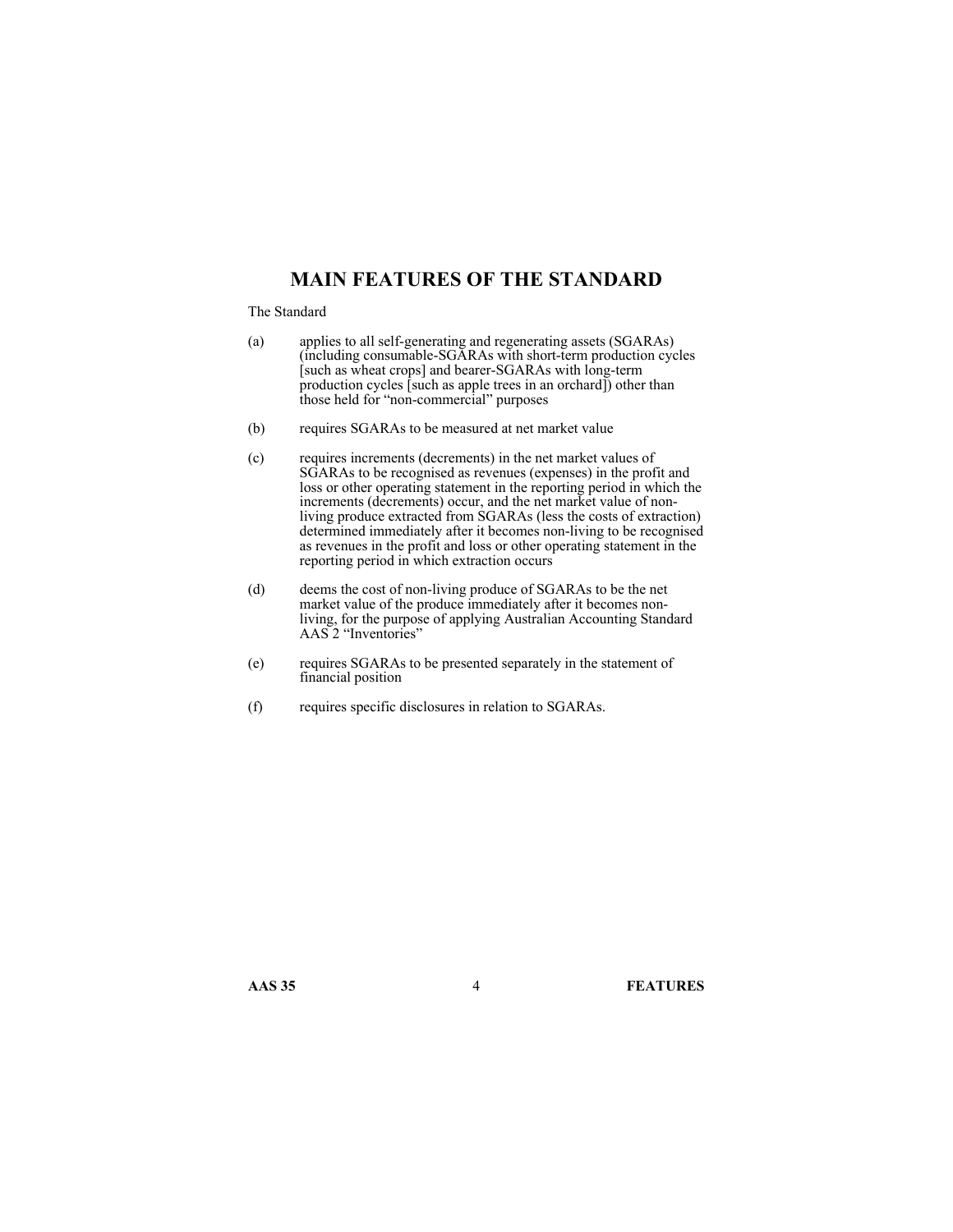# **AUSTRALIAN ACCOUNTING STANDARD**

# **AAS 35 "SELF-GENERATING AND REGENERATING ASSETS"**

# **1 Application**

### **1.1 This Standard applies to:**

- **(a)** *general purpose financial reports* **of each** *reporting entity* **to which Accounting Standards operative under the Corporations Law do not apply**
- **(b) financial reports that are held out to be general purpose financial reports by an** *entity* **which is not a reporting entity, and to which Accounting Standards operative under the Corporations Law do not apply.**
- 1.1.1 Accounting Standards operative under the Corporations Law apply to companies and to other entities required by legislation, ministerial directive or other government authority to apply such Standards. Reporting entities which are not required to apply Accounting Standards operative under the Corporations Law are required to apply this Standard.

#### **1.2 In the event of a conflict between this Standard and any other Standard, the requirements of this Standard prevail.**

1.2.1 Accounting Standard AAS 10 "Accounting for the Revaluation of Non-Current Assets" does not apply to *self-generating and regenerating assets (SGARAs)* that are *non-current assets* to which this Standard applies.

### **2 Scope**

- **2.1 This Standard applies to:** 
	- **(a)** *SGARAs* **other than SGARAs that are held for the primary purpose of aesthetics, heritage, ecology, the environment, or recreation**

**AAS 35** 5 **¶1.1**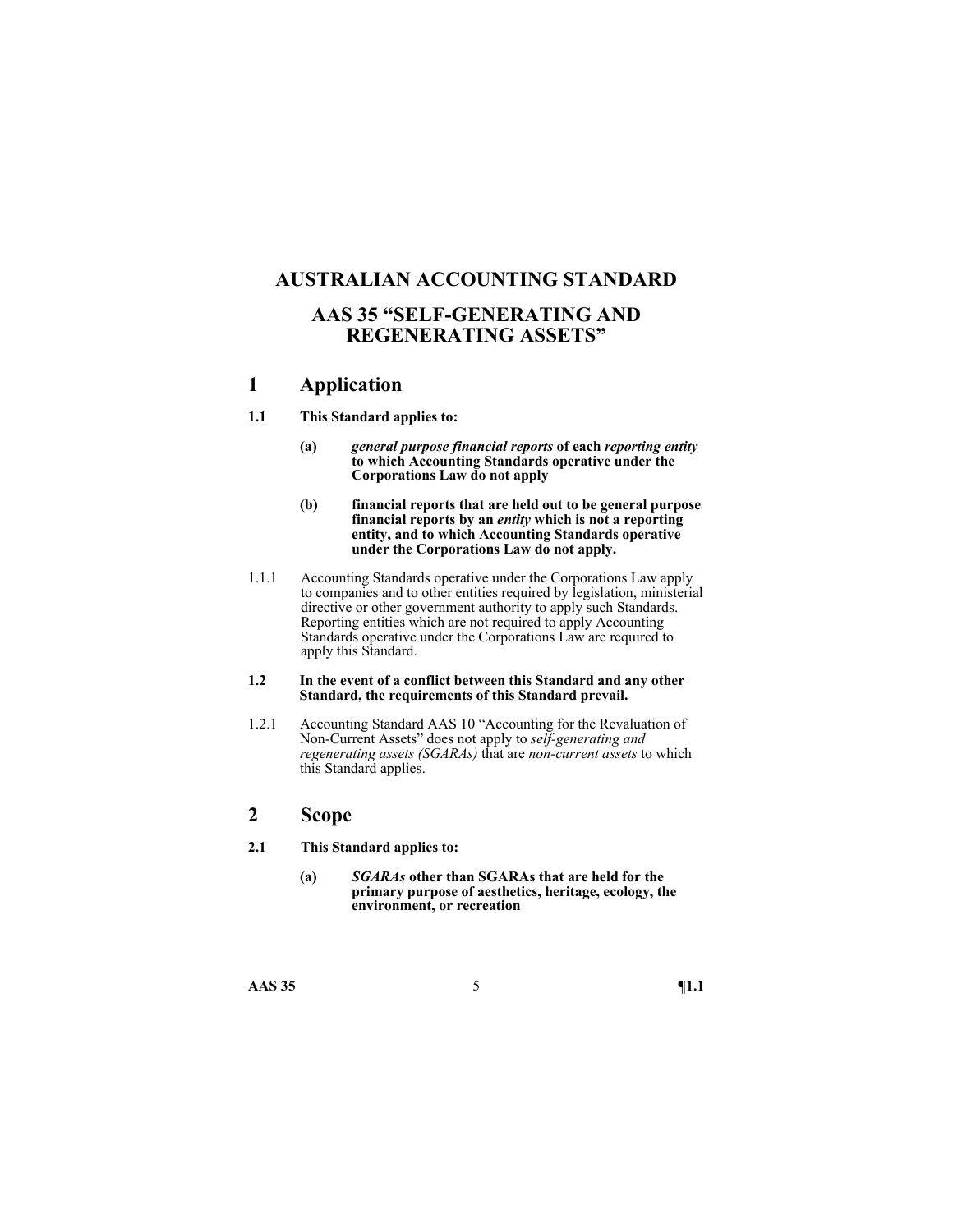#### **(b) exclusive rights obtained through leases or similar types of arrangements over specific SGARAs, as if those rights are themselves SGARAs.**

- 2.1.1 This Standard applies to SGARAs that are held primarily for profit, for example, SGARAs held primarily for sale in their own right or held to generate produce for sale. Although the principles in this Standard may be appropriate for SGARAs that are not held primarily for such purposes (for example, SGARAs that are a component of a national park, public botanical garden or public recreational park), measurement techniques available to the *entity* may not be adequately developed to *reliably* measure the *net market value* of those *assets* separately. For example, techniques may not be adequately developed to reliably measure the net market value of SGARAs in national parks separately from the non-biological assets (such as land) to which they are attached.
- 2.1.2 Exclusive rights over specific SGARAs (such as bloodstock) may be granted through leasing arrangements. Australian Accounting Standard AAS 17 "Accounting for Leases" does not apply to lease agreements concerning rights to exploit natural resources (which include SGARAs). The net market value of rights over a SGARA changes as a result of biological change in the underlying SGARA, in the same way that the net market value of the underlying SGARA changes. Accordingly, this Standard applies to arrangements that grant exclusive rights over a specific SGARA, and requires those rights to be accounted for in a manner consistent with the treatment of SGARAs. Arrangements over SGARAs that do not grant exclusive rights over specific SGARAs, such as fishing quotas or licences, are excluded from the scope of this Standard.
- 2.1.3 This Standard does not specify how to account for commodity-based contracts entered into to hedge the price of future sales involving the physical delivery of SGARAs or the non-living produce expected to be extracted from SGARAs. Such contracts may commit the entity to physically delivering SGARAs or the non-living produce of SGARAs to a buyer. In order to reflect the changes in the value of the hedge contract in the same periods in which the changes in value of the underlying SGARAs are reflected, it would be necessary to measure the hedge contract at net market value and *recognise* increments and decrements in the net market value as *revenues* or *expenses* in the profit and loss or other operating statement for the reporting period in which the increments or decrements occur.
- 2.1.4 The standards specified in this Standard apply to the financial report where information resulting from their application is material, in
- **AAS 35** 6 **¶2.1**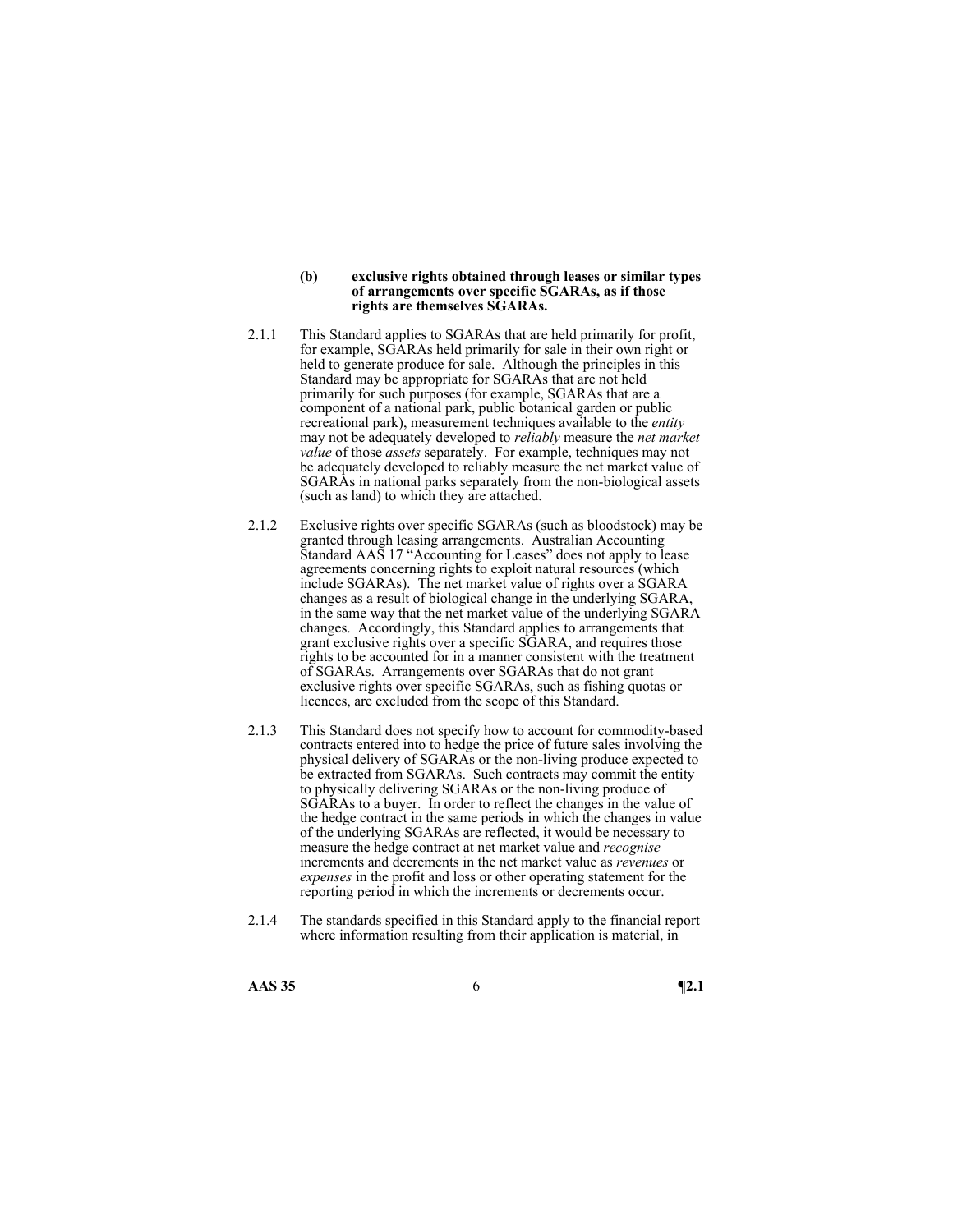accordance with Australian Accounting Standard AAS 5 "Materiality".

### **3 Operative Date**

- **3.1 This Standard applies to reporting periods ending on or after 30 June 2000.**
- **3.2 This Standard may be applied to reporting periods ending before 30 June 2000.**

# **4 Purpose of Standard**

- **4.1 The purpose of this Standard is to prescribe that:** 
	- **(a)** *SGARAs* **be measured at** *net market values*
	- **(b) increments and decrements in the net market values of SGARAs be** *recognised* **in the profit and loss or other operating statement in the reporting periods in which the increments or decrements occur**
	- **(c) the net market value of the non-living produce**  extracted from SGARAs (less the costs of extraction) **determined immediately after it becomes non-living be recognised in the profit and loss or other operating statement in the reporting periods in which the extraction occurs**
	- **(d) the cost of the non-living produce of SGARAs is deemed to be the net market value of the non-living produce immediately after it becomes non-living**
	- **(e) specific disclosures be made in respect of SGARAs.**

# **5 Accounting for SGARAs**

### **Recognition of SGARAs**

**5.1 A** *SGARA* **must be** *recognised* **when, and only when:** 

**AAS 35** 7 **¶2.1.4**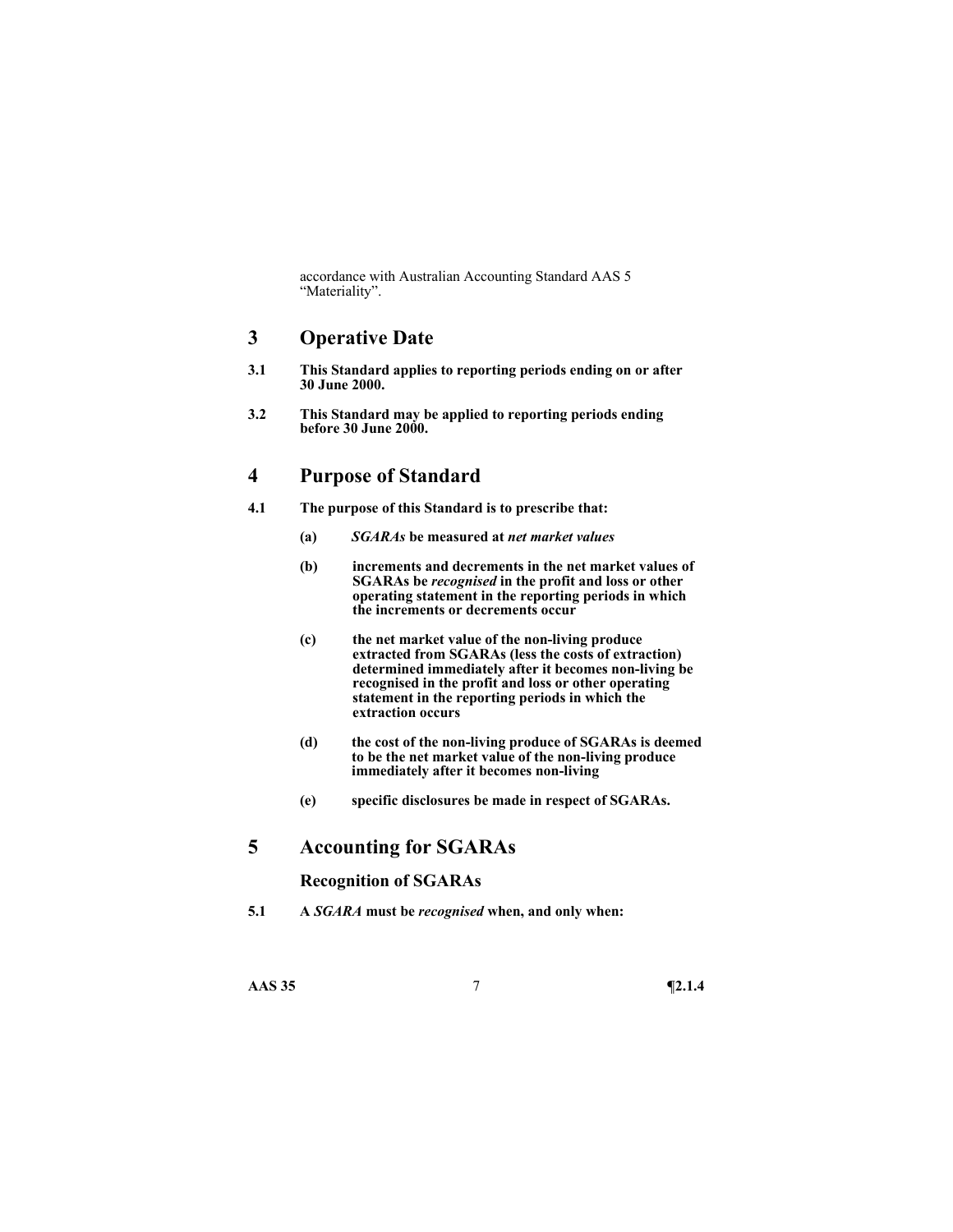- **(a) it is** *probable* **that the future economic benefits embodied in the SGARA will eventuate**
- **(b) the SGARA possesses a value that can be measured**  *reliably***.**
- 5.1.1 Statement of Accounting Concepts SAC 4 "Definition and Recognition of the Elements of Financial Statements" explains the recognition criteria for *assets*. It would be rare that SGARAs held primarily for sale or otherwise to generate profit could not be measured reliably.

### **Basis of Measurement**

#### **5.2 SGARAs must be measured at their** *net market value* **as at each**  *reporting date***.**

- 5.2.1 SGARAs are different from non-living assets because they change biological form over their lives through growth and other means, resulting in changes in future economic benefits. The future economic benefits embodied in SGARAs may also change in the absence of changes in biological form, because their prices change. Measuring a SGARA at its current value ensures that the effect of both biological changes and price changes are recognised in financial reports.
- 5.2.2 This Standard specifies net market value as the current value attribute for SGARAs. The net market value of a SGARA is defined in paragraph 10.1 as the amount which could be expected to be received from the disposal of the SGARA in an active and liquid market after deducting costs expected to be incurred in realising the proceeds of such a disposal. Net market value is the net proceeds from disposal which could be expected to be received in the ordinary course of business, rather than the net proceeds from disposal expected from a distress sale.
- 5.2.3 Measuring SGARAs at net market value permits comparisons of SGARAs having substantially the same characteristics, regardless of their purpose, and when, by whom and how they were acquired. It also provides a relevant basis for assessing stewardship of the *entity's* management or governing body by indicating the effects of the decisions to buy, sell or hold SGARAs.
- 5.2.4 Where they exist, current prices of SGARAs (subject to making allowance for the deduction of transaction costs) in active and liquid markets are the best basis for determining their net market value. Prices in active and liquid markets result from an assessment by

**AAS 35** 8 **¶5.1**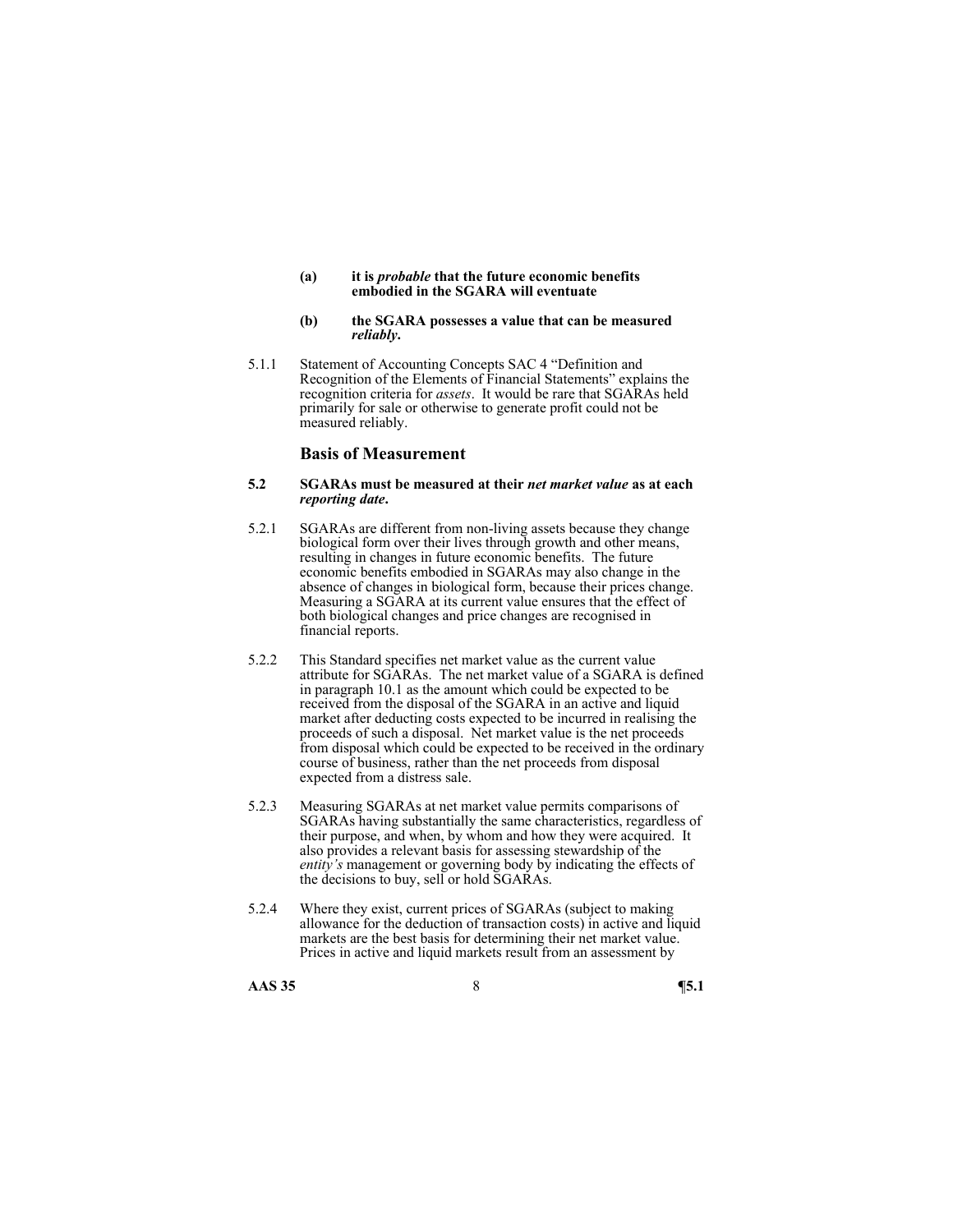market participants of the present value of an asset's expected future cash flows. Therefore, they avoid the need to base measurements on the intentions of the management or governing body, or on estimates, as would be necessary if net present value were to be used in preference. Measures that are based on prices in active and liquid markets provide more consistent measurements between entities and between SGARAs of the same entity, while their use results in the *carrying amounts* of SGARAs being more *relevant* to users of financial reports.

- 5.2.5 Market prices observed in active and liquid markets often will be available for SGARAs at all stages of their maturity. These prices are used as a basis for measuring the net market value of SGARAs regardless of whether the entity intends to sell the SGARAs in their current form. This is because prices observed in active and liquid markets reflect market participants' assessments of all known potential uses for the SGARAs. For example, the market price of a calf held for the purpose of beef production is determined by observing the market price for calves in a market where potential buyers may have different intentions in relation to calves. That market price, expressed as a "farm gate price" or "in situ price", captures the condition and location of the calf. Deducting from that price expected point-of-sale costs (such as saleyard commissions) results in a net market value which shows the net proceeds that would result from disposing of the calf. This information is useful to users interested in assessing the future economic benefits that could currently be obtained from the calf.
- **5.3 Where there is no active and liquid market for a SGARA, the best indicator of the net amount which could be received from the disposal of the SGARA in an active and liquid market must be used to measure the SGARA, taking into account all relevant information.**
- 5.3.1 Market prices may not be observable for certain SGARAs, for example newly planted trees in a forest. Furthermore, although market prices may be observable, they may be affected by the fact that the market is not active and liquid. For example, there may be infrequent activity in the market, the market may not be well established, small volumes may be traded relative to the asset to be valued, access to the market may be limited, or the market may be influenced by one participant or a limited number of participants.
- 5.3.2 In circumstances where a current market price in an active and liquid market is not observable, the best indicator of that price, net of selling costs, is identified. Identifying the best (that is, the most relevant and reliable) indicator (for example, net present value or

#### **AAS 35** 9 **¶5.2.4**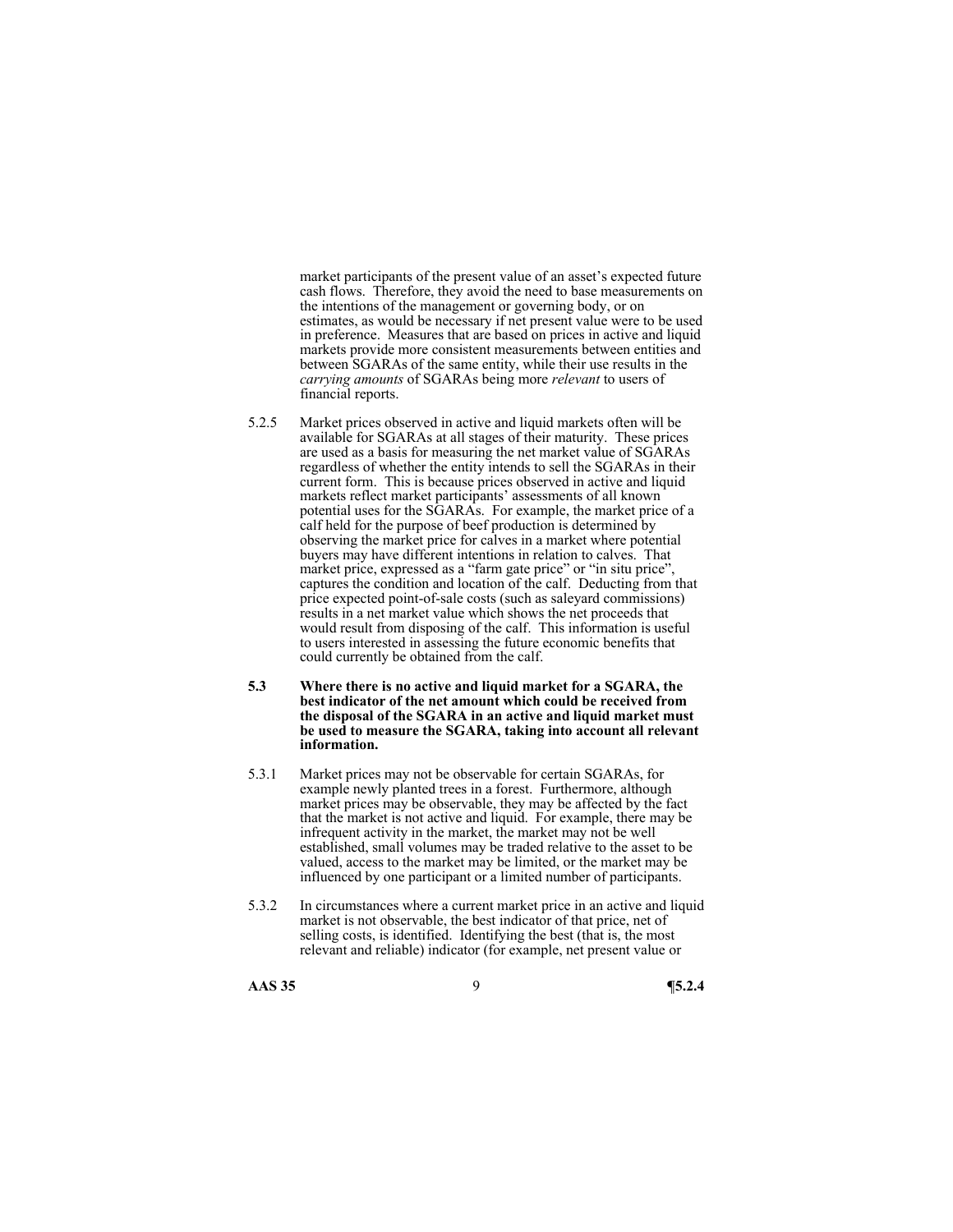historical cost) entails the exercise of judgement, having regard to the circumstances. It is unlikely that any one indicator is the best indicator of current net market price in an active and liquid market in all circumstances. In some circumstances one measure may be more relevant but less reliable than another measure, and in other circumstances that same measure may be less relevant but more reliable than the other. Depending on the circumstances, one of the following measures may represent the best balance between the often conflicting qualitative characteristics of relevance and reliability, and be the best indicator of net market price in an active and liquid market (and therefore the best basis for determining net market value):

- (a) The most recent net market price of the same or similar assets. For example, when current prices in active and liquid markets are unavailable, the price of the most recent transaction involving similar assets may provide the best basis for determining the net market value, provided that there has not been a significant change in economic circumstances between the date at which the market price was observed and the reporting date.
- (b) The net market value of related assets. For example:
	- (i) The net market value of an apple orchard (which includes assets other than SGARAs, such as land and buildings) could be based on a market price observed in an active and liquid market for apple orchards. In that circumstance, the net market value of the apple trees could be ascertained by allocating on a reasonable basis the total net market value of the orchard between the SGARAs and the non-SGARAs that comprise the orchard. This means that the net market value of the SGARAs does not include any value that is attributable to the non-SGARAs (and vice versa). For example, the net market value of non-SGARAs could be deducted from the total net market value of the orchard. In that case, the net market value of the non-SGARAs reflects the highest and best use of the non-SGARAs. If the net market value of the non-SGARAs equals or exceeds the net market value of the orchard, the net market value of the SGARAs is nil.

**AAS 35** 10 **¶5.3.2**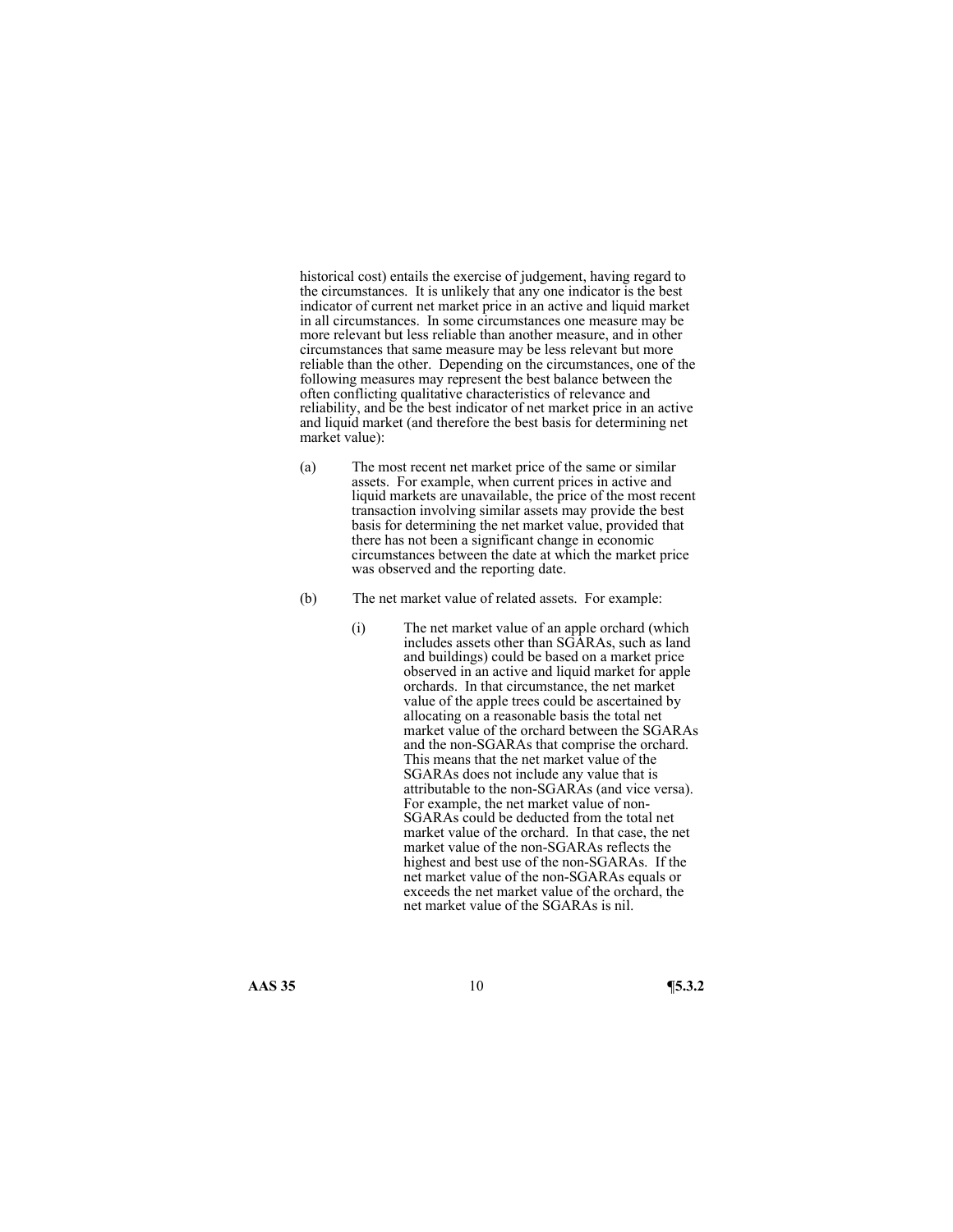- (ii) The net market value of apple trees producing nonstandard varieties may be based on current market prices observed in active and liquid markets for apple trees producing standard varieties and which are similar in other respects.
- (iii) Market prices of the non-living produce of trees in a mature hardwood forest (that is, the current prices of hardwood) may be observed in an active and liquid market and used as a basis for determining the net market value of a mature hardwood forest. The observed market price for the currently available non-living produce of trees in an immature hardwood forest (pulp wood) is unlikely to be the best basis for determining the net market value of the trees in the forest that will be cultivated for hardwood. However, where the pulp wood price results in a value that is greater than the value determined using net present value or other techniques, the value that is based on the pulp wood price is likely to be the best basis for determining the net market value of the trees.
- (c) The net present value of cash flows expected to be generated by the SGARAs discounted at a current marketdetermined rate which reflects the risks associated with those assets. The future cash inflows to the entity from the assets or their produce, and related cash outflows (excluding any outflows for financing the assets and taxation) are estimated and discounted to their present value. Related cash outflows do not include outflows for re-establishing a SGARA after harvest (for example, the costs of replanting trees in a native forest after harvest) because those outflows are related to future SGARAs and not the existing SGARAs. The discount rate used to discount the cash flows needs to be consistent with the measurement of the cash flows to be discounted. For example, nominal discount rates would be applied to cash flows that are expressed in nominal terms.

The entity may enter into a contract to sell its SGARAs, or the non-living produce expected to be extracted from its SGARAs, at a future date. As at the reporting date, the SGARAs may not have an observable price in an active and liquid market but the currently expected market price of the SGARAs, or the produce, at the contracted date for delivery may be reliably estimated. Where, in those

**AAS 35** 11 **¶5.3.2**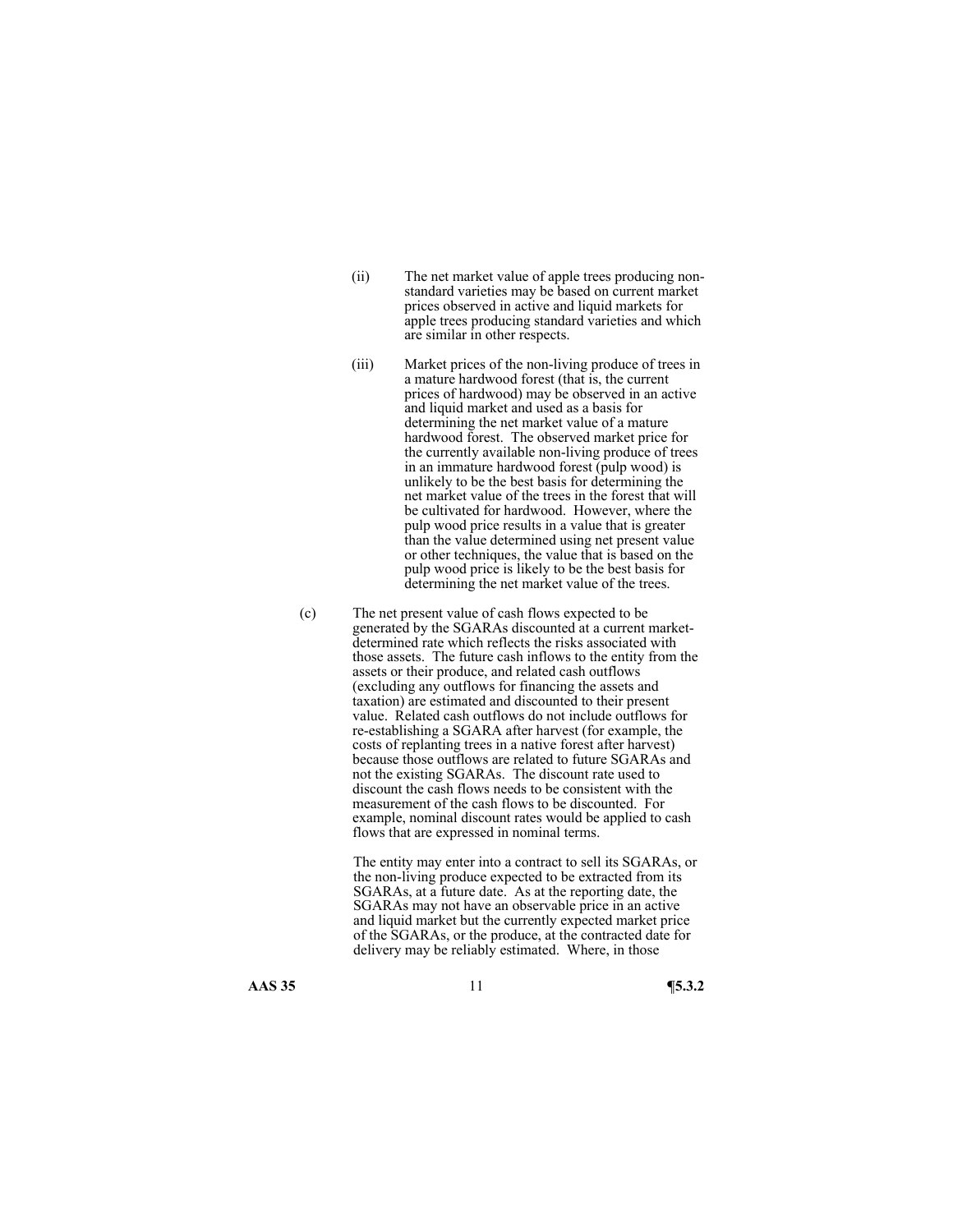circumstances, the contract price differs from the currently expected market price of the SGARAs, or the produce, the SGARAs' net present value (determined using the contracted price as an expected cash inflow) would not be the best basis for determining the net market value of the SGARAs.

- (d) Cost. For example, the net market value of SGARAs may be based on cost where:
	- (i) little biological change has taken place since the costs were incurred and there is no evidence from other indicators of net market value that cost is not the best indicator of net market value (for example, autumn-sown annual crops of wheat or maize for entities with a reporting date in winter, or seedlings planted immediately prior to reporting date)
	- (ii) the uncertainties associated with a SGARA render the assumptions that need to be made to determine other indicators of the SGARA's net market value so unreliable that, on balance, cost is more relevant and reliable than any other indicator (for example, partially-grown SGARAs with short-term production cycles where the time between incurring costs and determining net market value is short, such as cotton crops shortly after planting, for which assumptions about yield and market prices cannot be made reliably).

### **Recognition of Revenues and Expenses**

- **5.4 Any increments or decrements in the net market values of SGARAs must be recognised as** *revenues* **or** *expenses* **in the profit and loss or other operating statement for the reporting period in which the increments or decrements occur.**
- **5.5 Any difference between the net market value of non-living produce extracted from SGARAs and the costs of extraction, as at the date of extraction, must be recognised as revenues or expenses in the profit and loss or other operating statement for the reporting period in which the non-living produce is extracted.**
- 5.5.1 Revenue is typically realised from a SGARA by either selling the SGARA or extracting non-living produce from the SGARA and
- **AAS 35** 12 **¶5.3.2**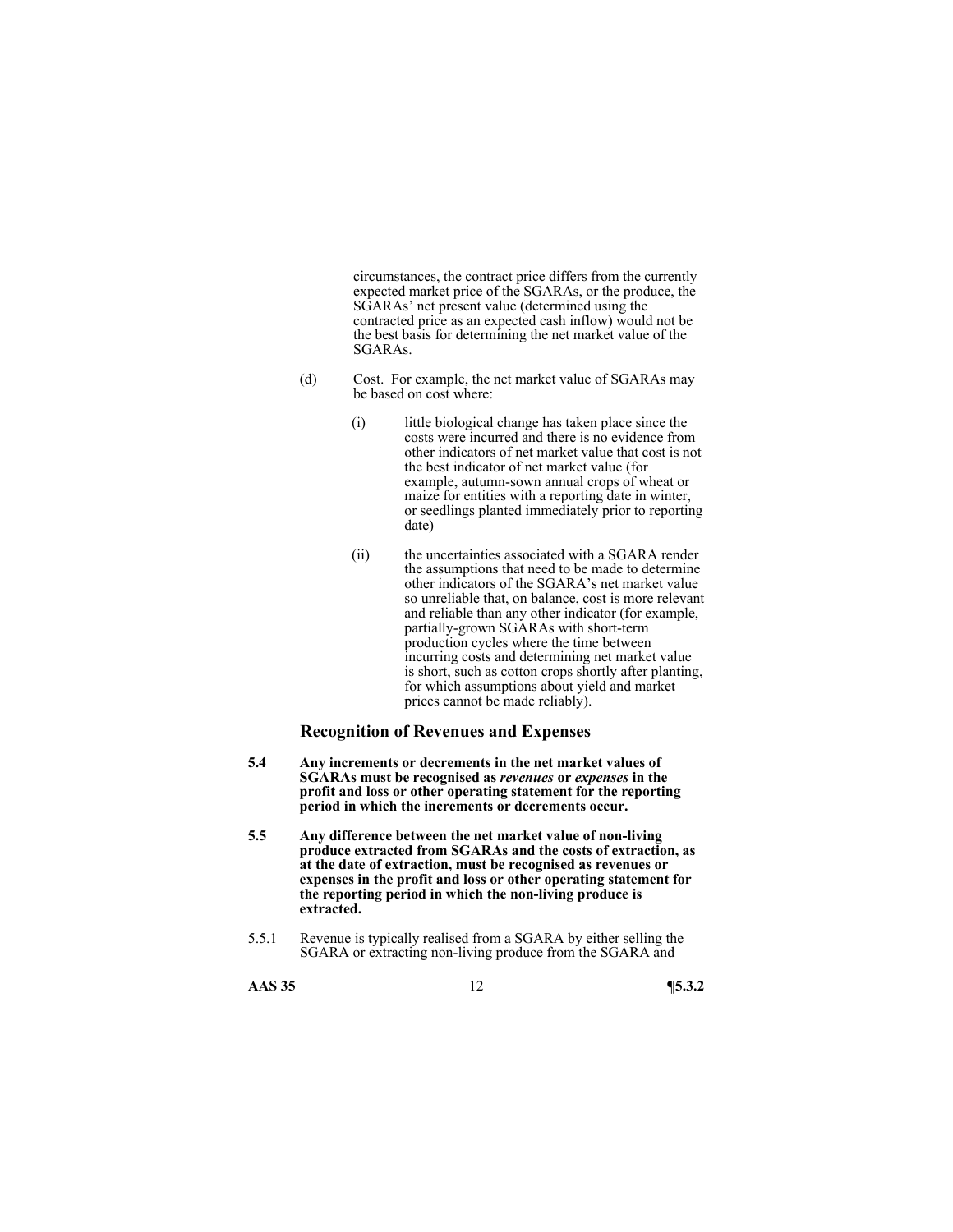selling that produce. The requirement in paragraph 5.4 to recognise increases or decreases in net market values of SGARAs during the reporting period as revenues or expenses means that no gains or losses would arise on the disposal of SGARAs. In concept, SGARAs are revalued to net market value immediately prior to disposal (being equal to the net disposal proceeds), the increases or decreases in net market values are recognised as revenues or expenses, and no gains or losses result. Therefore, proceeds from the sale of SGARAs are not recognised as revenues.

- 5.5.2 Non-living produce may be extracted from a consumable-SGARA or from a bearer-SGARA. A consumable-SGARA is one where the extraction of the non-living produce means that the SGARA no longer exists (for example, cattle that are slaughtered). A bearer-SGARA is one where the non-living produce is extracted and the SGARA remains (for example, an apple tree). A bearer-SGARA may also produce living assets (which themselves may be consumable- or bearer-SGARAs) the net market value of which gives rise to revenue in the reporting period in which the living produce becomes a separate SGARA. While the produce is attached to the SGARA it is part of the SGARA and therefore is not required to be accounted for separately from the SGARA. Extraction of nonliving or living produce from a SGARA typically results in a reduction in the net market value of the SGARA. The reduction in net market value is recognised as an expense in accordance with paragraph 5.4. Paragraph 5.5 requires any net market value of the non-living produce over and above the costs of extraction (such as picking costs, shearing costs and slaughtering costs) to be recognised as a revenue in the reporting period in which the produce is extracted.<sup>1</sup> Appendix 3 to this Standard illustrates the effect of extracting non-living produce from SGARAs and the effect of other transactions and events on the carrying amounts of SGARAs.
- 5.5.3 The sale of non-living produce extracted from a SGARA gives rise to revenue which is recognised in accordance with Australian Accounting Standard AAS 15 "Revenue" and the cost of sales which is recognised in accordance with Australian Accounting Standard AAS 2 "Inventories". The effect of paragraphs 5.4 and 5.5 of this Standard and AAS 15 and AAS 2 on the revenues and expenses that arise in relation to a bearer-SGARA from which produce is extracted and subsequently sold is that:

 $\frac{1}{1}$  In the vast majority of cases, the net market value of the non-living produce extracted from SGARAs immediately after extraction exceeds the costs of extraction. In the rare cases where the costs of extraction exceed the net market value of the non-living produce immediately after extraction, the difference is recognised as an expense in the reporting period in which the produce is extracted.

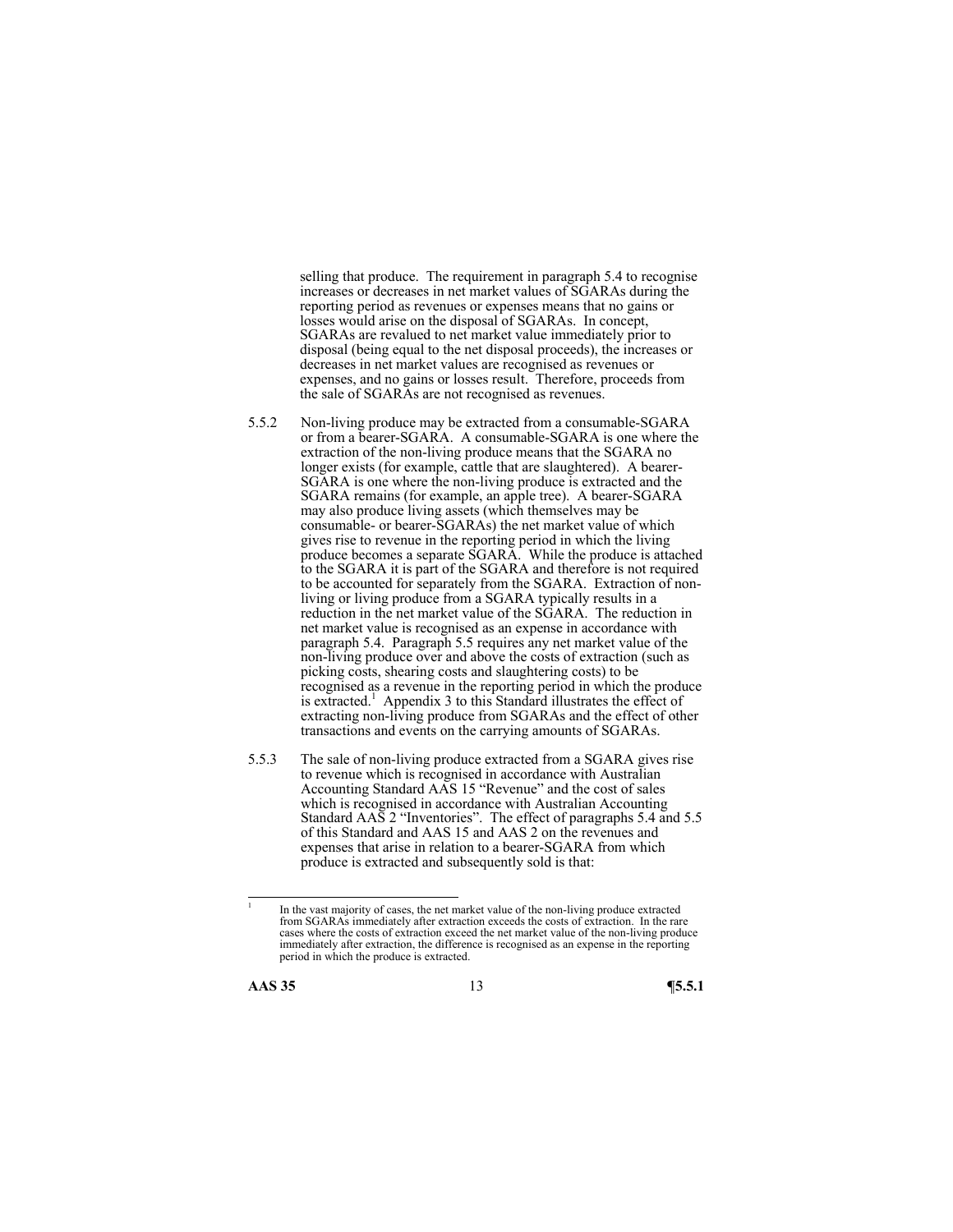- (a) a revenue arises as the produce to be extracted from the SGARA grows while it is attached to the SGARA (reflected in an increment in the net market value of the  $\hat{S}GARA$  – in accordance with paragraph 5.4)
- (b) an expense arises when the produce is extracted from the SGARA (reflected in a decrement in the net market value of the SGARA that results from extracting the produce – per paragraph 5.4) at the same time a revenue arises for the net market value of the non-living produce (less the costs of extraction) at the time of extraction (in accordance with paragraph 5.5)
- (c) a revenue arises when the non-living produce is sold (in accordance with AAS 15) at the same time an expense arises for the cost of *inventories* sold (in accordance with AAS 2 [see also paragraph 5.6 of this Standard]).

There is a view that the recognition of revenue as a result of the produce growing on a SGARA, as a result of extracting the produce (and therefore converting it from a SGARA to the non-living produce of a SGARA) and as a result of selling the non-living produce would cause revenue from the produce to be counted more than once. Appendix 1 illustrates a method of displaying revenues and expenses relating to SGARAs and the non-living produce extracted from SGARAs in the profit and loss or other operating statement to effectively minimise the effect of counting revenue relating to SGARAs more than once.

### **Accounting for the Non-Living Produce of SGARAs**

- **5.6 The non-living produce of a SGARA must be accounted for in accordance with Australian Accounting Standard AAS 2 "Inventories". For the purposes of AAS 2, the cost of the nonliving produce is deemed to be its net market value immediately after it becomes non-living. 2**
- 5.6.1 This Standard deems that the net market value of the non-living produce obtained from a SGARA immediately after it becomes nonliving is the cost of the non-living produce. For example, the "cost" of felled logs for the purposes of AAS 2 is the net market value of the felled logs immediately after felling determined by reference to the most likely market for the felled logs. Another example is that the "cost" of fruit picked from an orchard is, for the purposes of

<sup>2</sup> Australian Accounting Standard AAS 2 "Inventories" will be amended to be consistent with this requirement.

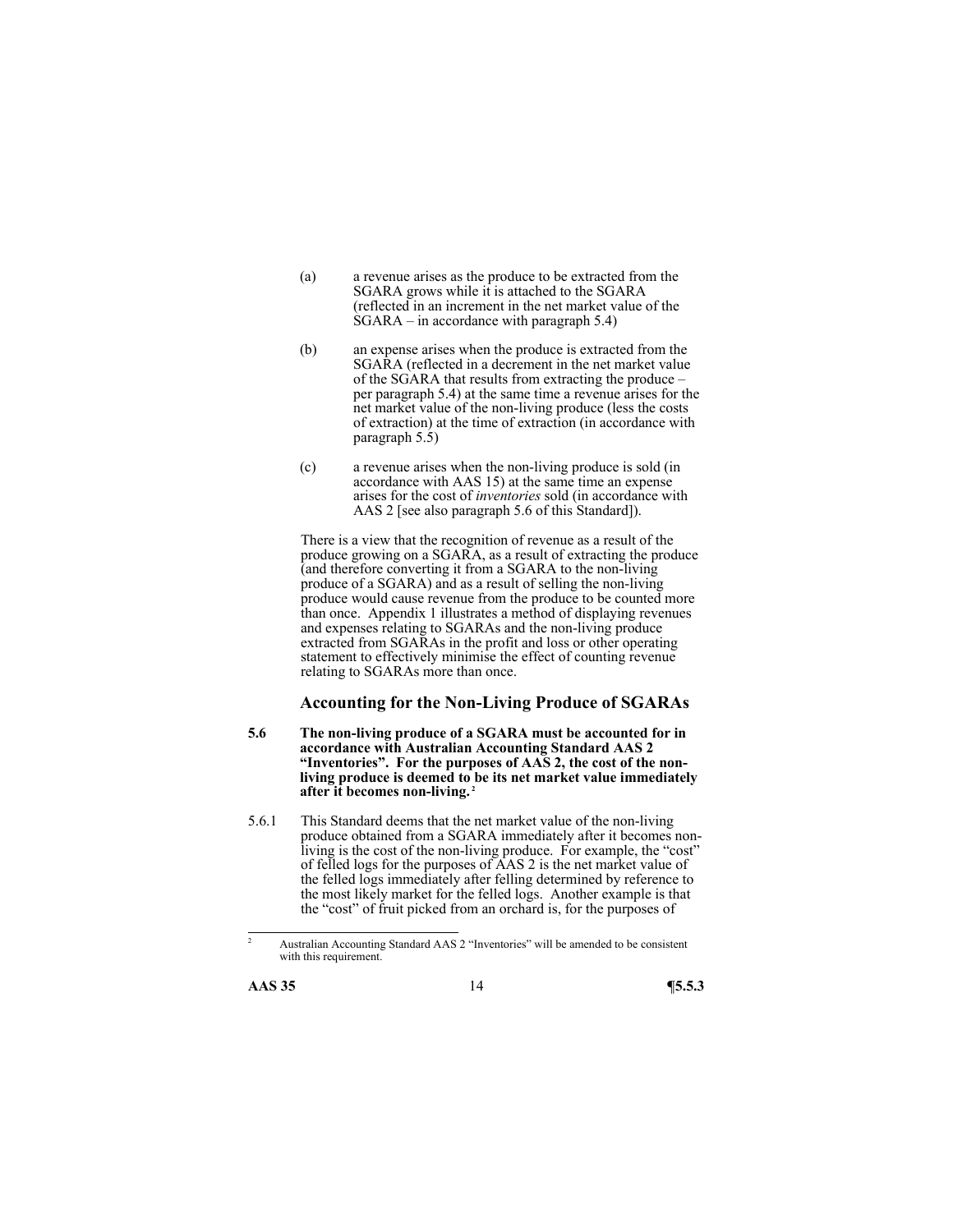AAS 2, the net market value of the fruit immediately after picking determined by reference to the most likely market for the picked fruit.

5.6.2 Consistent with AAS 2, the costs of extracting the non-living produce from SGARAs are embodied in the net market value (and thereby the deemed cost) of the non-living produce immediately after it becomes non-living. Paragraph 5.5 requires that those costs are not included in the amount recognised as revenue on extracting the produce. Costs incurred subsequent to extraction in relation to the non-living produce, are included in the cost of inventories in accordance with AAS 2.

# **6 Presentation**

#### **6.1** *SGARAs* **must be presented separately in the statement of financial position.**

6.1.1 Separate presentation of SGARAs in the statement of financial position is warranted because their "living" characteristic makes them unique. The requirement in paragraph 6.1 means that SGARAs that are attached to non-SGARAs (such as trees growing on land) are measured separately from the non-SGARAs.

### **7 Disclosures**

- **7.1 The following information must be disclosed:** 
	- **(a) the nature of** *SGARAs* **and an estimate or relevant indication of their physical quantity, separately classified between "plants" and "animals", and subclassified as appropriate to the circumstances of the**  *entity***, showing separately those SGARAs over which the entity has rights that are obtained through leases or similar types of arrangements**
	- **(b) SGARAs for which the entity's use or capacity to sell is subject to restrictions imposed by regulations or other external requirements that have a significant impact on their total** *net market value***. The total and restricted amounts of those SGARAs must be disclosed, together with details of the nature and extent of those restrictions**

**AAS 35** 15 **¶5.6.1**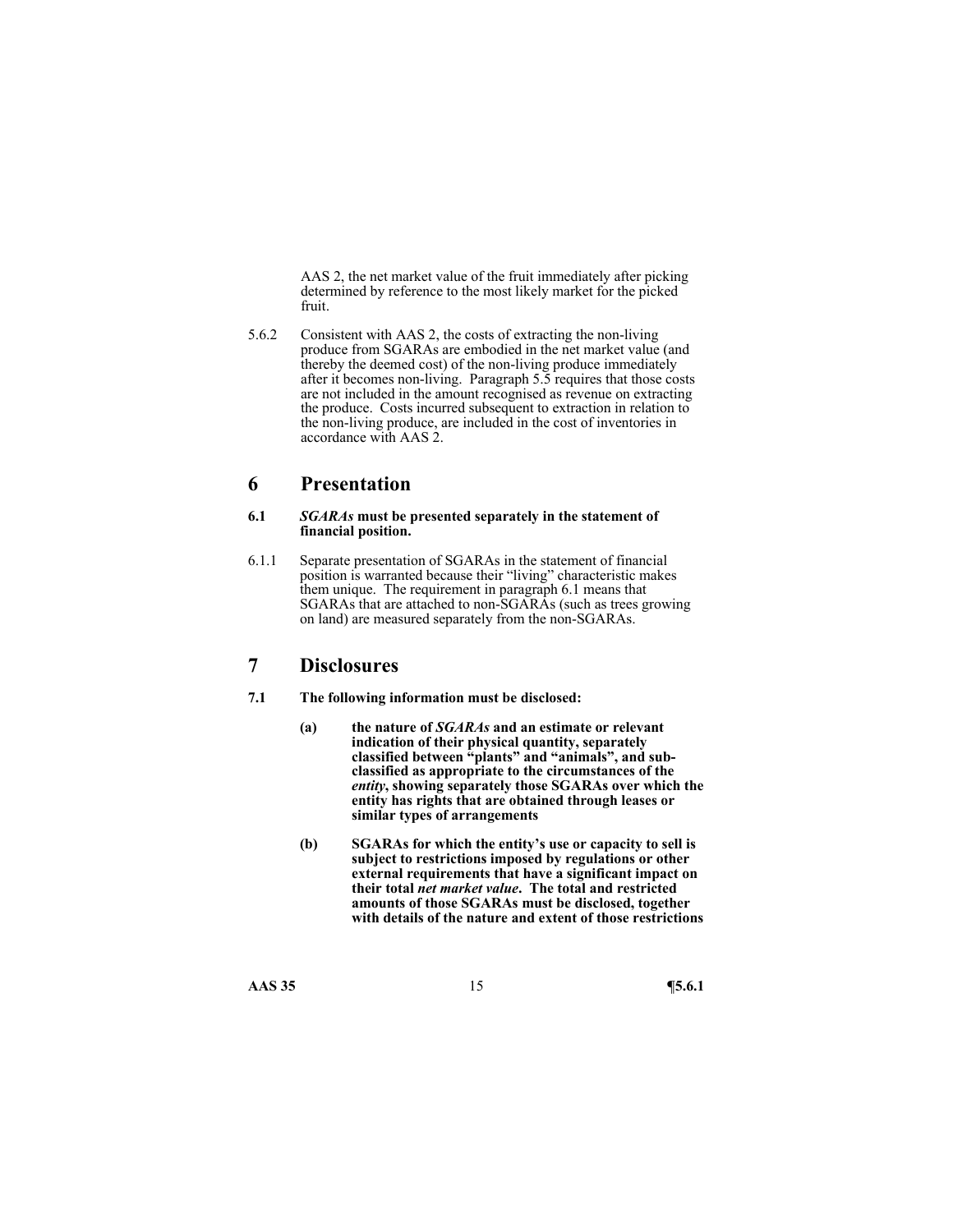- **(c) if the net market values of SGARAs are based on amounts other than market prices observed in active and liquid markets:** 
	- **(i) the method of determining the net market values**
	- **(ii) any significant assumptions made in determining the net market values**
	- **(iii) whether the net market values have been determined in accordance with an** *independent valuation* **or a** *directors' valuation* **and, where the net market values have been determined in accordance with an independent valuation, the name(s) of the firm(s) which made that valuation**
- **(d) the net amount of** *revenues* **and** *expenses recognised* **in accordance with paragraph 5.4, showing separately the amount that is attributable to "plants" class, "animals" class, and each sub-class as appropriate to the circumstances of the entity. The method by which the net increment or decrement is determined must be disclosed**
- **(e) the net amount of revenues and expenses recognised in accordance with paragraph 5.5, showing separately the amount that is attributable to "plants" class, "animals" class, and each sub-class as appropriate to the circumstances of the entity.**
- 7.1.1 Distinguishing between the fundamental classes of "plants" and "animals" is considered useful because there are differences between their economic attributes, and therefore between their associated risks and potential returns.
- 7.1.2 Certain restrictions may significantly affect the entity's capacity to adapt (for example, its ability to exchange restricted *assets* for cash in the short term) or its ability to generate returns on the asset. Information about restrictions affecting particular SGARAs is *relevant* to assessments of the performance, financial position or financing and investing activities of the entity.
- 7.1.3 The determination of net market value may be based on assumptions about future prices for the produce of SGARAs, future costs, foreign currency exchange rates, the length of time estimated until the

**AAS 35** 16 **¶7.1**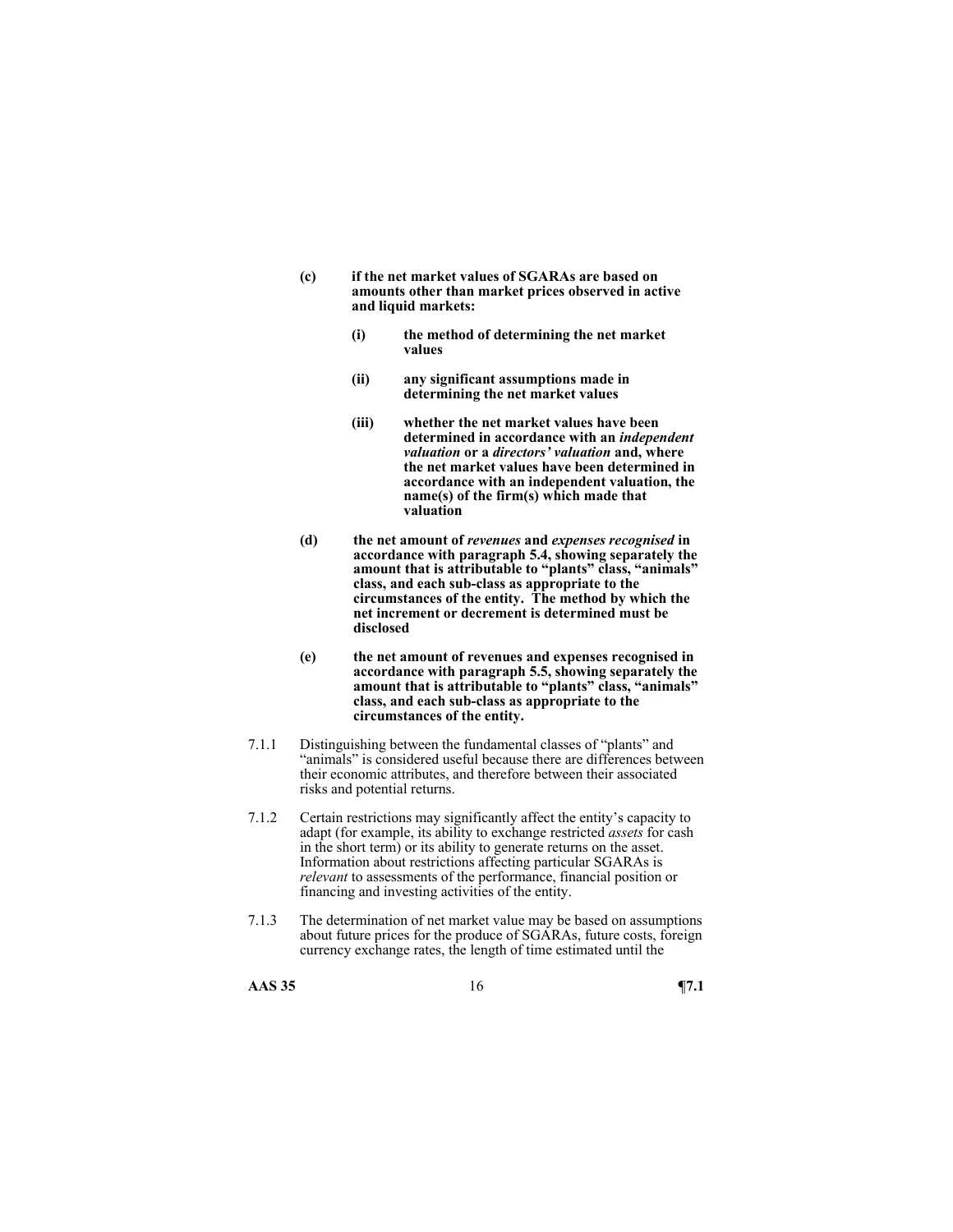SGARAs give rise to cash flows, and discount rates. This Standard does not require disclosure of information on the sensitivity of the recognised amounts to changes in the underlying assumptions. However, entities are encouraged to report such information as it would be useful to users of financial reports for assessing the effect of the assumptions made in measuring the SGARAs' *carrying amounts*.

- 7.1.4 The net increment or decrement in the net market values of SGARAs recognised as revenues or expenses will be affected by the treatment of costs incurred to maintain or enhance the SGARAs (whether recognised immediately as an expense or included in the carrying amount of SGARAs). The result/profit or loss recognised in a reporting period that is attributable to SGARAs will not be affected by the treatment of those costs because the effect on expenses arising from the treatment of those costs will be offset by the effect on revenues, as a result of paragraph 5.4. This Standard does not prescribe how those costs are to be treated in accounting for SGARAs on a net market value basis, but requires disclosure of how the costs are treated.
- 7.1.5 Appendix 1 to this Standard illustrates a *general purpose financial report* of an entity that controls bearer-SGARAs (in particular, a hazelnut grove). Appendix 2 illustrates a possible format for disclosures by a forestry entity that are required by paragraph 7.1 of this Standard.

# **8 Comparative Information**

**8.1 Information for the preceding corresponding reporting period which corresponds to the disclosures specified for the current reporting period must be disclosed, except in respect of the reporting period to which this Standard is first applied.** 

# **9 Transitional Provisions**

**9.1 Where the accounting policies required by this Standard are not already being applied as at the beginning of the reporting period to which this Standard is first applied, they must be applied as at that date. Where this gives rise to initial adjustments which would otherwise be** *recognised* **in the profit and loss or other operating statement, the net amount of those adjustments, including any adjustments to deferred income tax balances, must, in accordance with Australian Accounting Standard** 

**AAS 35** 17 **¶7.1.3**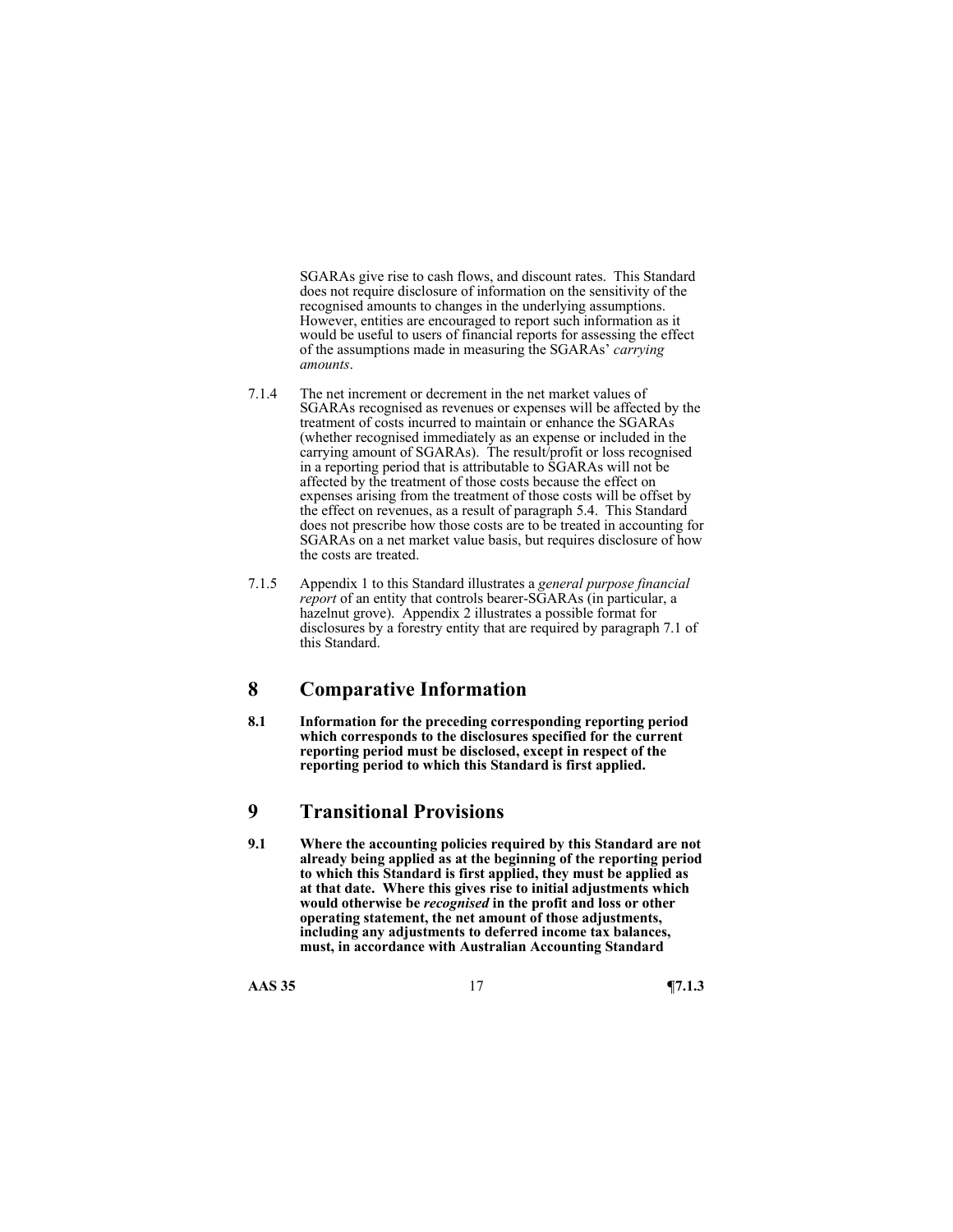**AAS 1 "Profit and Loss or other Operating Statements", be adjusted against retained profits (surplus) or accumulated losses (deficiency) as at the beginning of the reporting period in which this Standard is first applied.** 

### **10 Definitions**

- **10.1 In this Standard:** 
	- *assets* **means future economic benefits controlled by the** *entity* **as a result of past transactions or other past events**
	- *carrying amount* **means, in relation to an** *asset* **or a** *liability***, the amount at which the asset or liability is recorded in the accounting records as at a particular date**
	- *current* **means in the ordinary course of business, would be consumed or converted into cash, or would be due and payable, within twelve months after the end of the reporting period**
	- *directors' valuation* **means a valuation that is not an** *independent valuation*
	- *economic entity* **means a group of entities comprising the** *parent entity* **and each of its** *subsidiaries*
	- *entity* **means any legal, administrative, or fiduciary arrangement, organisational structure or other party (including a person) having the capacity to deploy scarce resources in order to achieve objectives**
	- *equity* **means the residual interest in the assets of the entity after deduction of its liabilities**
	- *expenses* **means consumptions or losses of future economic benefits in the form of reductions in assets or increases in liabilities of the entity, other than those relating to distributions to owners, that result in a decrease in** *equity*  **during the reporting period**
	- *general purpose financial report* **means a financial report intended to meet the information needs common to users who are unable to command the preparation of reports**

**AAS 35** 18 **¶9.1**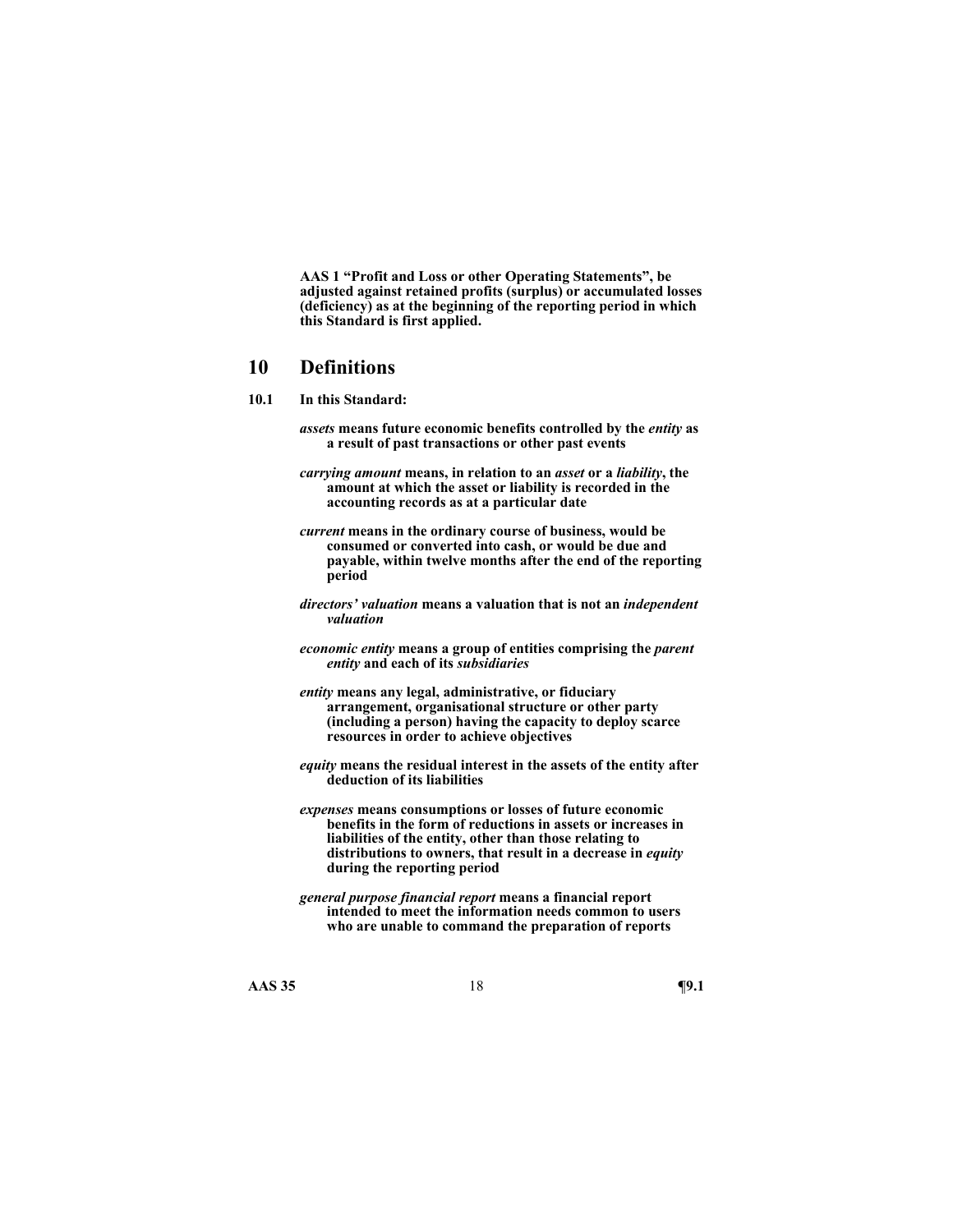**tailored so as to satisfy, specifically, all of their information needs** 

*independent valuation* **means a valuation made by a firm:** 

- **(a) which is an expert in relation to valuations of that type of asset; and**
- **(b) whose pecuniary or other interests could not be regarded as affecting the firm's ability to give an unbiased valuation**

*inventories* **means goods, other property and services:** 

- **(a) held for sale in the ordinary course of business; or**
- **(b) in the process of production, preparation or conversion for such sale; or**
- **(c) in the form of materials or supplies to be consumed in the production of goods or services available for sale**

**excluding depreciable assets, as defined in Australian Accounting Standard AAS 4 "Depreciation"** 

- *liabilities* **means future sacrifices of economic benefits that the entity is presently obliged to make to other entities as a result of past transactions or other past events**
- *net market value* **means the amount which could be expected to be received from the disposal of an asset in an active and liquid market after deducting costs expected to be incurred in realising the proceeds of such a disposal**

*non-current* **means other than** *current* 

*parent entity* **means an entity which controls another entity** 

- *probable* **means, in relation to a future event, that it is more likely than less likely that the event will occur**
- *recognised* **means reported on, or incorporated in amounts reported on, the face of the profit and loss or other operating statement or the statement of financial position (whether or not further disclosure of the item is made in the notes)**

**AAS 35** 19 **¶10.1**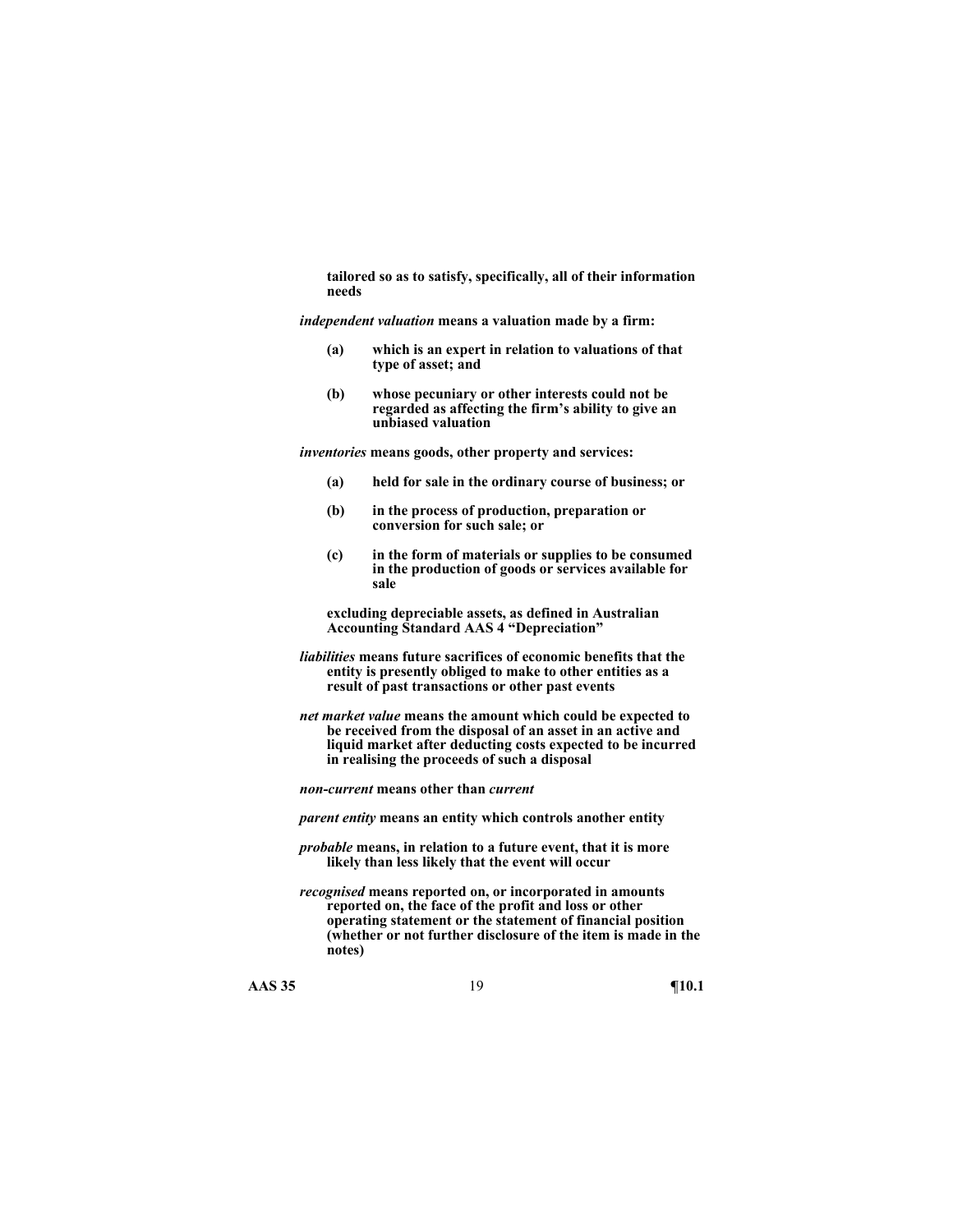- *relevance* **means that quality of financial information which exists when that information influences decisions by users about the allocation of scarce resources by:** 
	- **(a) helping them form predictions about the outcomes of past, present or future events; or**
	- **(b) confirming or correcting their past evaluations**

**and which enables users to assess the discharge of accountability by the management or governing body of the entity** 

- *reliability* **means that quality of financial information which exists when that information can be depended upon to represent faithfully, and without bias or undue error, the transactions or events that either it purports to represent or could reasonably be expected to represent**
- *reporting date* **means the end of the reporting period to which the financial report relates**
- *reporting entity* **means an entity (including an** *economic entity***) in respect of which it is reasonable to expect the existence of users dependent on** *general purpose financial reports* **for information which will be useful to them for making and evaluating decisions about the allocation of scarce resources**
- *revenues* **means the inflows or other enhancements, or savings in outflows, of future economic benefits in the form of increases in assets or reductions in liabilities of the entity, other than those relating to contributions by owners, that result in an increase in equity during the reporting period**
- *self-generating and regenerating asset (SGARA)* **means a nonhuman living asset**

*subsidiary* **means an entity which is controlled by a parent entity.** 

### **SGARAs**

10.1.1 The definition of *SGARA* determines the scope of this Standard. The words "living asset" are intended to apply to all living assets, regardless of the length of the production cycle, or how they were created. For example, SGARAs that arise from the use of biotechnology would be treated in the same way as if they had been created naturally. A living asset becomes non-living when

**AAS 35** 20 **¶10.1**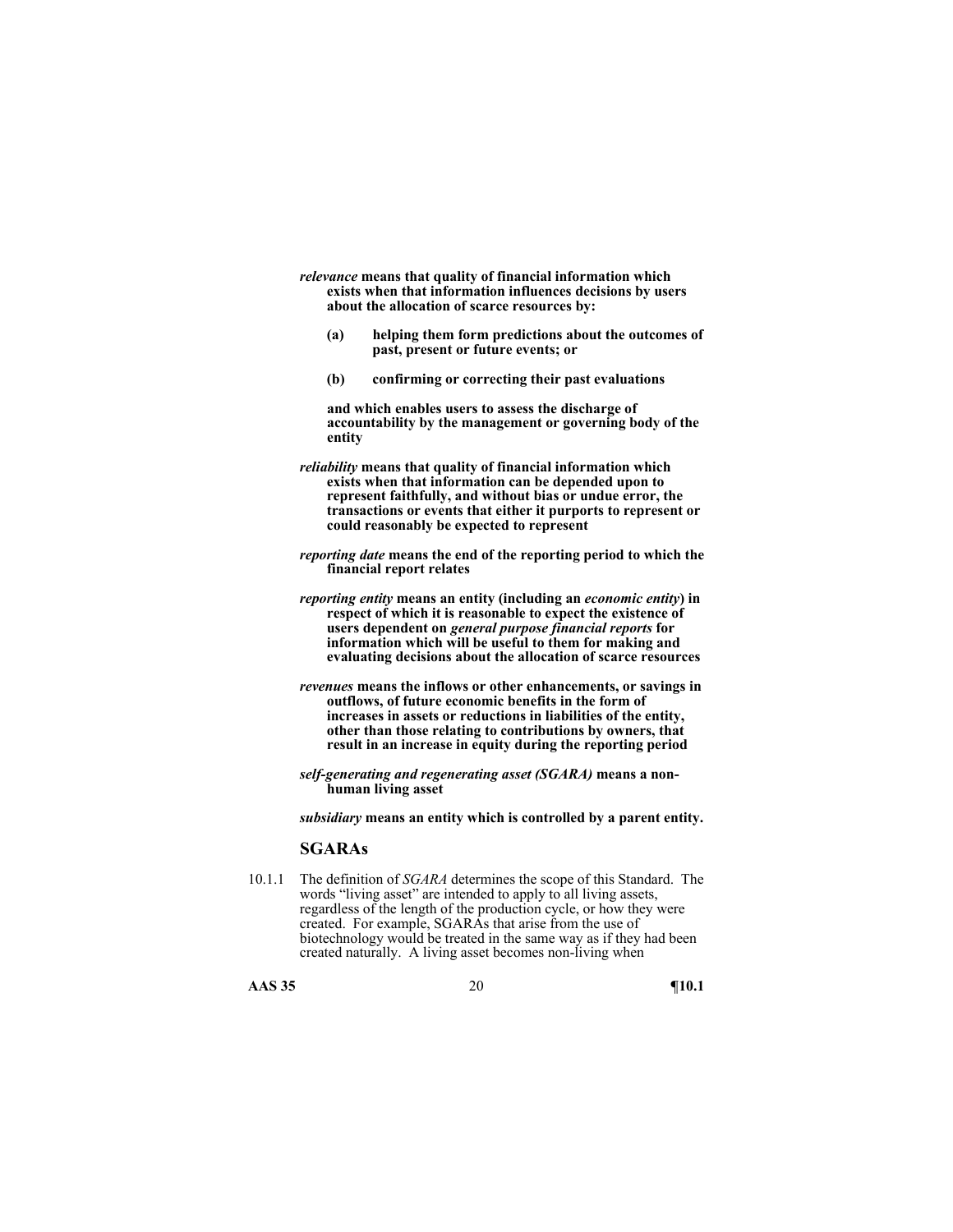biological change can no longer take place. The fact that the produce from a SGARA continues to undergo change after it is extracted from a SGARA does not mean that the produce is a SGARA. For example, wine is not a SGARA because it does not undergo biological change, and hence is not living, although it undergoes chemical change through a maturation process.

10.1.2 The phrase "non-human" is intended to distinguish assets that are plants or animals from human resources. Similarly, human zygotes and embryos are not regarded as SGARAs for the purposes of this Standard.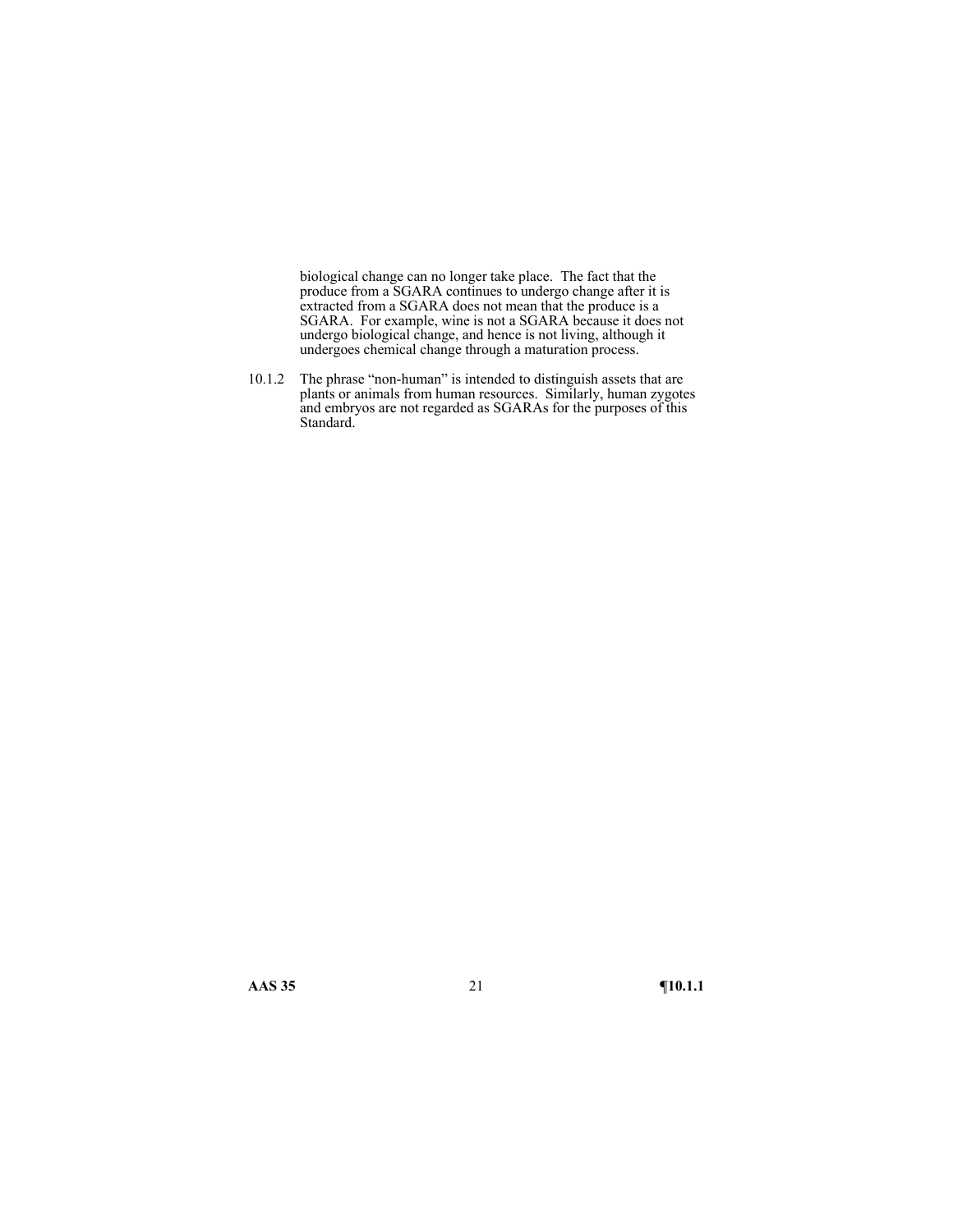# **CONFORMITY WITH INTERNATIONAL AND NEW ZEALAND ACCOUNTING STANDARDS**

# **Conformity with International Accounting Standards**

No corresponding accounting standard has been issued by the International Accounting Standards Committee.

# **Conformity with New Zealand Accounting Standards**

No corresponding accounting standard has been issued in New Zealand.

**AAS 35** 22 **CONFORMITY**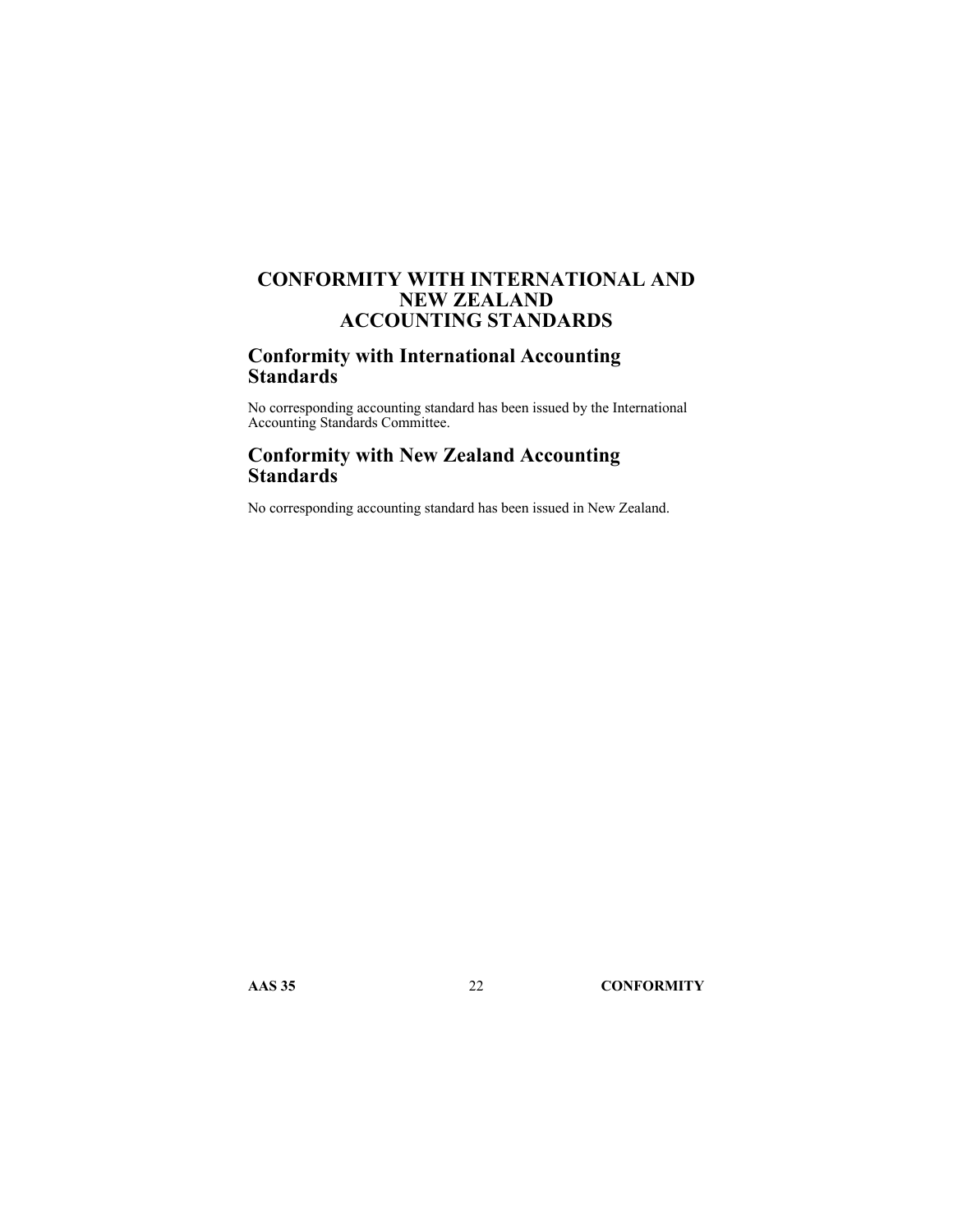### **APPENDIX 1**

# **EXTRACTS FROM AN EXAMPLE FINANCIAL REPORT OF AN ENTITY THAT CONTROLS A HAZELNUT GROVE**

This Appendix forms part of the commentary and is provided for illustrative purposes only. It does not illustrate every possible disclosure that may be appropriate to the circumstances of an entity that controls a bearer-SGARA. Other methods of presentation may comply with the accounting standards set out in this Standard.

The following illustrates a general purpose financial report of an entity whose sole activity is managing a hazelnut grove.

It is assumed that the trees are planted in 1997 and begin producing saleable nuts in 2000. The trees are measured at historical cost as at 30 June 1997 because historical cost is regarded as the best basis for determining net market value in the circumstances. After 1997, the trees are measured at each reporting date using net present value techniques because net present value is regarded as the best basis for determining net market value in the circumstances. Eighty per cent of the hazelnuts are sold immediately after being picked, and selling costs are assumed to be immaterial. Twenty per cent of the picked hazelnuts are recognised as inventories as at the reporting date.

**AAS 35** 23 **APPENDIX 1**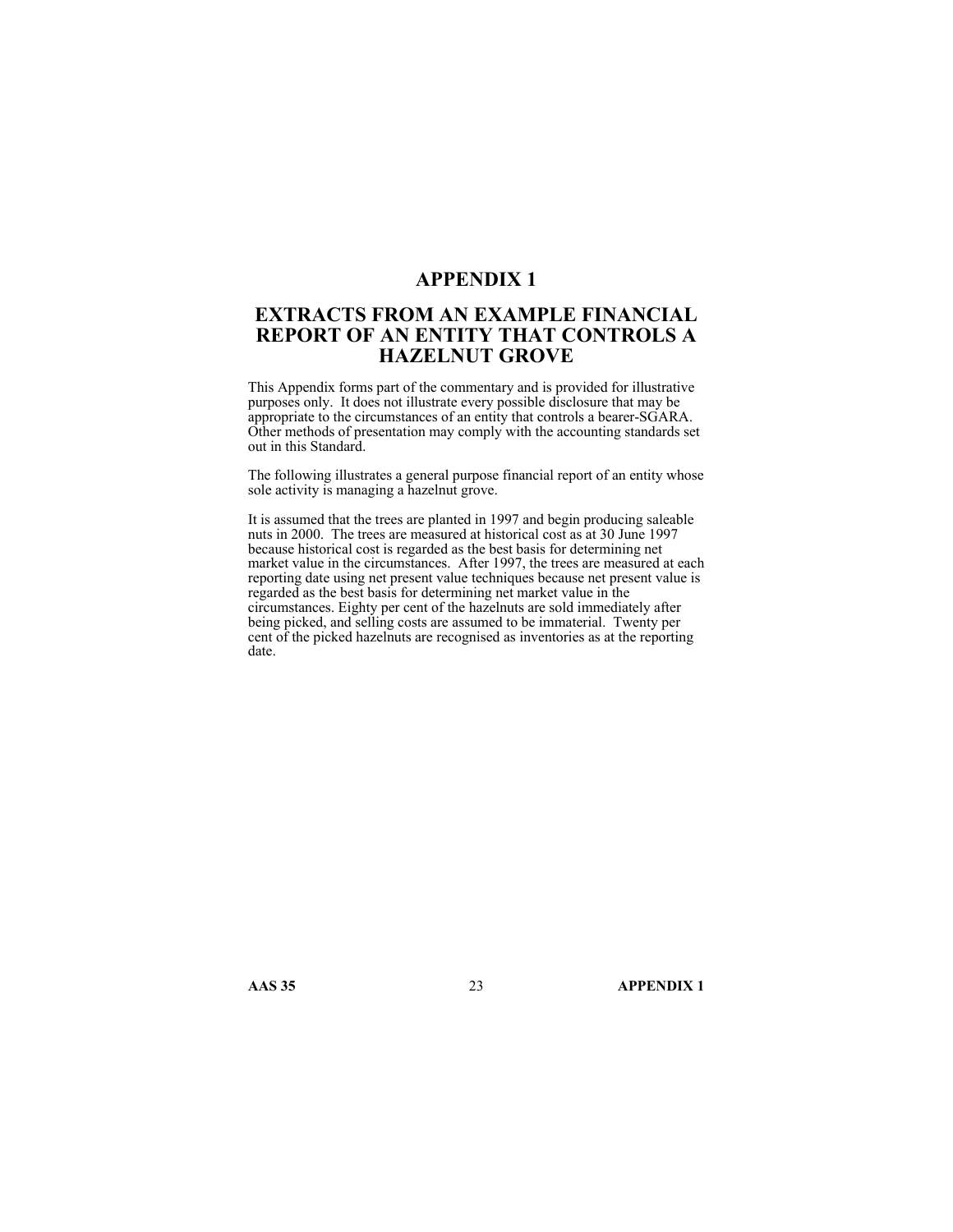#### **Operating Statement for the year ended 30 June 2000**

|                                                                                                            | <b>Note</b> | 2000<br>S                                           | 1999<br>S                                             |
|------------------------------------------------------------------------------------------------------------|-------------|-----------------------------------------------------|-------------------------------------------------------|
| Revenues from sale of hazelnuts<br>Deemed cost of hazelnuts sold<br>NET REVENUES FROM SALE OF              |             | 4,284<br>(4,284)                                    | $\theta$<br>$\overline{0}$                            |
| <b>HAZELNUTS</b>                                                                                           |             | $\theta$                                            | $\theta$                                              |
| Net increment in net market value of<br>hazelnut trees                                                     | 1(c)        | 41,250                                              | 36,293                                                |
| Net market value of hazelnuts picked<br>during the reporting period<br>NET REVENUES FROM                   | 1(c)        | 4,091                                               | 0                                                     |
| <b>OPERATING ACTIVITIES</b>                                                                                |             | 45,341                                              | <u>36,293</u>                                         |
| OTHER OPERATING EXPENSES<br>Employee expenses<br>Fertilizers<br>Operating lease expenses<br>Other expenses |             | (2,736)<br>(12,000)<br>(2,000)<br>(264)<br>(17.000) | (3,000)<br>(12, 178)<br>(2,000)<br>(935)<br>(18, 113) |
| PROFIT FROM OPERATING<br><b>ACTIVITIES</b>                                                                 |             | 28,341                                              | 18,180                                                |
| Borrowing expenses                                                                                         |             | (2,517)                                             | (1,822)                                               |
| PROFIT FROM ORDINARY<br><b>ACTIVITIES</b>                                                                  |             | 25,824                                              | 16,358                                                |
| Income Tax Expense                                                                                         |             | (9,297)                                             | (5,889)                                               |
| PROFIT FROM ORDINARY<br><b>ACTIVITIES AFTER INCOME</b><br><b>TAX EXPENSE</b>                               |             | 16,527                                              | 10,469                                                |
| Retained profits at the beginning of<br>the reporting period                                               |             | <u>19,116</u>                                       | 8,647                                                 |
| Retained profits at the end of the<br>reporting period                                                     |             | 35,643                                              | 19,116                                                |
|                                                                                                            |             |                                                     |                                                       |

The journal entries that give rise to particular amounts reported in the following financial statements are contained in Appendix 3.

 $\frac{1}{3}$ 

**AAS 35** 24 **APPENDIX 1**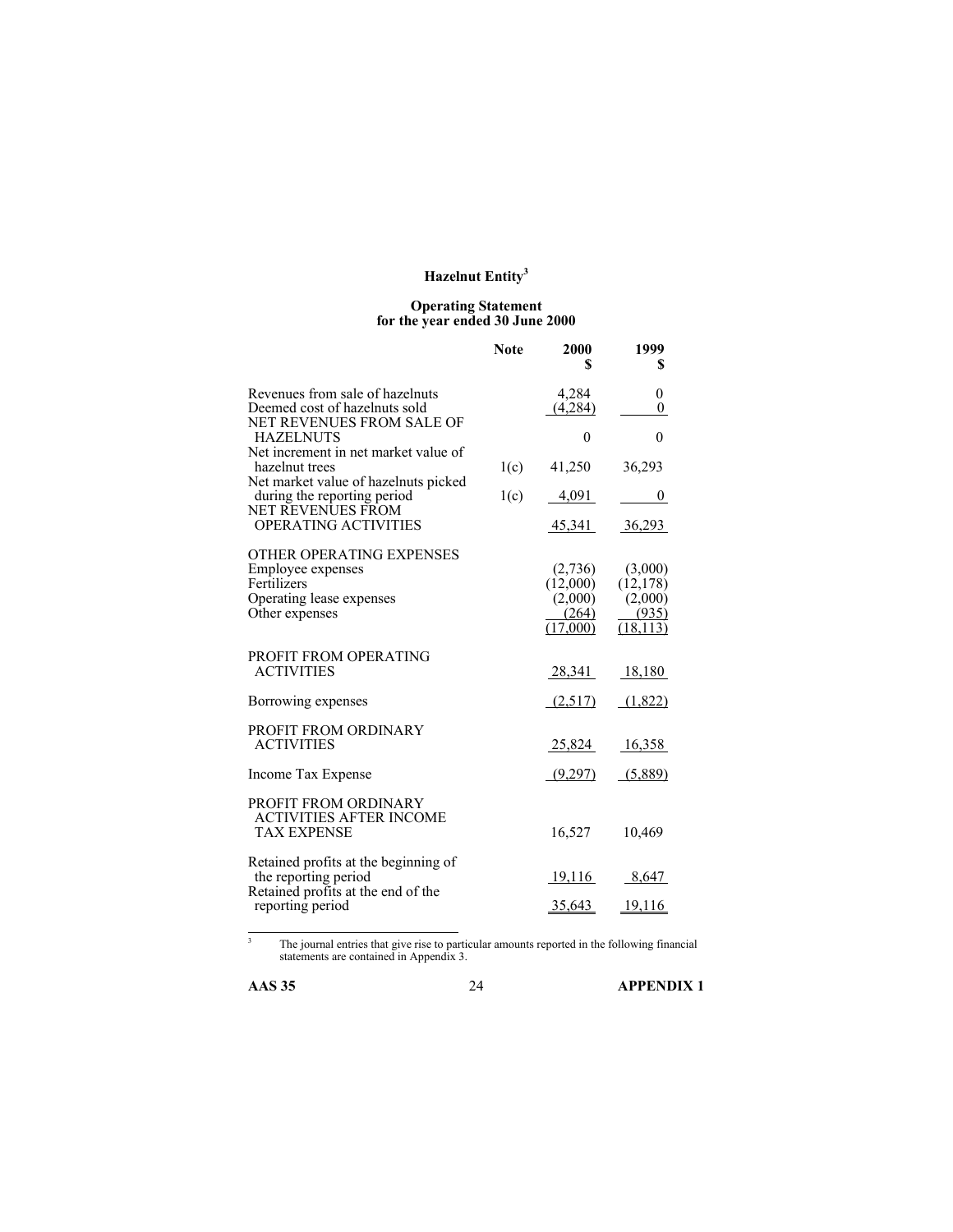#### **Statement of Financial Position as at 30 June 2000**

|                                                                                                                                   | <b>Note</b>        | 2000<br>S                    | 1999<br>S                         |
|-----------------------------------------------------------------------------------------------------------------------------------|--------------------|------------------------------|-----------------------------------|
| <b>CURRENT ASSETS</b><br>Cash<br>Inventories (picked hazelnuts)<br>TOTAL CURRENT ASSETS                                           |                    | 873<br>1.071<br>944          | 921<br>921                        |
| <b>NON-CURRENT ASSETS</b><br>Land<br>Hazelnut trees<br>TOTAL NON-CURRENT ASSETS                                                   | 1(b)<br>$1(b)$ , 2 | 20,000<br>142,470<br>162.470 | 20,000<br>101,220<br>121,220      |
| <b>TOTAL ASSETS</b>                                                                                                               |                    | 164,414                      | <u>122,141</u>                    |
| <b>CURRENT LIABILITIES</b><br>Interest-bearing liability (bank<br>overdraft)<br><b>TOTAL CURRENT LIABILITIES</b>                  |                    | $\frac{49,321}{49,321}$      | $\frac{32,872}{32,872}$           |
| <b>NON-CURRENT LIABILITIES</b><br>Deferred Tax Liability<br>Interest-bearing liability<br>TOTAL NON-CURRENT<br><b>LIABILITIES</b> | 3                  | 20,050<br>32,000<br>52,050   | 10,753<br>32,000<br>42,753        |
| <b>TOTAL LIABILITIES</b>                                                                                                          |                    | 101,371                      | 75,625                            |
| <b>NET ASSETS</b>                                                                                                                 |                    | 63,043                       | 46,516                            |
| <b>EQUITY</b><br>Contributed Capital<br><b>Retained Profits</b><br><b>TOTAL EQUITY</b>                                            |                    | 27,400<br>35,643<br>63,043   | 27,400<br>19.116<br><u>46,516</u> |

**AAS 35** 25 **APPENDIX 1**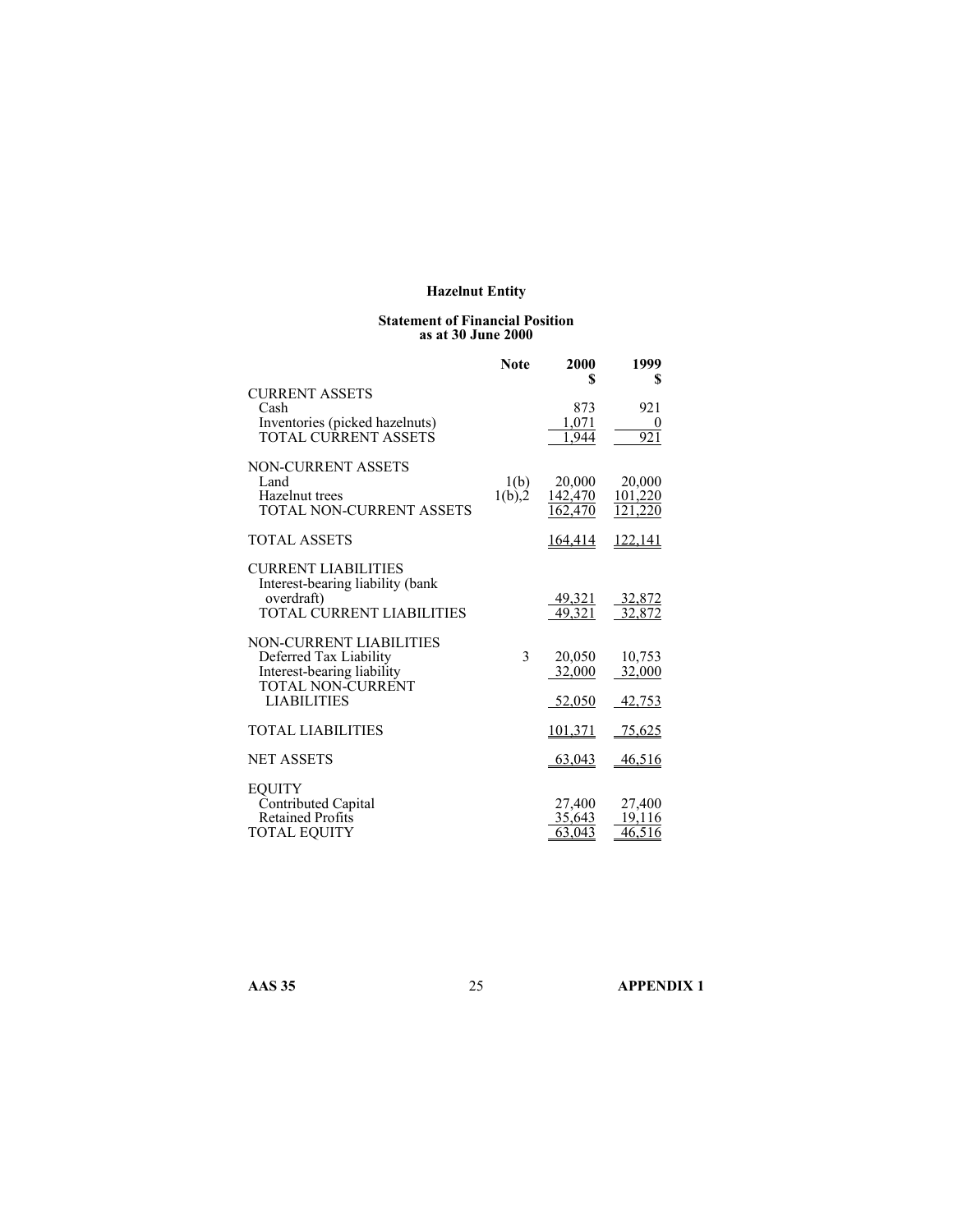#### **Statement of Cash Flows for the year ended 30 June 2000**

|                                                                                                                                                               | <b>Note</b> | 2000<br>S                   | 1999                 |
|---------------------------------------------------------------------------------------------------------------------------------------------------------------|-------------|-----------------------------|----------------------|
| Cash flows from operating activities                                                                                                                          |             |                             |                      |
| Proceeds from sale of hazelnuts<br>Payments to suppliers and contractors<br>Interest and other costs of finance paid<br>Net cash used in operating activities | 4           | 4,284<br>(18,264)<br>(2.517 | (18, 113)<br>(1,822) |
| Net increase (decrease) in cash held                                                                                                                          |             | (16, 497)                   | (19, 935)            |
| Cash held at the beginning of the<br>reporting period                                                                                                         |             | (31,951)                    | (12.016)             |
| Cash held at the end of the reporting<br>period                                                                                                               | 5           |                             |                      |

**AAS 35** 26 **APPENDIX 1**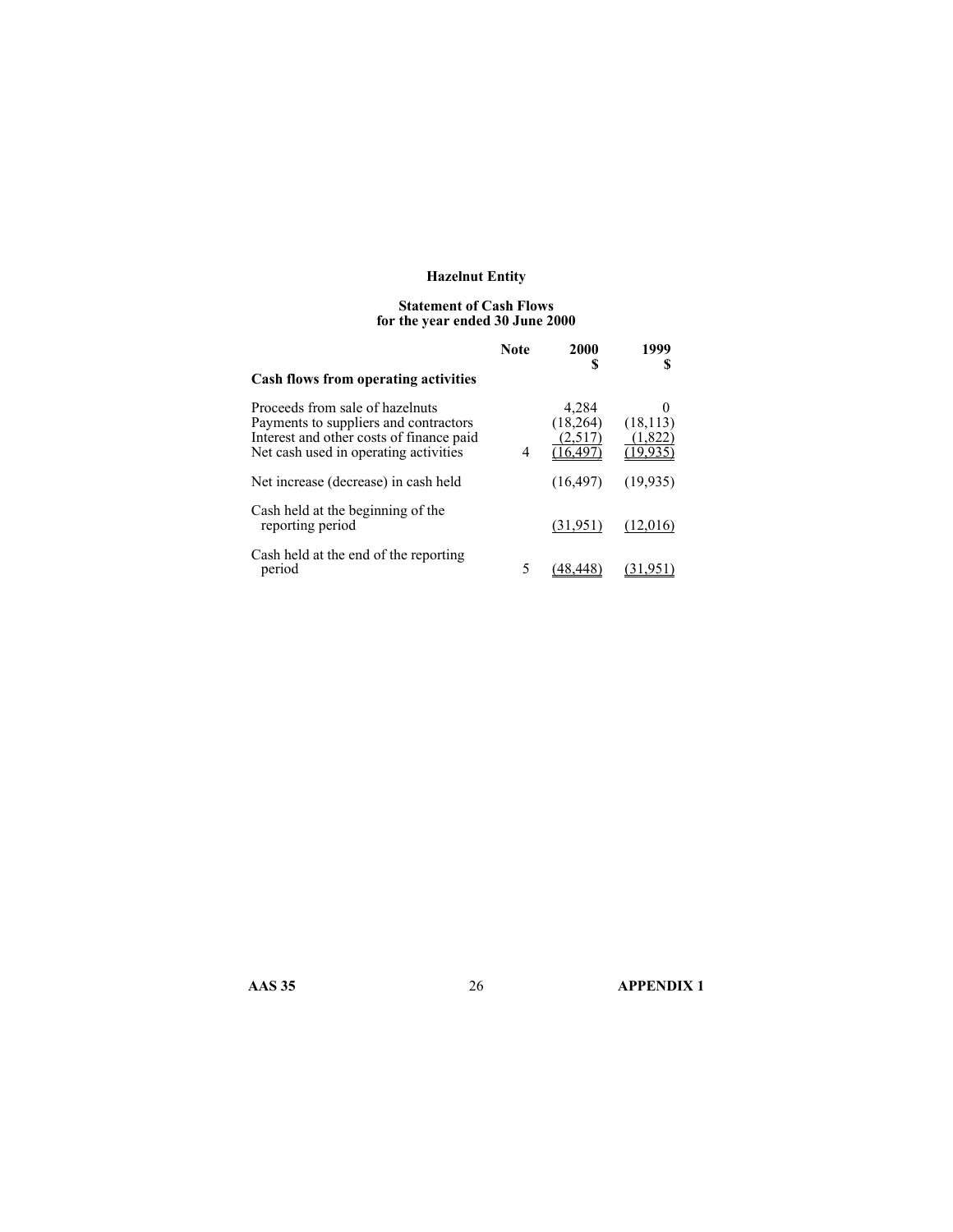### **Notes to the Financial Statements for the year ended 30 June 2000**

#### **1. Summary of Significant Accounting Policies**

(a) *Compliance with Accounting Standards and other requirements*

> The financial report is a general purpose financial report and has been prepared in accordance with Australian Accounting Standards and Urgent Issues Group Consensus Views. The accounting policies adopted are consistent with those of the preceding corresponding reporting period.

*(b) Basis of measurement* 

The financial report is prepared in accordance with the historical cost convention, except for hazelnut trees (which are self-generating and regenerating assets), which are measured at net market value.

(c) *Method chosen to determine the net increment in the net market values of hazelnut trees recognised as revenue, and the determination of the net market value of hazelnuts picked during the reporting period recognised as revenue*<sup>4</sup>

> The net increment in net market values of hazelnut trees recognised as revenue [\$41,250 (1999 – \$36,293)] is determined as:

- (i) the difference between the total net market values of the trees recognised as at the beginning of the reporting period and the total net market values of trees recognised as at the reporting date [\$41,250  $(1999 - $36,293)$ ; less
- (ii) costs incurred during the reporting period to acquire and plant hazelnut trees  $\left[\text{nil}\left(1999 - \text{nil}\right)\right]$ .

Costs incurred in maintaining or enhancing trees are recognised as expenses when incurred. Therefore, those costs are not included in the determination of the net increment in net market values.

Appendix 3 of this Standard contains journal entries that give rise to the amounts disclosed in Note 1(c).



 4

**AAS 35** 27 **APPENDIX 1**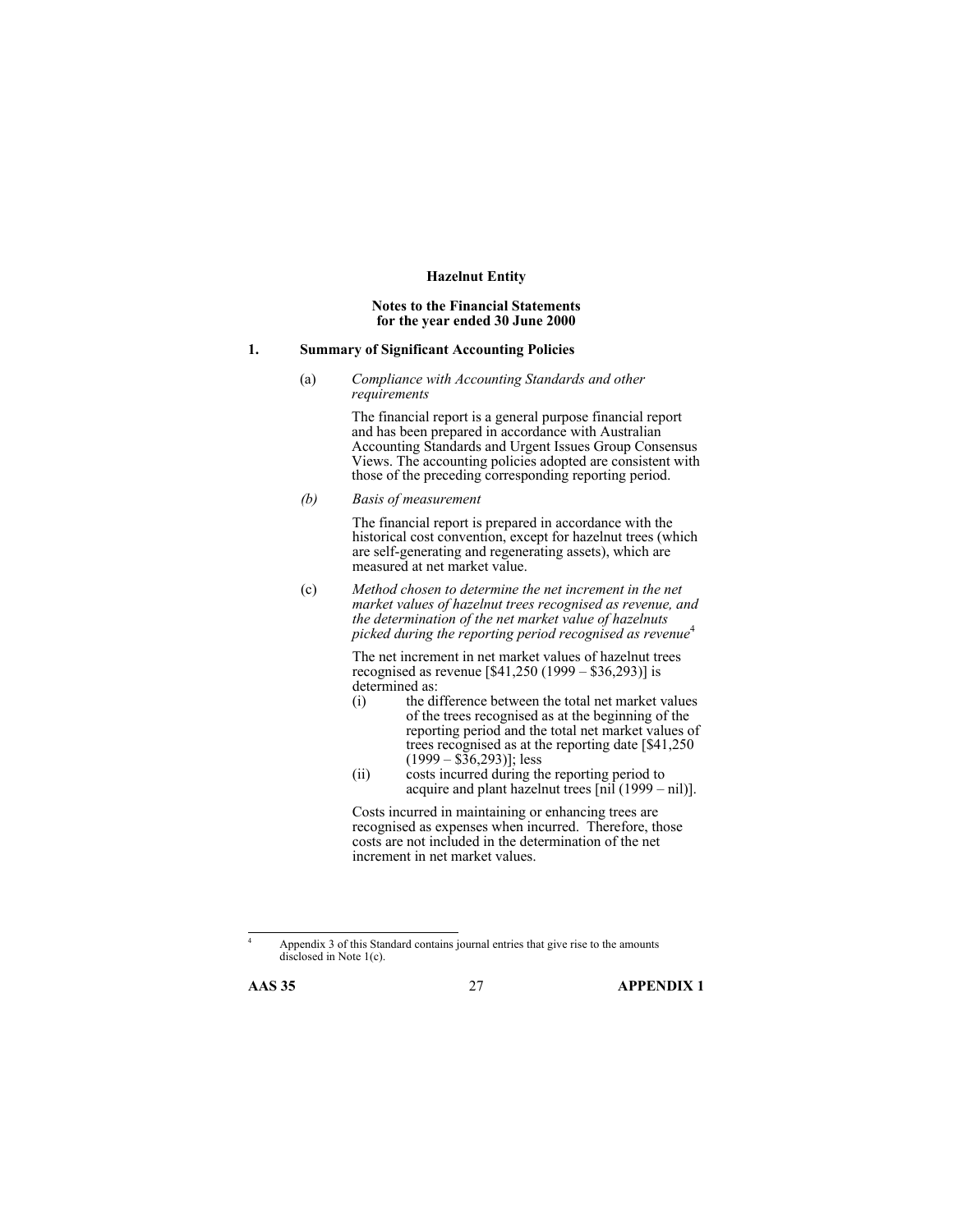The net market vlaue of hazelnuts picked during the year recognised as revenue [\$4,091 (1999 – nil)] is determined as:

- (i) the net market value of hazelnuts immediately
- after picking [\$5,355 (1999 nil)]; less
- (ii) costs of picking  $[$1,264 (1999 nil)].$

### **2. Hazelnut Grove**

|                       |       | 2000            |                 | 1999 |
|-----------------------|-------|-----------------|-----------------|------|
|                       |       | Number Hectares | Number Hectares |      |
| <b>Hazelnut trees</b> | 2.240 |                 | 2.240           |      |

Harvesting of hazelnuts occurs from February through to April each year.

The hazelnut grove is situated 2 kilometres from the Victorian township of Hoddles Creek.

The net market value of the hazelnut trees is determined as the difference between the net present value of cash flows expected to be generated by the grove discounted at a current market-determined rate which reflects the risks associated with the grove and the net market value of the land (\$20,000 in 2000 and 1999) on which the trees are growing.

The net market values of the hazelnut grove, the trees and the land have been determined in accordance with an independent valuation performed at each reporting date. The valuer is Gee and Associates.

Significant assumptions made in determining the net market value of the trees are:

- (a) the trees will reach maturity in 2008;
- (b) the trees will be productive until 2037;
- (c) the expected price of the hazelnuts is constant in real terms, based on average prices throughout the current year;
- (d) the costs expected to arise throughout the life of the trees are constant in real terms, based on average costs throughout the current year;
- (e) the pre-tax average real rate at which the net cash flows are discounted is 28% per annum; and
- (f) inflation will continue at the current rate.

**AAS 35** 28 **APPENDIX 1**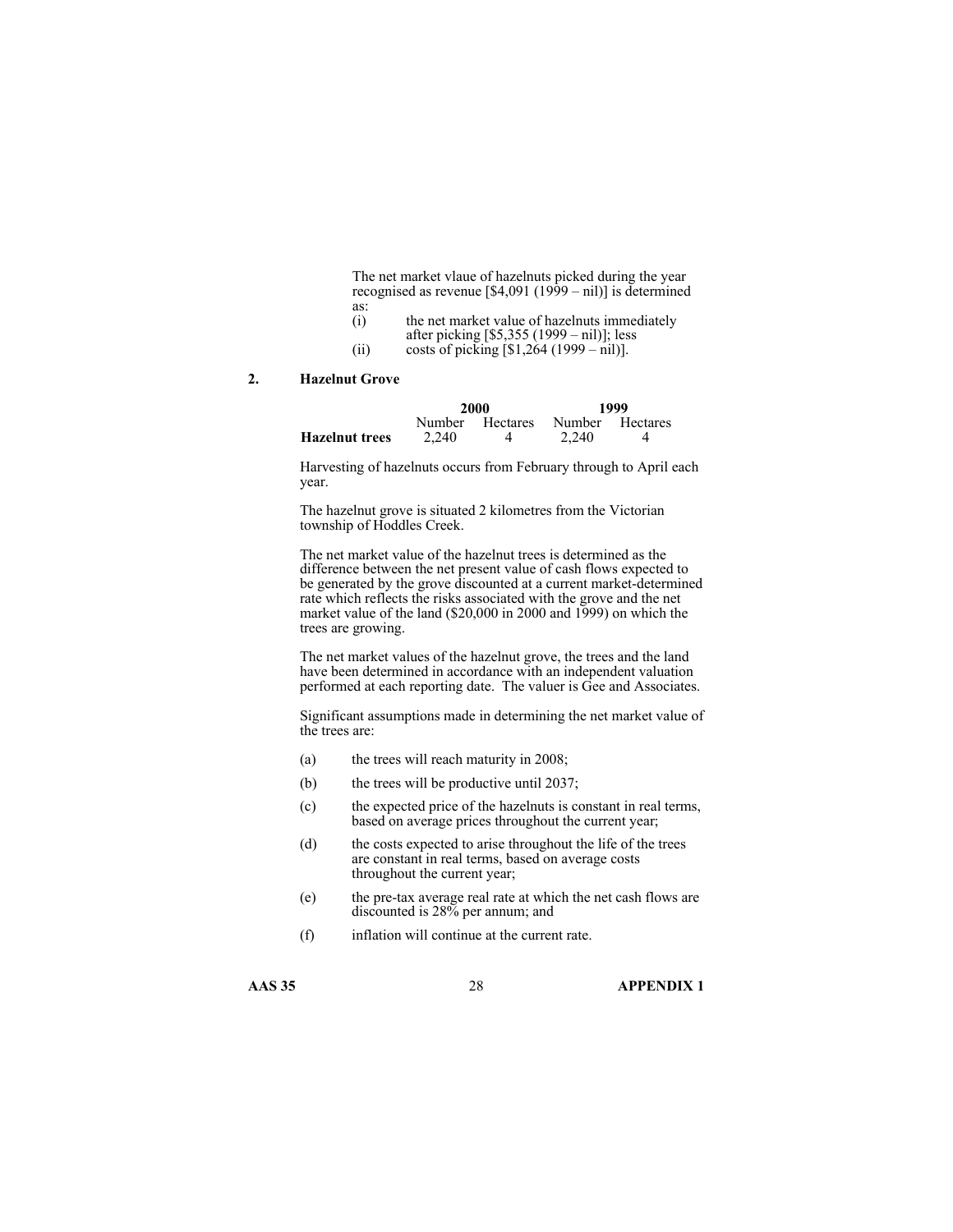Cash flows are gross of income taxes and are expressed in real terms.

#### **Sensitivity of the Net Market Value of the Hazelnut Trees to Changes in Significant Assumptions**

|                      |              | <b>Effect on Net Market Value of</b><br>the Hazelnut Trees |           |
|----------------------|--------------|------------------------------------------------------------|-----------|
|                      | Change       | 2000<br>S                                                  | 1999<br>S |
| <b>Discount Rate</b> | $28\% + 1\%$ | (8, 515)                                                   | (7,386)   |
|                      | $28\% - 1\%$ | 9,301                                                      | 8,120     |
| <b>Future Prices</b> | $+5\%$       | 10,494                                                     | 8,408     |
|                      | $-5\%$       | (10, 494)                                                  | (8, 408)  |
| <b>Future Costs</b>  | $+5\%$       | (3,371)                                                    | (3,347)   |
|                      | $-5%$        | 3.371                                                      | 3,347     |

### **3. Provision for Deferred Income Tax**

|                                                                                                                                                                   | 2000                    | 1999                    |
|-------------------------------------------------------------------------------------------------------------------------------------------------------------------|-------------------------|-------------------------|
| Deferred tax liability reported in the statement of<br>financial position as at the beginning of the<br>reporting period                                          | 10,753                  | 4,864                   |
| Change in deferred tax liability during the<br>reporting period                                                                                                   | $\frac{15,666}{26,419}$ | $\frac{13,882}{18,746}$ |
| Deferred tax liability no longer required due to<br>the offsetting of the change in deferred tax assets<br>arising from the carry forward of income tax<br>losses | (6,369)                 | 7.993                   |
| Deferred tax liability recognised in the statement<br>of financial position as at the end of the<br>reporting period                                              |                         |                         |

**AAS 35** 29 **APPENDIX 1**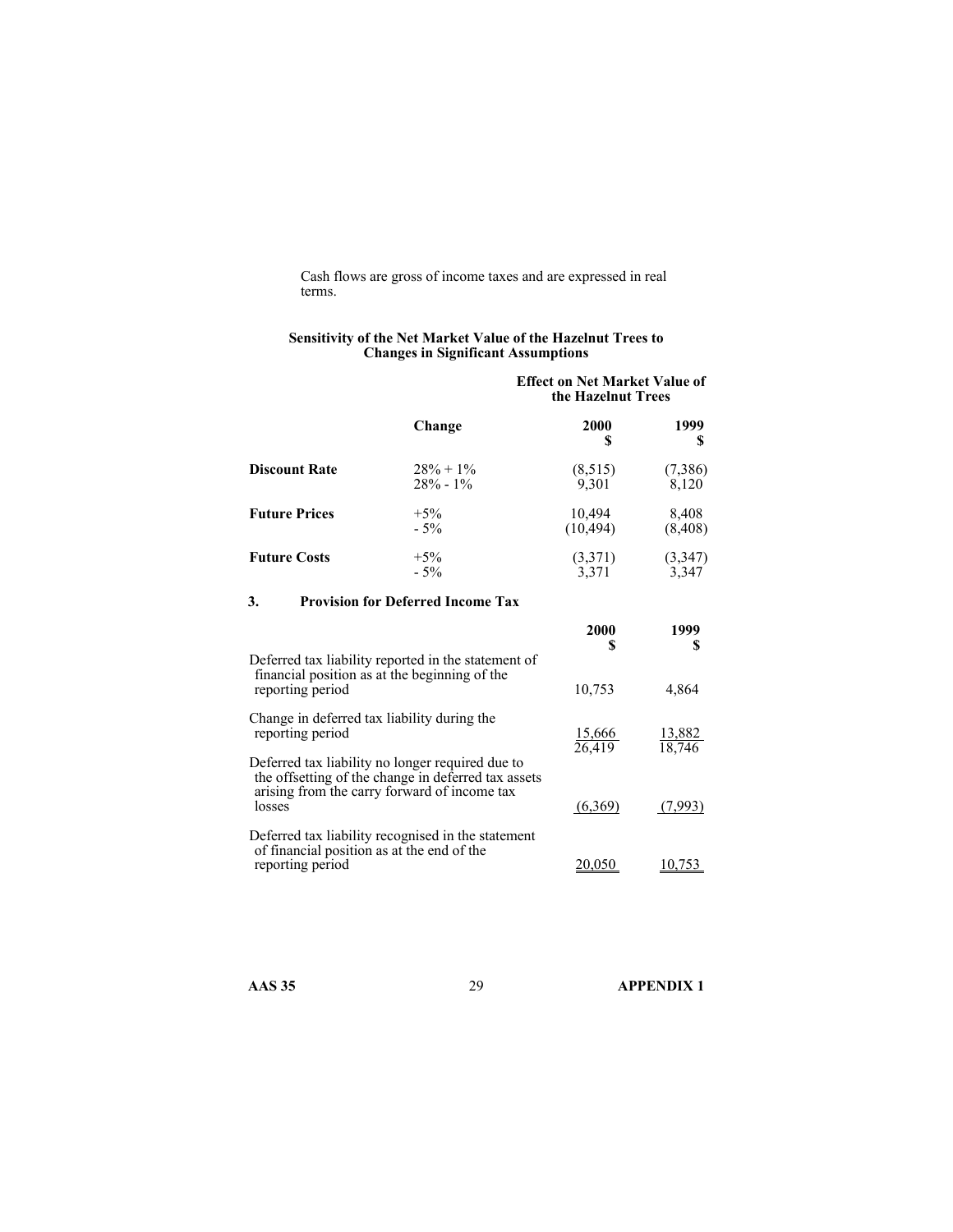#### **4. Reconciliation of Net Cash provided by Operating Activities to Profit from Ordinary Activities after Income Tax Expense**

|                                                     | <b>2000</b> | 1999     |
|-----------------------------------------------------|-------------|----------|
| Profit from ordinary activities after income tax    |             |          |
| expense                                             | 16,527      | 10,469   |
| Net increment in net market value of hazelnut trees |             |          |
| recognised as revenue                               | (41,250)    | (36,293) |
| Increase in inventories of nuts                     | (1,071)     |          |
| Increase in deferred tax liability                  | 9.297       | 5,889    |
| Net cash provided (used) by operating activities    | 16.49       | (19,935) |

#### **5. Reconciliation of Cash**

For the purposes of the statement of cash flows, cash includes cash on hand and in banks, net of outstanding bank overdrafts. Cash at the reporting date as shown in the statement of cash flows is reconciled to the related items in the statement of financial position as follows:

|                                                             | <b>2000</b>     | 1999             |
|-------------------------------------------------------------|-----------------|------------------|
| Cash<br>Bank overdraft                                      | 873<br>(49.321) | 921<br>(32, 872) |
| Cash (bank overdraft) at the end of the reporting<br>period |                 |                  |

**AAS 35** 30 **APPENDIX 1**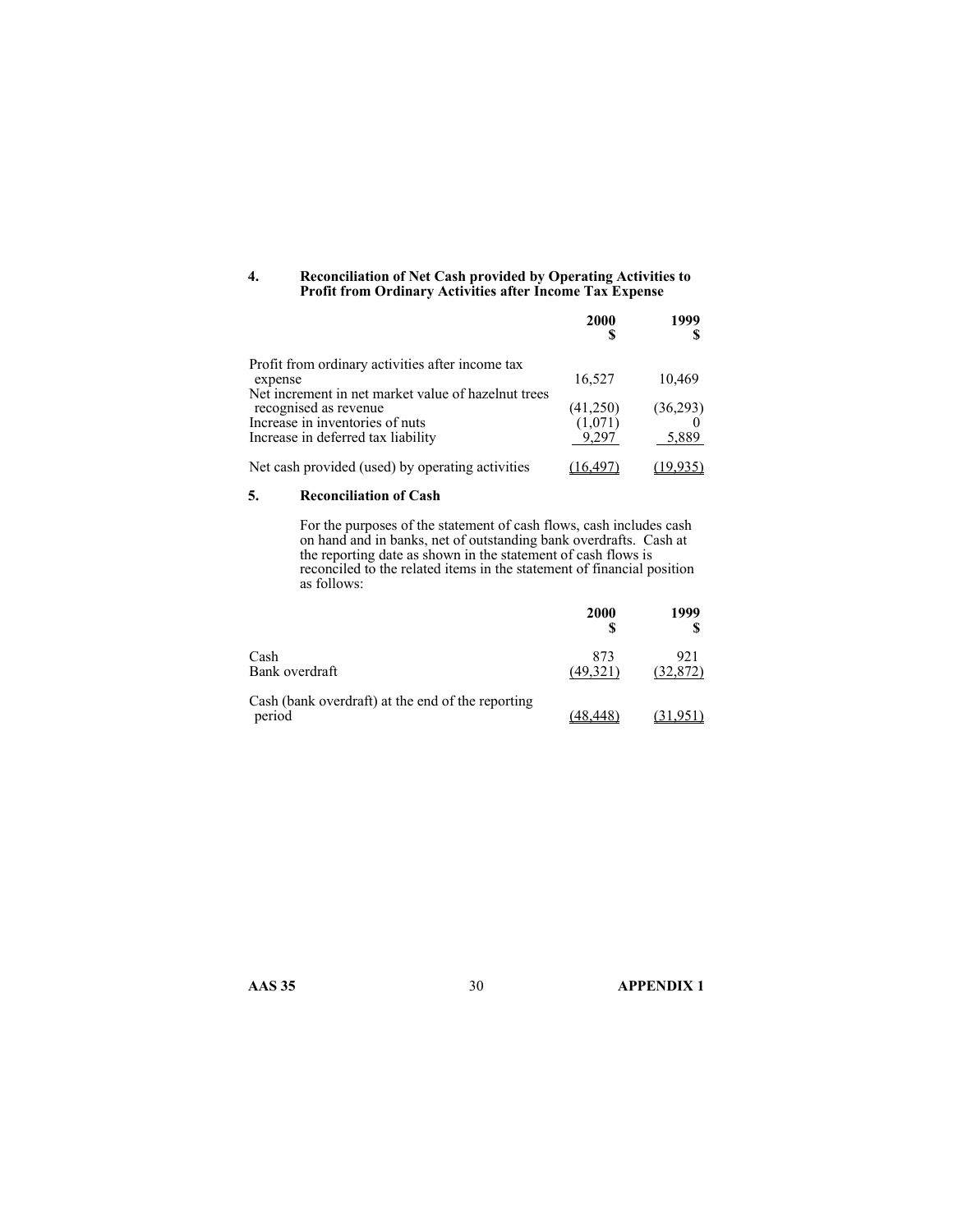# **APPENDIX 2**

# **EXTRACTS FROM AN EXAMPLE FINANCIAL REPORT OF AN ENTITY THAT CONTROLS A FOREST**

This Appendix forms part of the commentary and is provided for illustrative purposes only. It demonstrates a possible format for disclosures required by paragraph 7.1 of the Standard for a forestry entity. It does not illustrate every possible disclosure that may be appropriate to the circumstances of an entity that controls a forest. Other methods of presentation may comply with the accounting standards set out in this Standard.

**AAS 35** 31 **APPENDIX 2**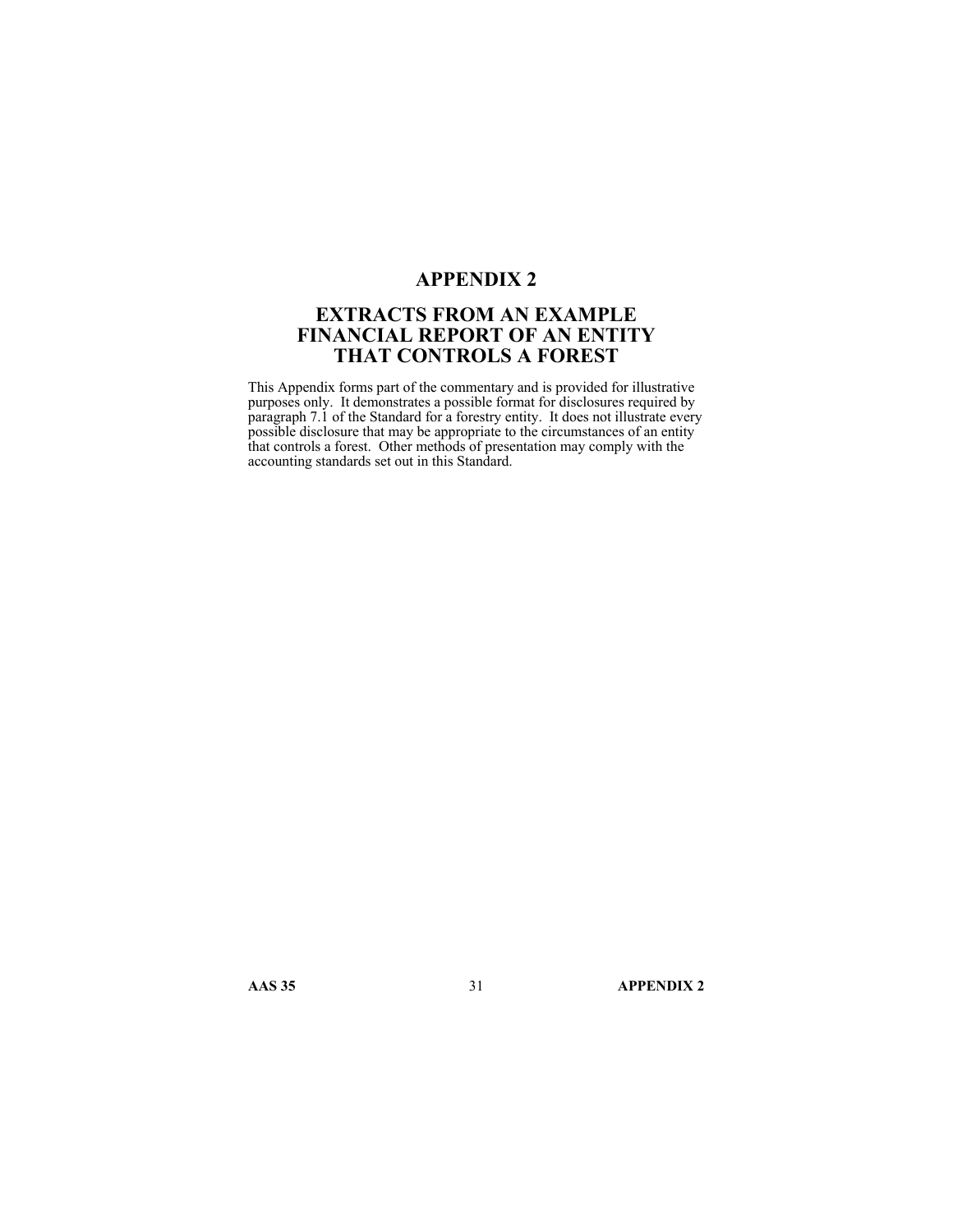### **Notes to the Financial Statements for the year ended 30 June 19X1**

**1. Paragraphs 7.1 (a), (d) and (e)** 

**Nature and an Indication of Physical Quantities of Commercial Trees in Forestsa, and Net Increment (Decrement) in Net Market Values (NMV) of Trees in Forests Recognised as Revenue**

|                                                | 19X1<br>000 | 19X1<br>'000'  | 19X1<br>\$2000                       | 19X1<br>\$'000            | <b>19X0</b><br>$^{\prime}000$ | 19X0<br>'000   | 19X0<br>\$'000          | 19X0<br>\$'000           |
|------------------------------------------------|-------------|----------------|--------------------------------------|---------------------------|-------------------------------|----------------|-------------------------|--------------------------|
|                                                | hectares    | m <sup>3</sup> | net<br>change<br>in NMV <sup>h</sup> | NMV of<br>felled<br>log s | hectares                      | m <sup>3</sup> | net<br>change<br>in NMV | NMV of<br>felled<br>logs |
| <b>NATIVE FORESTS</b>                          |             |                |                                      |                           |                               |                |                         |                          |
| Regrowth Eucalypt Forest <sup>b</sup>          |             |                |                                      |                           |                               |                |                         |                          |
| Tall Eucalypt Forest $(> 40m)$                 | 200.0       | 19,000         | 4,000                                | $\mathbf{0}$              | 202.0                         | 20,500         | 3,500                   | 160                      |
| Medium Eucalypt Forest ( $>15m$ & $<40m$ )     | 300.0       | 11,000         | 3,000                                | $\boldsymbol{0}$          | 303.0                         | 11,500         | 2,000                   | $\mathbf{0}$             |
| Low Eucalypt Forest (5-15m)                    | 50.0        | 700            | 950                                  |                           | 50.0                          | 690            | 980                     | $\boldsymbol{0}$         |
|                                                | 550.0       | 30,700         | 7,950                                | $\mathbf{0}$              | 555.0                         | 32,690         | 6,480                   | 160                      |
| <b>Mature Eucalypt Forest<sup>c</sup></b>      |             |                |                                      |                           |                               |                |                         |                          |
| Tall Eucalypt Forest $(> 40m)$                 | 20.0        | 1,000          | 400                                  | 20                        | 18.0                          | 600            | 300                     | 170                      |
| Medium Eucalypt Forest (>15m & < 40m)          | 80.0        | 5,000          | 1,700                                | $\Omega$                  | 77.0                          | 4,000          | 1,000                   | $\bf{0}$                 |
| Low Eucalypt Forest (5-15m)                    | 20.0        | 600            | (100)                                |                           | 20.0                          | 600            | 200                     | $\boldsymbol{0}$         |
|                                                | 120.0       | 6,600          | 2,000                                | 20                        | 115.0                         | 5,200          | 1,500                   | 170                      |
| Native Conifer Forest (Callitris) <sup>d</sup> | 100.0       | 6,000          | 28                                   | $\Omega$                  | 100.0                         | 6,000          | 10                      | $\mathbf{0}$             |
| Rainforest <sup>e</sup>                        | 50.0        | 400            | 12                                   | $\theta$                  | 50.0                          | 400            | 5                       | $\bf{0}$                 |
| Other <sup>†</sup>                             | 50.0        | 300            | 10                                   |                           | 50.0                          | 300            |                         | $\boldsymbol{0}$         |
| <b>Total Native Forest Area</b>                | 870.0       | 44,000         | 10,000                               | 20                        | 870.0                         | 44,590         | 8,000                   | 330                      |

**AAS 35** 32 **APPENDIX 2**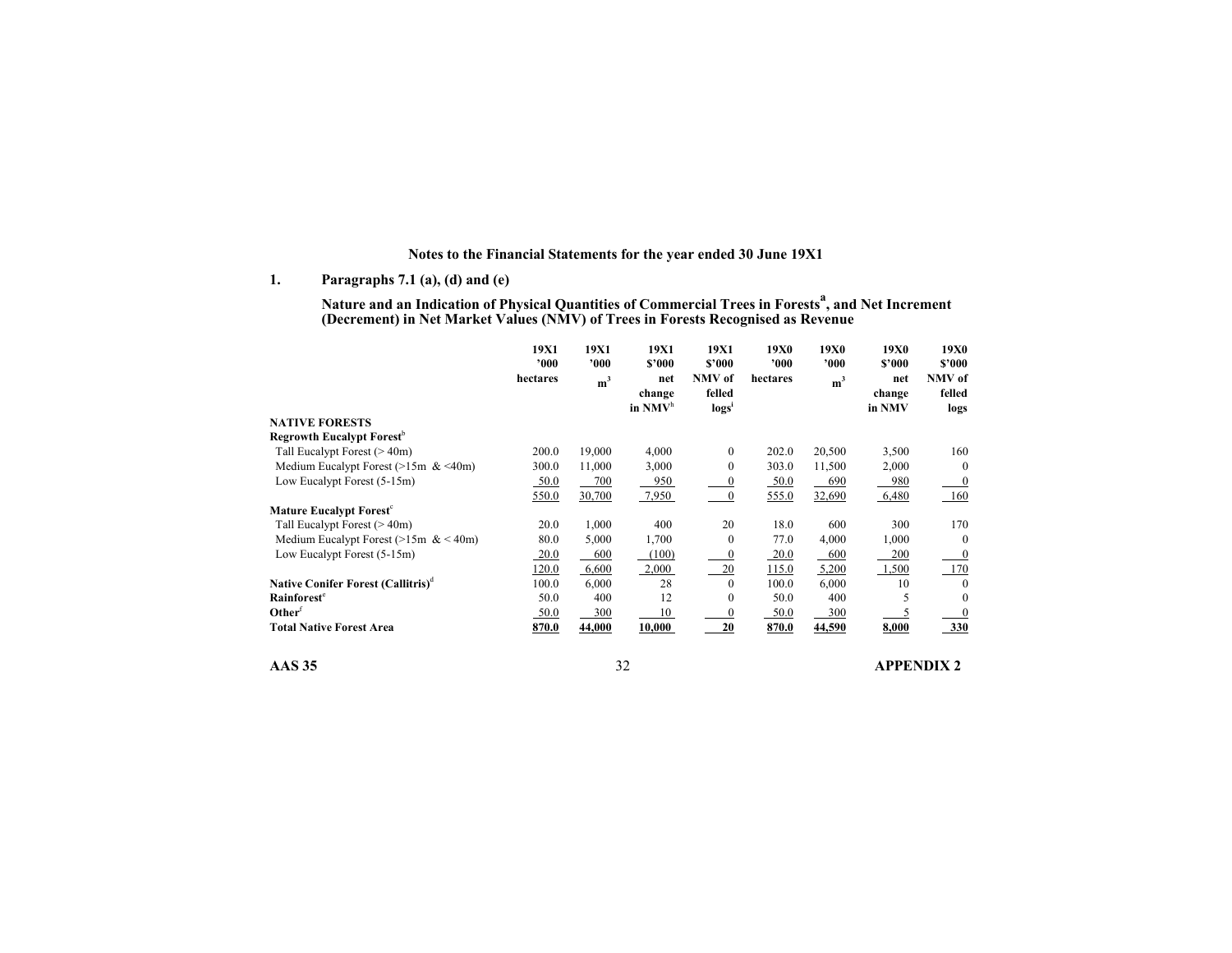|                                | 19X1     | 19X1           | 19X1      | 19X1   | <b>19X0</b>    | <b>19X0</b>    | 19X0   | 19X0   |
|--------------------------------|----------|----------------|-----------|--------|----------------|----------------|--------|--------|
|                                | 000'     | 000'           | \$2000    | \$2000 | $^{\prime}000$ | 000'           | \$2000 | \$2000 |
|                                | hectares | m <sup>3</sup> | net       | NMV of | hectares       | m <sup>3</sup> | net    | NMV of |
|                                |          |                | change    | felled |                |                | change | felled |
|                                |          |                | in $NMVh$ | logsi  |                |                | in NMV | logs   |
| <b>PLANTATIONS<sup>8</sup></b> |          |                |           |        |                |                |        |        |
| Softwood Pinus Radiata         | 76.0     | 19,000         | 3,800     | 2,000  | 78.0           | 19,000         | 2,500  | 2,000  |
| Other                          | 2.0      | 1,000          | 200       | 10     | 2.0            | 1,000          | 400    | 300    |
|                                | 78.0     | 20,000         | 4,000     | 2,010  | 80.0           | 20,000         | 2,900  | 2,300  |
| Hardwood Eucalyptus nitens     | 4.0      | 1,500          | 100       | 150    | 5.1            | 1.600          | 400    | 300    |
| Eucalyptus globulus            | 4.0      | 1,600          | 800       | 200    | 4.9            | 1,700          | 70     | 30     |
| Other                          | 0.2      | 300            | 100       | 30     | 0.2            | 300            | 30     | 10     |
|                                | 8.2      | 3,400          | 1,000     | 380    | 10.2           | 3,600          | 500    | 340    |
| <b>Total Plantation Area</b>   | 86.2     | 23,400         | 5,000     | 2,390  | 90.2           | 23,600         | 3,400  | 2,640  |
| <b>Total Forest Area</b>       | 956.2    | 67.400         | 15.000    | 2,410  | 960.2          | 68,190         | 11.400 | 2,970  |

**AAS 35** 33 **APPENDIX 2**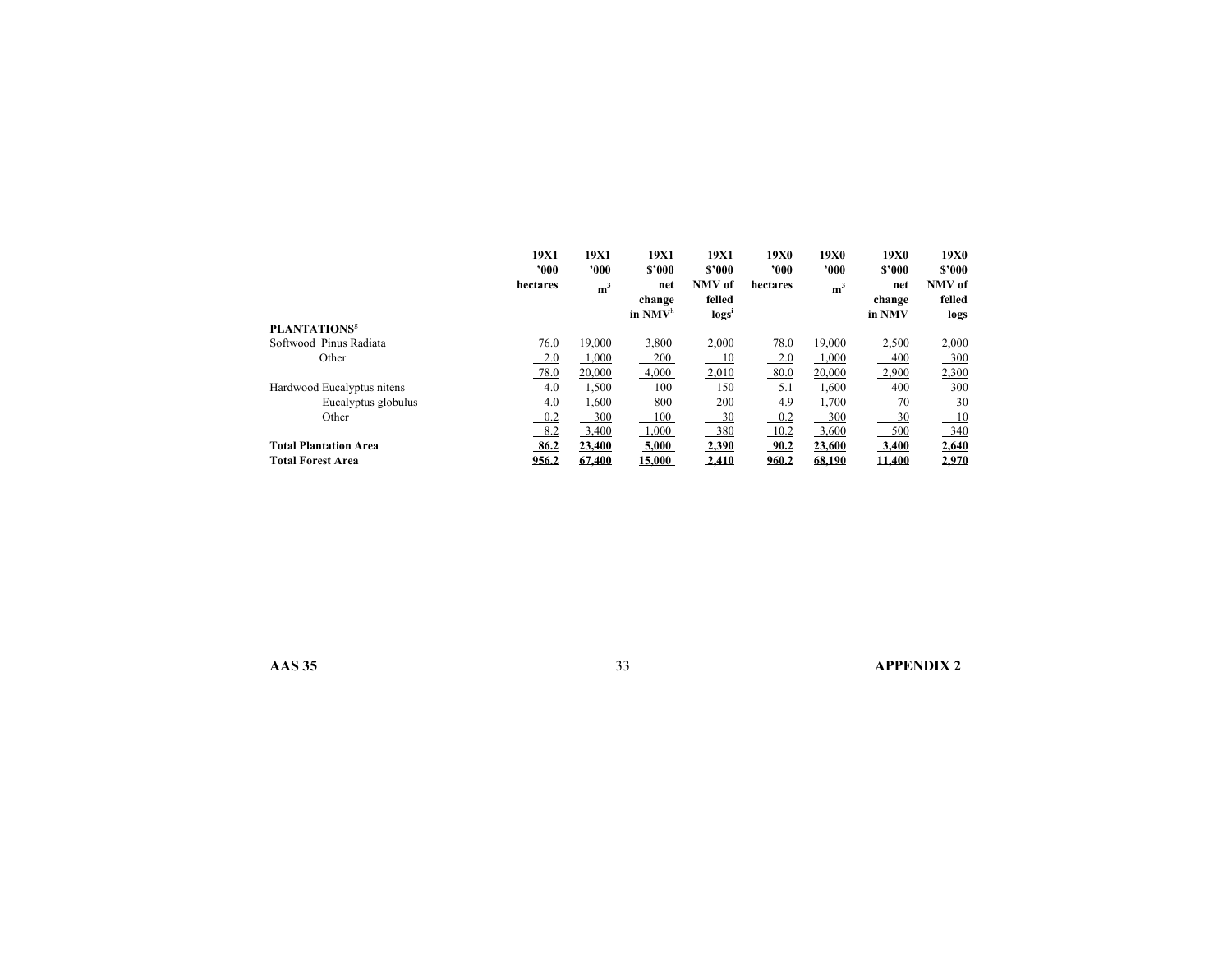<sup>a</sup>Forest refers to an area incorporating all living and non-living components, that is dominated by trees having usually a single stem and a mature or potentially mature stand height exceeding 5 metres with existing or potential projective foliage cover of overstorey strata about equal to or greater than 30 per cent. This definition includes native forests and plantations regardless of age.

b **Regrowth Eucalypt Forest** refers to native eucalypt forests that have regenerated after a known fire, logging or other disturbance. The growth form has not yet reached the mature stage, often crowns are conical in shape and the stand is in an increment phase.

c **Mature Eucalypt Forest** refers to native eucalypt forests that have assumed a growth form characterised by trees with large open and deep crowns, with die back of the apical tips common. Generally, the net annual increment of these forests is low caused by loss of growth vigour and attack by fungal and insect agents.

d **Native Conifer Forest (Callitris)** refers to native conifer forests of the genus callitris.

e **Rainforest** refers to native forests of species other than the genus Eucalyptus occurring in areas of high rainfall and having a closed canopy (interlocking tree crowns).

f **Other Native Forest** refers to forests of native tree species other than those in categories b to e.

<sup>g</sup>Plantation refers to forests which are established by planting seedlings at specified spacing following intensive site preparation. **Softwood Plantation**  refers to plantations of softwood trees (softwood is timber of coniferous trees, irrespective of physical hardness of the timber). **Hardwood Plantation**  refers to plantations of hardwood trees (hardwood is timber from broadleaved, flowering trees, irrespective of physical hardness of the timber).

h<sub>The net change in NMV: the net increment in the net market value of trees</sub> in forests recognised as revenue is determined as the difference between the net market value of trees as at the beginning of the reporting period and the net market value of trees as at the end of the reporting period, less the costs of acquiring and planting trees during the reporting period.

All costs incurred in developing and managing the trees in forests are recognised as an expense when incurred, except acquisition and planting costs, which are recognised as self-generating and regenerating assets (trees in forests).

i **The NMV of felled logs:** the net market value of felled logs recognised as revenue is determined as the difference between the net market value of logs felled during the reporting period immediately after felling and the costs of felling.

**AAS 35** 34 **APPENDIX 2**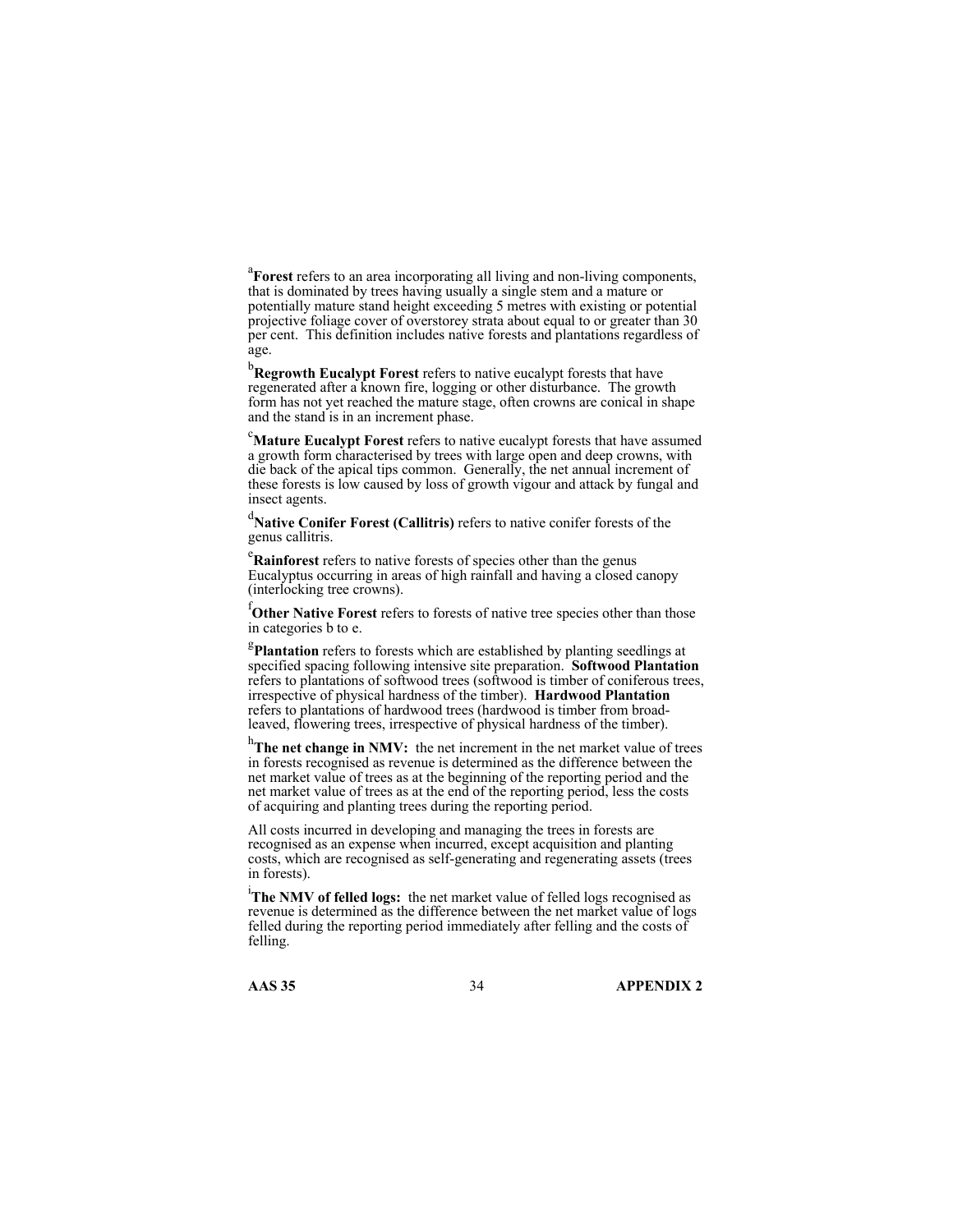#### **2. Paragraph 7.1 (b)**

|                                                                                                     | 19X1<br>2000 | 19X0<br>2000 |
|-----------------------------------------------------------------------------------------------------|--------------|--------------|
| Net market value of all trees in<br>forests held for sale or to generate<br>produce for sale        |              |              |
| Net market value of restricted trees<br>in forests held for sale or to generate<br>produce for sale |              |              |

#### **Nature of Restrictions:**

All native forests are restricted by 'sustainable yield' requirements which generally restrict the amount of commercial timber that can be harvested annually to that which approximates the long term annual native forest growth potential. The entity is responsible for the administration of [*identify regulations or other externallyimposed requirements which restrict the entity's use or capacity to sell SGARAs*] which restricts the entity's use of and capacity to harvest native forest products.

In addition to sustainable yield restrictions all native forests are subject to the provisions of [*identify relevant legislation*]. This legislation ensures that the entity manages its native forest reserves under a sustainable management regime taking into account the effects of afforestation on the surrounding wildlife and flora.

In addition to the above restrictions \$7,768,000 of trees in native forests are restricted by the requirements imposed by [*identify relevant legislation*]. These forests are suspended from logging due to a proposal to restrict access for dedicated water management.

#### **3. Paragraph 7.1 (c) (i)**

#### **Method of Determining Net Market Value:**

There is no active and liquid market for large areas of native forest. Accordingly, the best indicator of net market value is net present value. This indicator best accommodates legislative requirements and could accommodate alternative native forest management strategies for wood products. It is used to estimate an aggregate estimate of the value of the trees in a native forest where an observable market price for those trees does not exist.

**AAS 35** 35 **APPENDIX 2**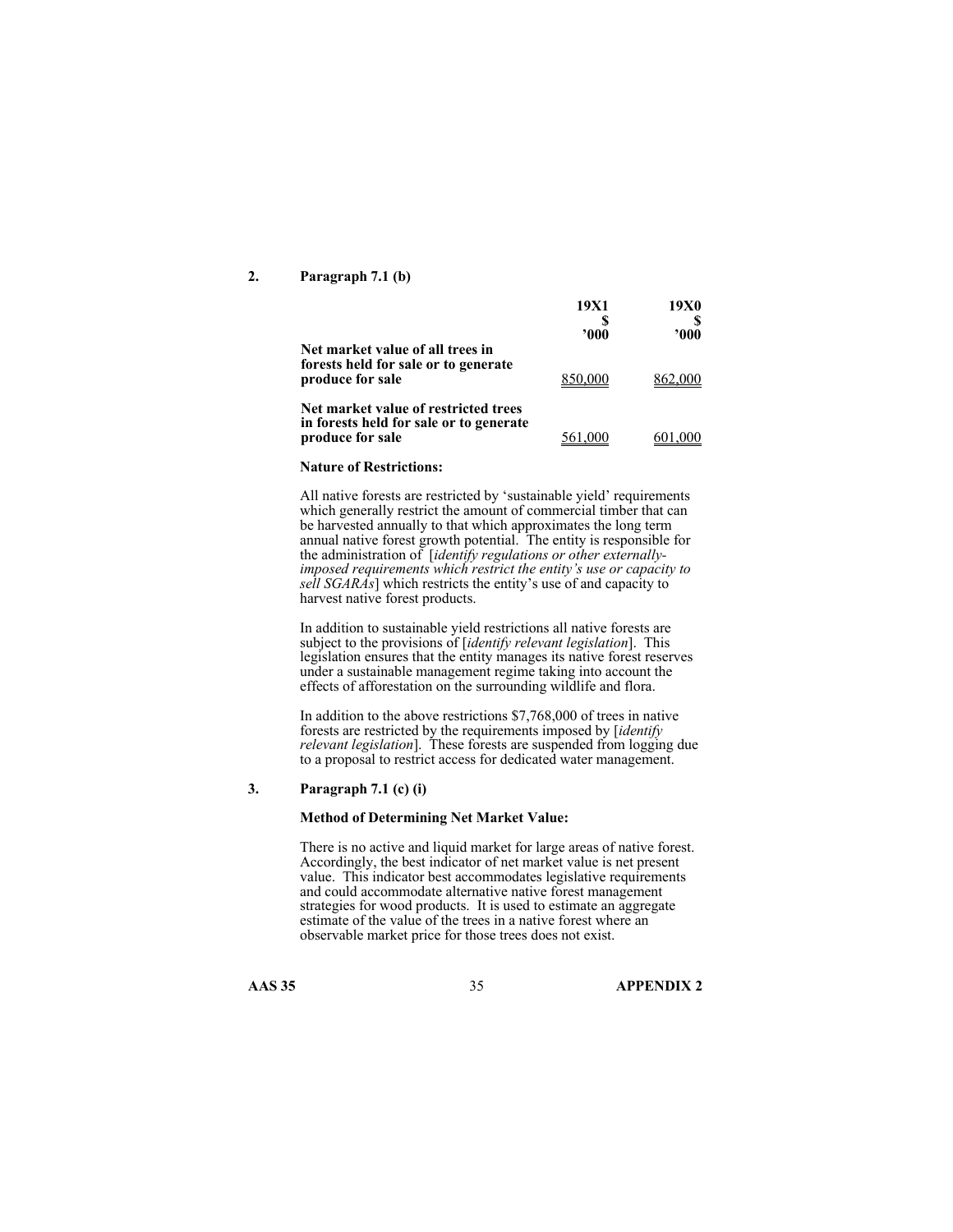Although there is an intermittently active market for softwood and hardwood plantations, there is no suitable market evidence available to value the plantations by reference to equivalent sales. Consequently, plantations are valued using the same methodology as native forests.

#### **4. Paragraph 7.1 (c) (ii)**

#### **Significant Assumptions Made in Determining Net Market Value:**

- (a) Forests are valued based on expected volumes of merchantable timber that could be obtained from existing stands, given current management strategies and legislative and other externally imposed restrictions
- (b) Only the current crop is valued. The limit of the cash flow analysis for forest types is based on the nominated rotation periods for each forest type
- (c) The cost of growing the trees is deducted in determining the net cash flows
- (d) Costs and prices are based on the average of the entity's data from the preceding three years
- (e) The costs associated with the land managed by the entity on which native forests and plantations are grown are rent, rates, land tax and other costs
- (f) The valuation assumes the continuation of existing practices with regard to silviculture and harvesting
- (g) A nominal after-tax discount rate of 10 % per annum is applied to the estimated cash flows. This discount rate takes into account the risk associated with future cash flows.

# **5. Paragraph 7.1 (c) (iii)**

#### **Source of Valuation of Trees in Forests:**

The net market value of the trees in the forests has been determined in accordance with a directors' valuation.

**AAS 35** 36 **APPENDIX 2**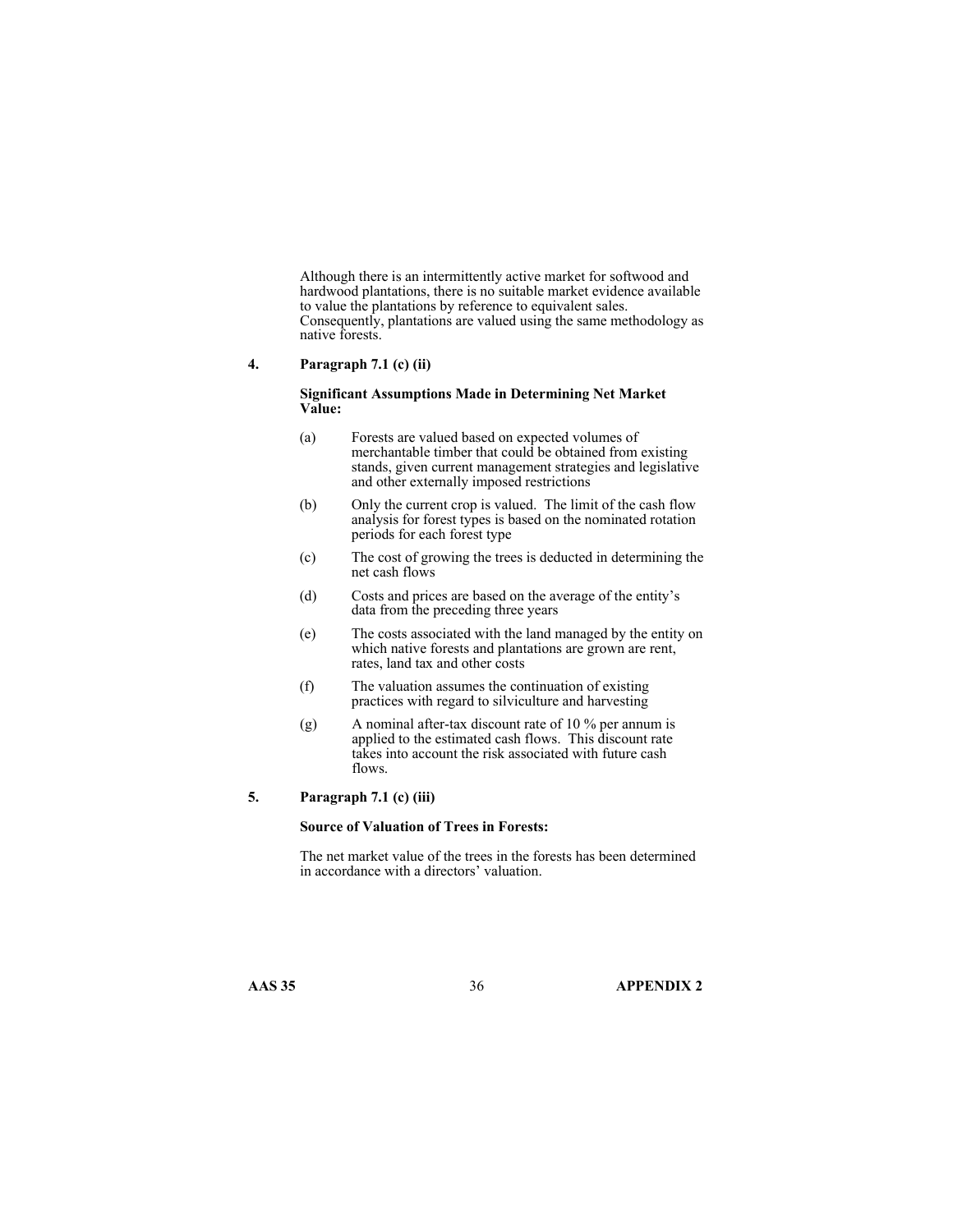### **6. Paragraph 7.1.3**

**Sensitivity of the Net Market Value of the Trees in Forests Held Primarily for Sale or to Generate Produce for Sale to Changes in Significant Assumptions** 

|                      | Change       | <b>Effect on Net Market Value</b> |                |
|----------------------|--------------|-----------------------------------|----------------|
|                      |              | 19X1<br>\$'000                    | 19X0<br>\$2000 |
| <b>Discount Rate</b> | $10\% + 1\%$ | (89,000)                          | (87,000)       |
|                      | $10\% - 1\%$ | 104,000                           | 100,000        |
| <b>Future Costs</b>  | $+5\%$       | (15,000)                          | (16,000)       |
|                      | $-5\%$       | 15.000                            | 16,000         |
| Stumpage Rates       | $+5\%$       | 58,000                            | 55,000         |
|                      | $-5\%$       | (58,000)                          | (55,000)       |

j **Stumpage Rates** refer to the residual value of timber calculated by deducting the costs of harvest and transport to the market or a processing centre.

**AAS 35** 37 **APPENDIX 2**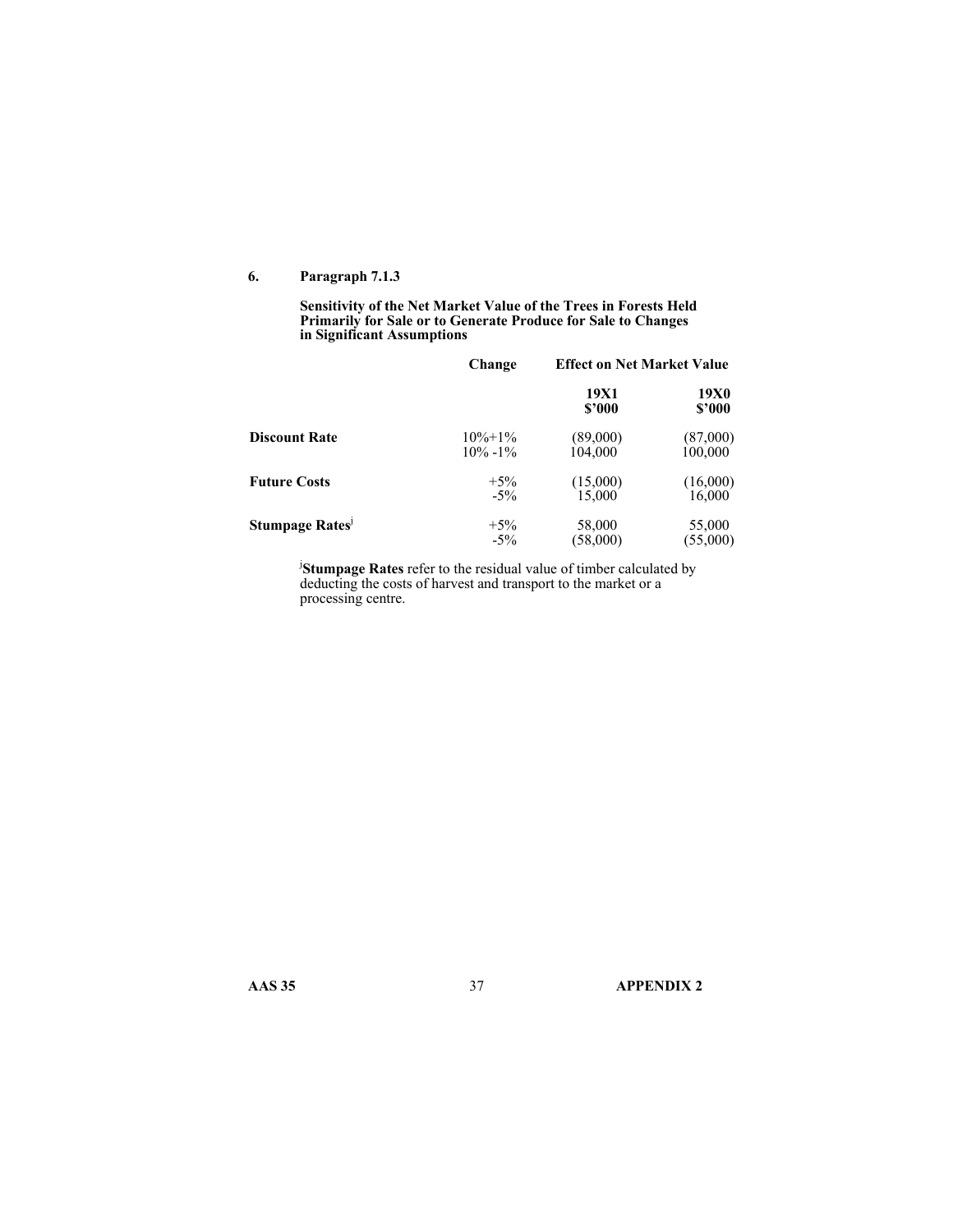# **APPENDIX 3**

# **ILLUSTRATION OF THE EFFECTS OF TRANSACTIONS AND OTHER EVENTS ON THE NET INCREMENT (DECREMENT) IN THE NET MARKET VALUE OF SGARAs**

This Appendix forms part of the commentary and is provided for illustrative purposes only.

### **1. Consumable-SGARAs**

The following illustrates one method of determining the net increment or decrement in the net market value of consumable-SGARAs (that is, SGARAs which are themselves to be harvested) recognised as revenues or expenses in accordance with paragraph 5.4 of the Standard. It also illustrates the application of paragraphs 5.5 and 5.6 of the Standard. In particular, it illustrates the effect of:

- (a) purchasing SGARAs
- (b) incurring additional costs in relation to purchased SGARAs
- (c) changes in the net market value of the purchased SGARAs between acquisition date and the first reporting date after acquisition
- (d) selling SGARAs
- (e) extracting non-living produce from SGARAs
- (f) incurring costs in processing non-living produce from SGARAs
- (g) selling processed non-living produce
- (h) changes in the net market value of SGARAs between two reporting dates.

In the following illustration, all amounts are assumed to be material and all transactions are cash transactions. The entity, X Entity, does not have any SGARAs prior to the first transaction described in (a) below. It then intends buying, breeding, selling or slaughtering cattle, and processing and selling meat to retail outlets.

*(a) Purchase of SGARAs* 

X Entity purchased cattle at an auction for \$530,000. The auctioneer's fee (payable by the seller) was 1% of that price. It cost X Entity \$5,000 to

**AAS 35** 38 **APPENDIX 3**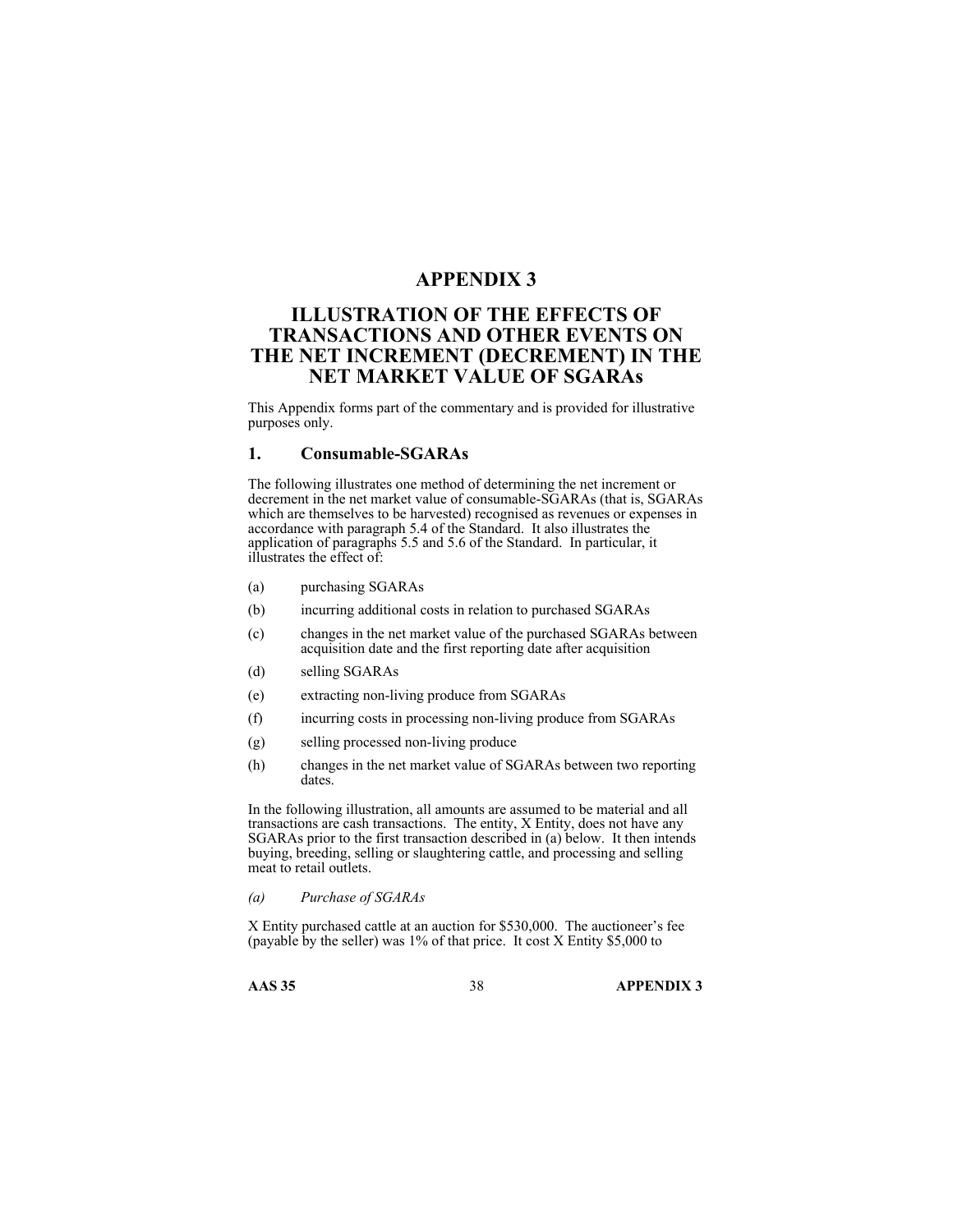transport the cattle to its farm. If X Entity were to sell the cattle it would incur a 1% auctioneer's fee and market transportation costs of \$5,000.

The journal entry giving rise to the acquisition is:

| Dr. | <b>SGARAs</b>                                                     | 535,000 |         |
|-----|-------------------------------------------------------------------|---------|---------|
| Cr  | Cash                                                              |         | 535,000 |
| 1)r | Decrement in net market value of<br>SGARAs recognised as expenses | 15,300  |         |
|     | SGARA                                                             |         | 15,300  |
|     |                                                                   |         |         |

 Recording SGARAs at acquisition cost, and then writing them down to net market value at date of acquisition by adjusting for the buying costs (\$5,000 transport from market) and selling costs (\$5,000 transport to market and \$5,300 auctioneer's fees)

### *(b) Additional costs in relation to SGARAs*

Veterinary fees of \$1,000 were incurred and paid for by X Entity.

This is reflected in the following journal entry:

| Dr                                           | Veterinary expenses | 1.000 |       |  |  |
|----------------------------------------------|---------------------|-------|-------|--|--|
| - Cr                                         | Cash                |       | 1.000 |  |  |
| Recording veterinary fees incurred on SGARAs |                     |       |       |  |  |

*(c) Changes in net market value of SGARAs between the acquisition date and the next reporting date* 

As at the first reporting date after acquisition the net market value of the X Entity's SGARAs is \$580,000.

Based on the journal entries in (a) above, the carrying amount of SGARAs is \$519,700. Therefore, the increment in net market value to be recognised as an item of revenue is \$60,300 (\$580,000 - \$519,700).

**AAS 35** 39 **APPENDIX 3**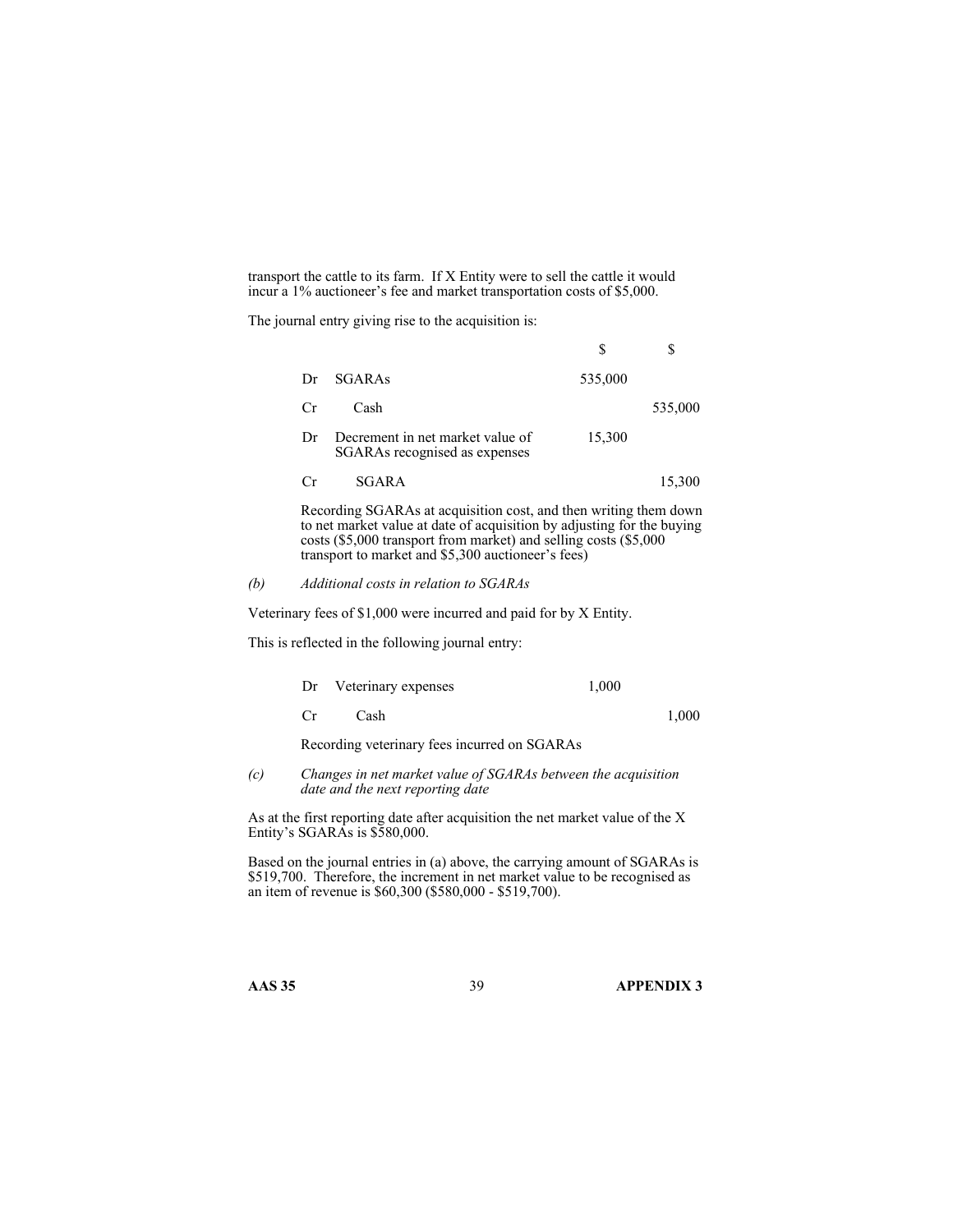This is reflected in the following journal entry:

|     |                                                                                                                                                         | S      | \$            |
|-----|---------------------------------------------------------------------------------------------------------------------------------------------------------|--------|---------------|
| Dr  | <b>SGARAs</b>                                                                                                                                           | 60,300 |               |
| Cr  | Net increment in net market<br>value (revenue)                                                                                                          |        | 60,300        |
|     | Recording increment in net market value of SGARAs as an item of<br>revenue                                                                              |        |               |
| as: | Assuming no other transactions take place, the profit from operating<br>activities for the first reporting period after acquisition would be determined |        |               |
|     | Increment in net market value recognised as<br>revenues (see journal entry immediately<br>above)                                                        |        | 60,300        |
|     | Decrement in net market value recognised as<br>expenses (see journal entry (a) above)                                                                   |        | <u>15,300</u> |
|     | Net increment in net market value recognised<br>as revenues                                                                                             |        | 45,000        |
|     | Less Other Expenses                                                                                                                                     |        |               |
|     | Veterinary fees                                                                                                                                         |        | 1,000         |
|     | Profit from operating activities                                                                                                                        |        | 44,000        |

### *(d) Sales of SGARAs*

Subsequent to the first reporting date, X Entity sells some cattle at auction for proceeds of \$15,000 and pays auction fees of \$150 and market transportation costs of \$500. Assuming  $\overline{X}$  Entity does not measure all the SGARAs on hand at net market value immediately before the sale, the following journal entry would record the sale.

as:

**AAS 35** 40 **APPENDIX 3**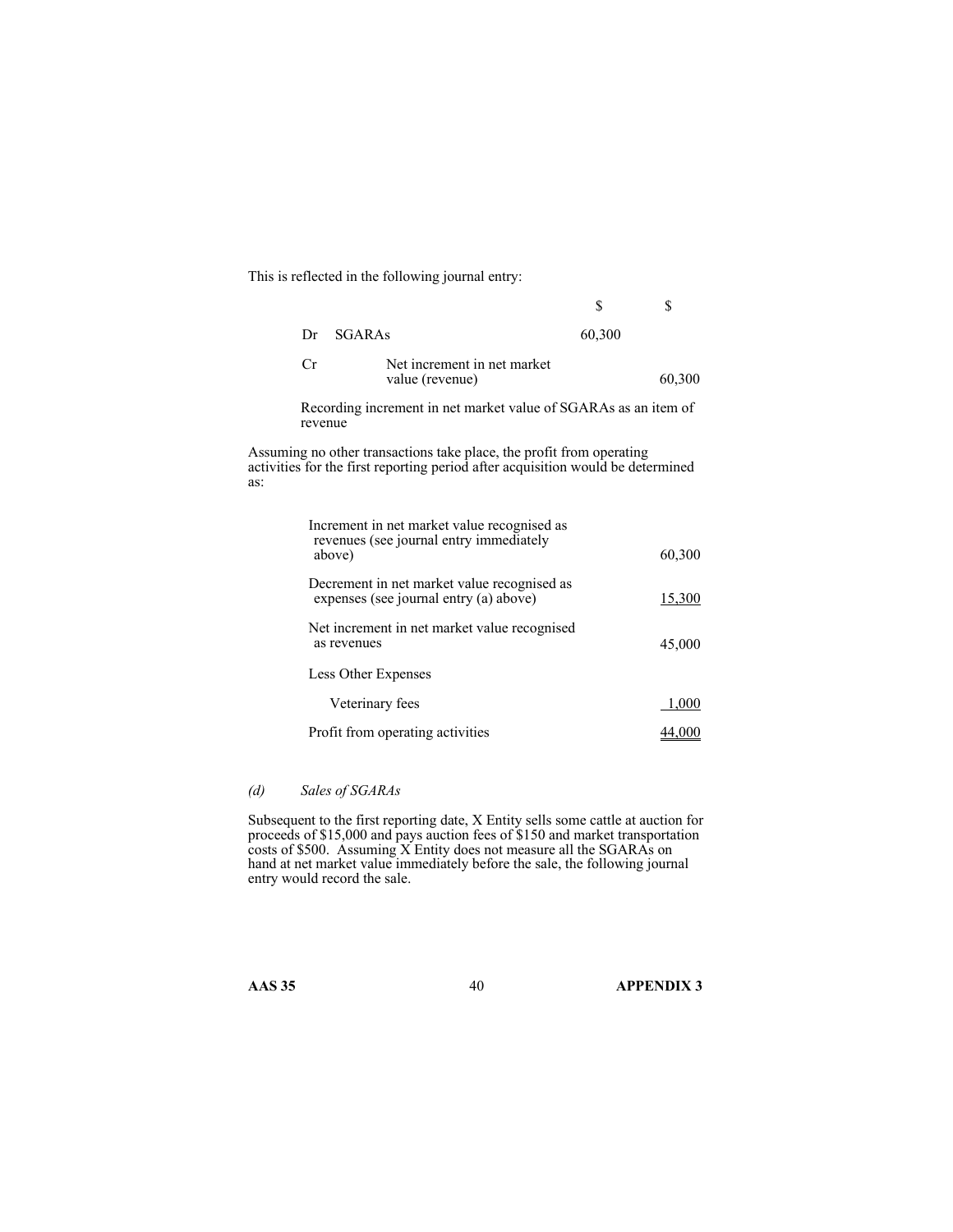|         | S      | S |
|---------|--------|---|
| Dr Cash | 14,350 |   |

Cr SGARAs 14,350

Recording net sales proceeds from the sale of SGARAs

The effect of this journal entry is to reduce the carrying amount of SGARAs by the net market value of the sold SGARAs immediately prior to sale. Effectively, the net market values of the sold SGARAs are removed from the accounting records and replaced with another asset, cash. The journal entry in (h) below records the change in net market values of SGARAs during the reporting period, and thereby includes the changes in the net market values of the sold SGARAs that occurred prior to the sale.

#### *(e) Extracting non-living produce from SGARAs*

X Entity slaughters some cattle. The net market value of the carcases immediately after slaughter is \$20,000 (exclusive of slaughtering costs). Slaughtering costs are \$2,000.

This is reflected in the following journal entry:

| Dr | Deemed cost of inventories                                      | 22,000 |        |
|----|-----------------------------------------------------------------|--------|--------|
| Cr | Net market value of slaughtered<br>cattle recognised as revenue |        | 20,000 |

Cr Cash 2,000

 Recording the effect on inventories of the slaughter of SGARAs, the costs to slaughter the SGARAs and the revenue arising at the time of slaughter

The effect of this journal entry is to initially recognise inventory at its deemed cost in accordance with paragraph 5.6 of the Standard and to enable the separate identification of revenue relating to the net market value of nonliving produce extracted from SGARAs in accordance with paragraph 5.5 of the Standard. It ensures that the effect on the net market value of SGARAs of growing the now non-living produce and the effect on the carrying amount of inventory of extracting the non-living produce are not netted out in the determination of net increments (decrements) in the net market value of SGARAs that is required to be recognised as revenues (expenses) in accordance with paragraph 5.4 of the Standard. Item (h) below shows the

**AAS 35** 41 **APPENDIX 3**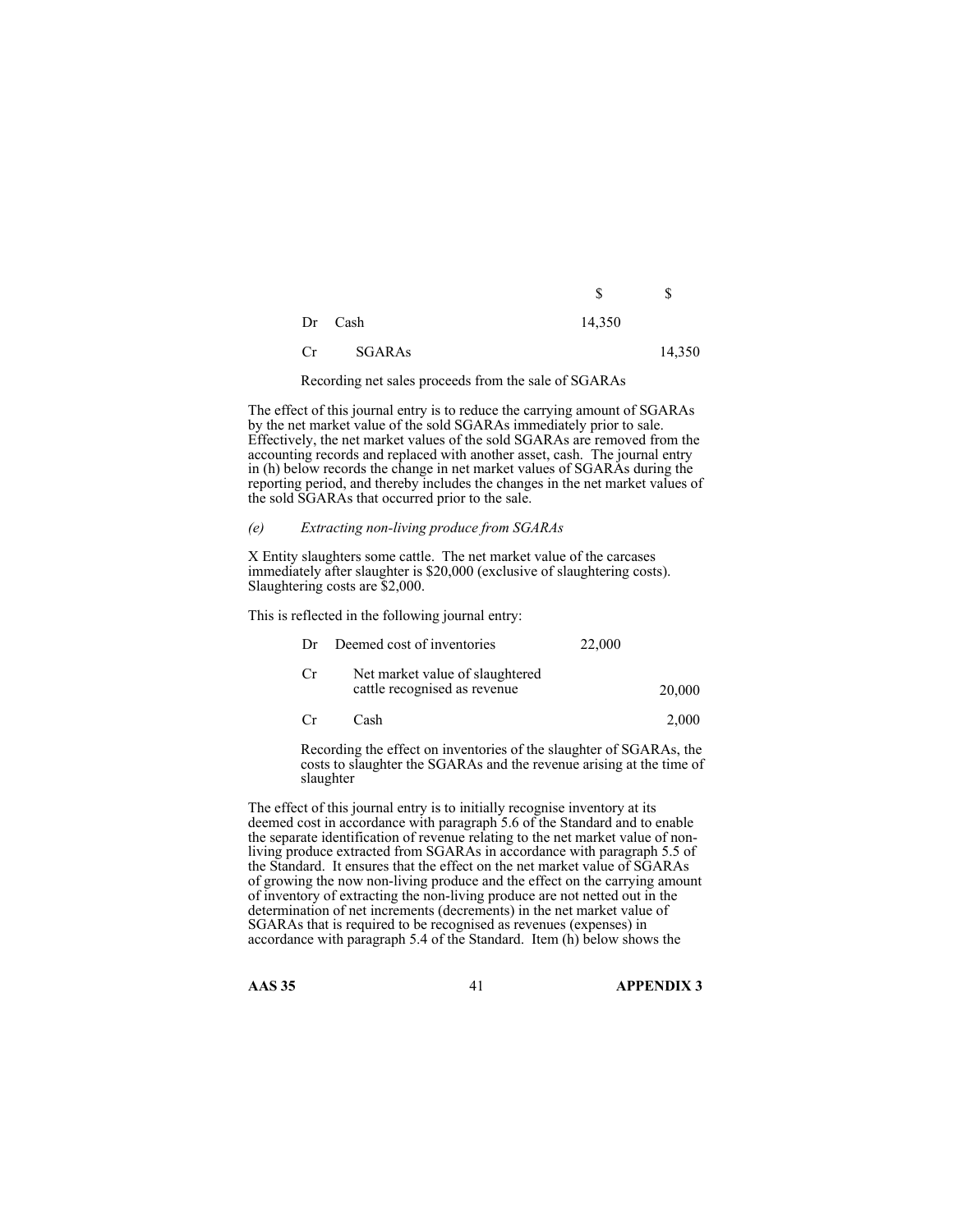determination of the net increment (decrement) in the net market value of SGARAs.

*(f) Costs incurred in processing non-living produce* 

X Entity processes carcases from slaughtered cattle at a cost of \$7,000.

This is reflected in the following journal entry:

|     |     |                                                                                         | \$     | \$     |
|-----|-----|-----------------------------------------------------------------------------------------|--------|--------|
|     | Dr  | Deemed cost of inventories                                                              | 7,000  |        |
|     | Cr  | Cash                                                                                    |        | 7,000  |
|     |     | Recording the absorption of production costs into the carrying<br>amount of inventories |        |        |
| (g) |     | Sale of processed non-living produce                                                    |        |        |
|     |     | X Entity sells the processed meat for \$30,000.                                         |        |        |
|     |     | This is reflected in the following journal entry:                                       |        |        |
|     | Dr  | Cash                                                                                    | 30,000 |        |
|     | Cr. | Sales revenue                                                                           |        | 30,000 |
|     |     | Recording revenue from the sale of inventories for cash                                 |        |        |
|     | Dr  | Deemed cost of inventories sold<br>(expense)                                            | 29,000 |        |
|     | Сr  | Deemed cost of inventories (asset)                                                      |        | 29,000 |

 Recording the deemed cost of inventories sold (the carrying amount of inventories immediately prior to sale)

*(h) Changes in the net market values of SGARAs recognised as revenue between two reporting dates* 

At the reporting date the net market value of the SGARAs still on hand is \$600,000.

**AAS 35** 42 **APPENDIX 3**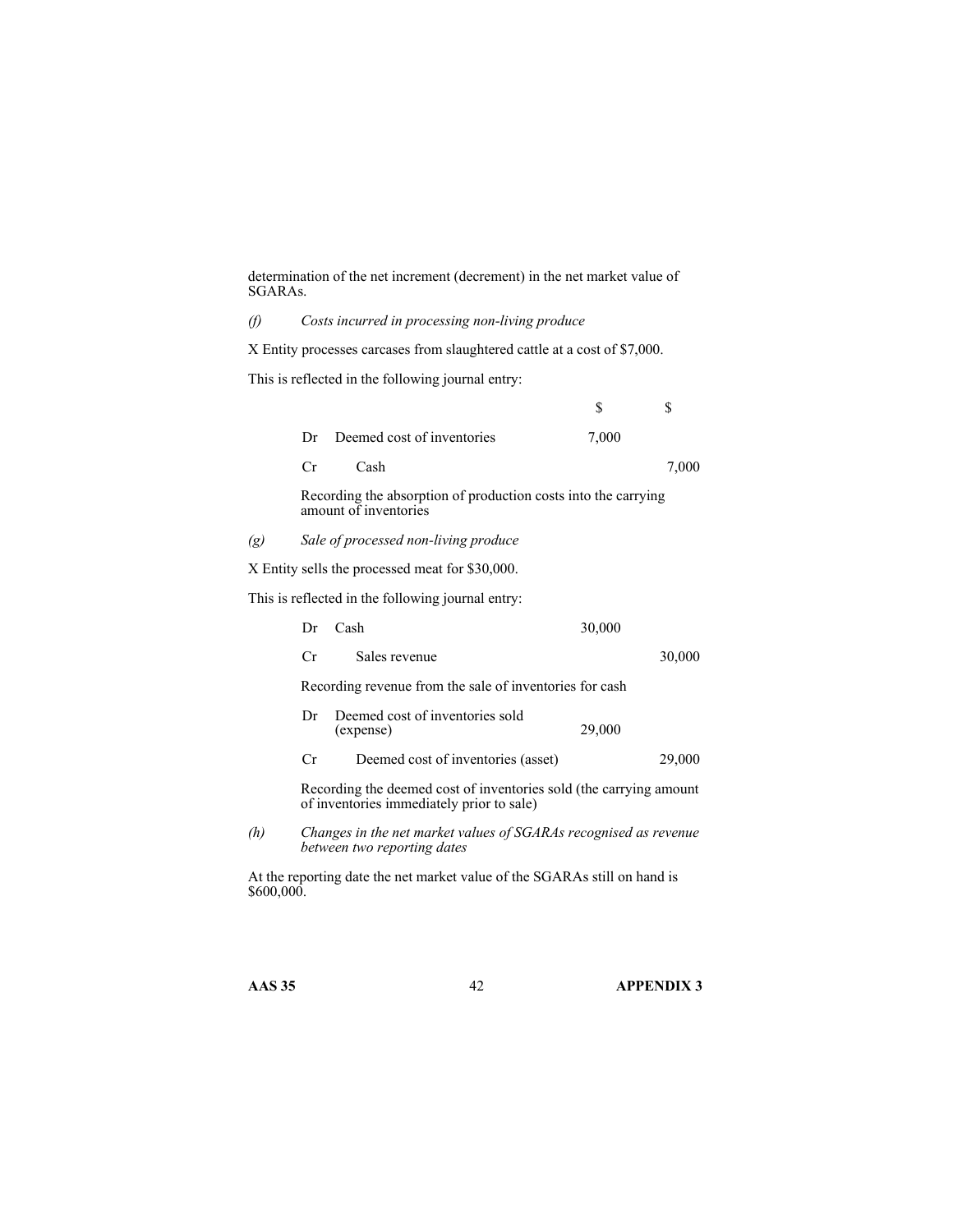The net increment in the net market values of the SGARAs recognised as revenue would be determined as follows:

| Net market value at beginning of reporting period<br>(see (c) above)                            | 580,000  |
|-------------------------------------------------------------------------------------------------|----------|
| Effect of the sale of SGARAs on the carrying<br>amount of SGARAs (see journal entry (d) above)  | (14,350) |
| Carrying amount as at the reporting date (before<br>adjusting for changes in net market values) | 565,650  |
| Net market value at the reporting date                                                          | 600,000  |
| Net increment in net market value of SGARAs<br>recognised as revenue                            | 34.350   |

The net increment in the net market values of SGARAs recognised as revenues would give rise to the following journal entry:

| Dr  | SGARAS                                                     | 34,350                                              |        |
|-----|------------------------------------------------------------|-----------------------------------------------------|--------|
| Cr. | Net increment in net market value<br>recognised as revenue |                                                     | 34,350 |
|     |                                                            | $\alpha$ $\alpha$ $\alpha$ $\beta$ $\alpha$ $\beta$ |        |

 Recording the change in the net market value of SGARAs recognised as revenues

**AAS 35 43 APPENDIX 3**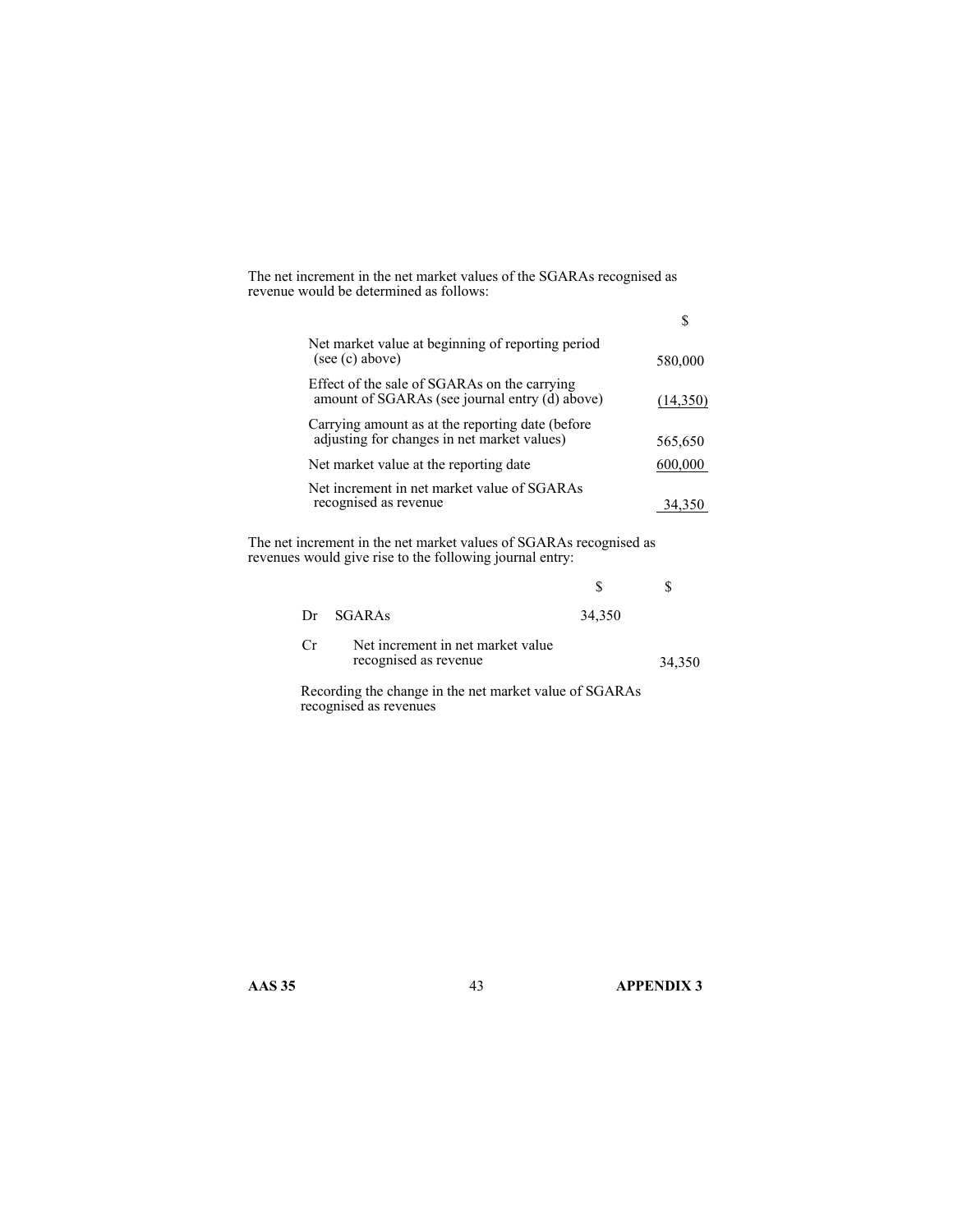Assuming no other transactions take place, the profit from operating activities for the reporting period would be determined as:

|                                                                                                                    | S      |
|--------------------------------------------------------------------------------------------------------------------|--------|
| Sale of meat (see journal entry (g) above)                                                                         | 30,000 |
| Less Deemed cost of sales (see journal entry $(g)$ )<br>above)                                                     | 29,000 |
| Net revenue from the sale of meat                                                                                  | 1,000  |
| Net incrment in net market values of SGARAs<br>recognised as revenues (see the journal entry<br>immediately above) | 34,350 |
| Net market value of slaughtered cattle immediately<br>after slaughter recognised as revenues (see journal          |        |
| entry (e) above)                                                                                                   | 20,000 |
| Profit from operating activities                                                                                   | 55,350 |

### **2. Bearer-SGARAs**

The following illustrates one method of determining the net increment or decrement in the net market value of bearer-SGARAs (that is, SGARAs that bear produce for harvest) recognised as revenues or expenses in accordance with paragraph 5.4 of the Standard. It also illustrates the application of paragraphs 5.5 and 5.6 of the Standard. In particular, it illustrates the effect of:

- (a) incurring costs to maintain SGARAs
- (b) extracting non-living produce from SGARAs
- (c) selling non-living produce
- (d) changes in the net market value of SGARAs between two reporting dates.

In the following illustration, all amounts are assumed to be material and all transactions are cash transactions. The entity, Y Entity, operates a hazelnut grove. The net market value of the hazelnut trees as at 30 June 1999 (the previous reporting date) is \$101,220.

**AAS 35** 44 **APPENDIX 3**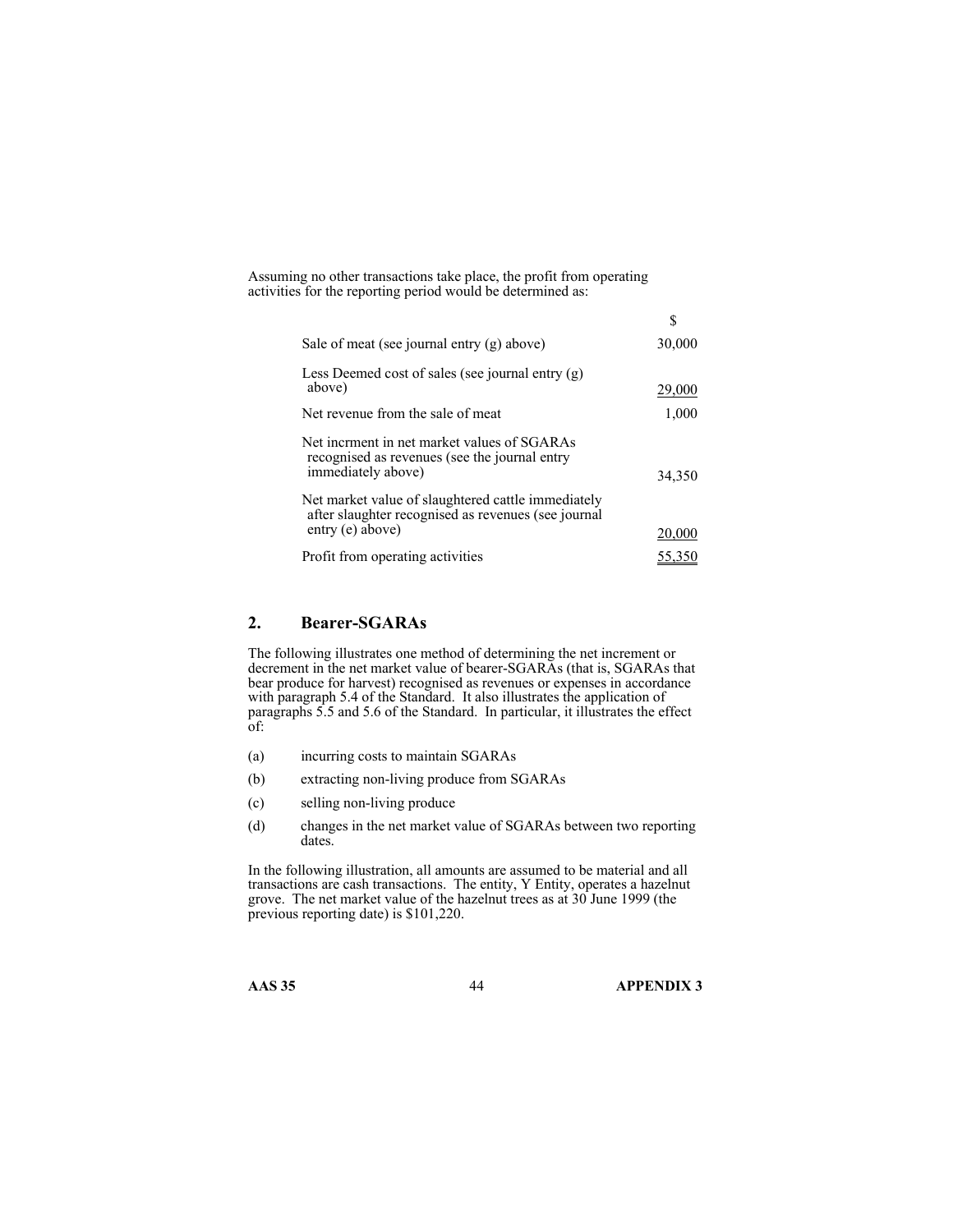#### *(a) Costs incurred to maintain SGARAs*

Employee expenses, fertilisers, lease expenses and other expenses amounting to \$17,000 were incurred and paid for by Y Entity.

This is reflected in the following journal entry:

| Dr Various expenses                   | 17,000 |        |
|---------------------------------------|--------|--------|
| Cash<br>$C_{\rm r}$                   |        | 17,000 |
| Recording expenses incurred on SGARAs |        |        |

#### *(b) Extracting non-living produce from SGARAs*

Y Entity picks hazelnuts. The net market value of the hazelnuts immediately after picking is \$4,091 (exclusive of picking costs). Picking costs are \$1,264.

This is reflected in the following journal entry:

| Dr  | Deemed cost of inventories                                                          | 5,355 |       |
|-----|-------------------------------------------------------------------------------------|-------|-------|
| Cr. | Net market value of hazelnuts<br>immediately after picking<br>recognised as revenue |       | 4.091 |
|     | Cash                                                                                |       |       |

Recording the effect on inventories of picked hazelnuts, the costs to pick and the revenue arising at the time of picking

The effect of this journal entry is to initially recognise inventory at its deemed cost in accordance with paragraph 5.6 of the Standard and to enable the separate identification of revenue relating to the net market value of nonliving produce extracted from SGARAs in accordance with paragraph 5.5 of the Standard. It ensures that the effect on the net market value of SGARAs of growing the now non-living produce and the effect on the carrying amount of inventory of extracting the non-living produce are not netted out in the determination of net increments (decrements) in the net market value of SGARAs that is required to be recognised as revenues (expenses) in accordance with paragraph 5.4 of the Standard. Item  $(d)$  below shows the determination of the net increment (decrement) in the net market value of SGARAs.

**AAS 35** 45 **APPENDIX 3**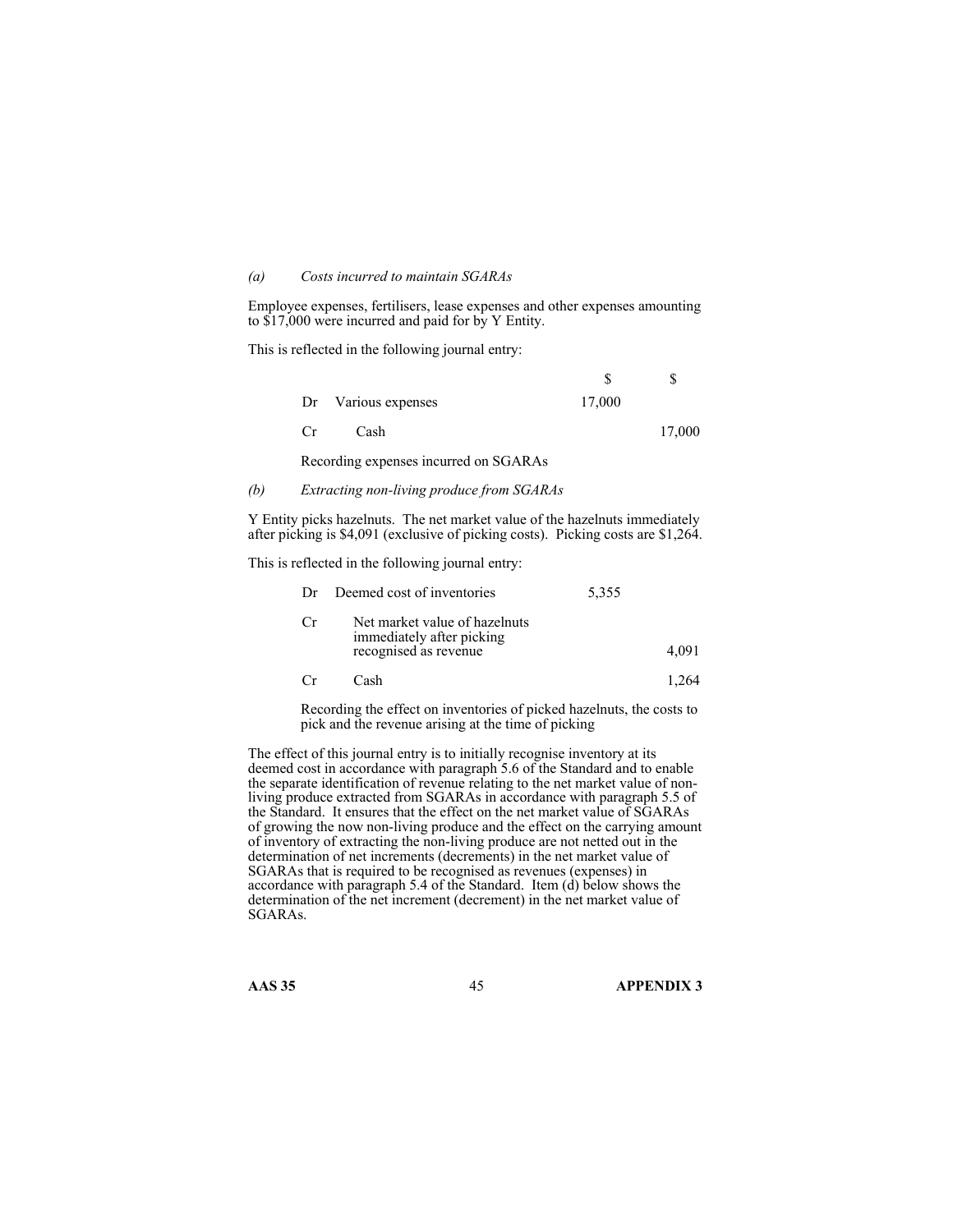### *(c) Sale of non-living produce*

Y Entity sells 80% of the hazelnuts for \$4,284 immediately after picking. Selling costs are assumed to be immaterial.

This is reflected in the following journal entries:

|                    |       |                                                                                                                               | \$    | S       |
|--------------------|-------|-------------------------------------------------------------------------------------------------------------------------------|-------|---------|
|                    | Dr    | Cash                                                                                                                          | 4,284 |         |
|                    | Cr    | Sales revenue                                                                                                                 |       | 4,284   |
|                    |       | Recording revenue from the sale of inventories for cash                                                                       |       |         |
|                    | Dr    | Deemed cost of inventories sold<br>(expense)                                                                                  | 4,284 |         |
|                    | Cr    | Deemed cost of inventories (asset)                                                                                            |       | 4,284   |
|                    |       | Recording the deemed cost of inventories sold (the carrying amount<br>of hazelnut inventories sold immediately prior to sale) |       |         |
| (d)                | dates | Changes in the net market values of SGARAs between two reporting                                                              |       |         |
| hand is \$142,470. |       | At 30 June 2000 (reporting date) the net market value of the SGARAs still on                                                  |       |         |
|                    |       | The net increment in the net market values of the SGARAs recognised as<br>revenues would be determined as follows:            |       |         |
|                    |       | Net market value at beginning of reporting period                                                                             |       | 101,220 |
|                    |       | Net market value at the reporting date                                                                                        |       | 142,470 |

| Net increment in net market value of SGARAs |        |
|---------------------------------------------|--------|
| recognised as revenue                       | 41.250 |

**AAS 35** 46 **APPENDIX 3**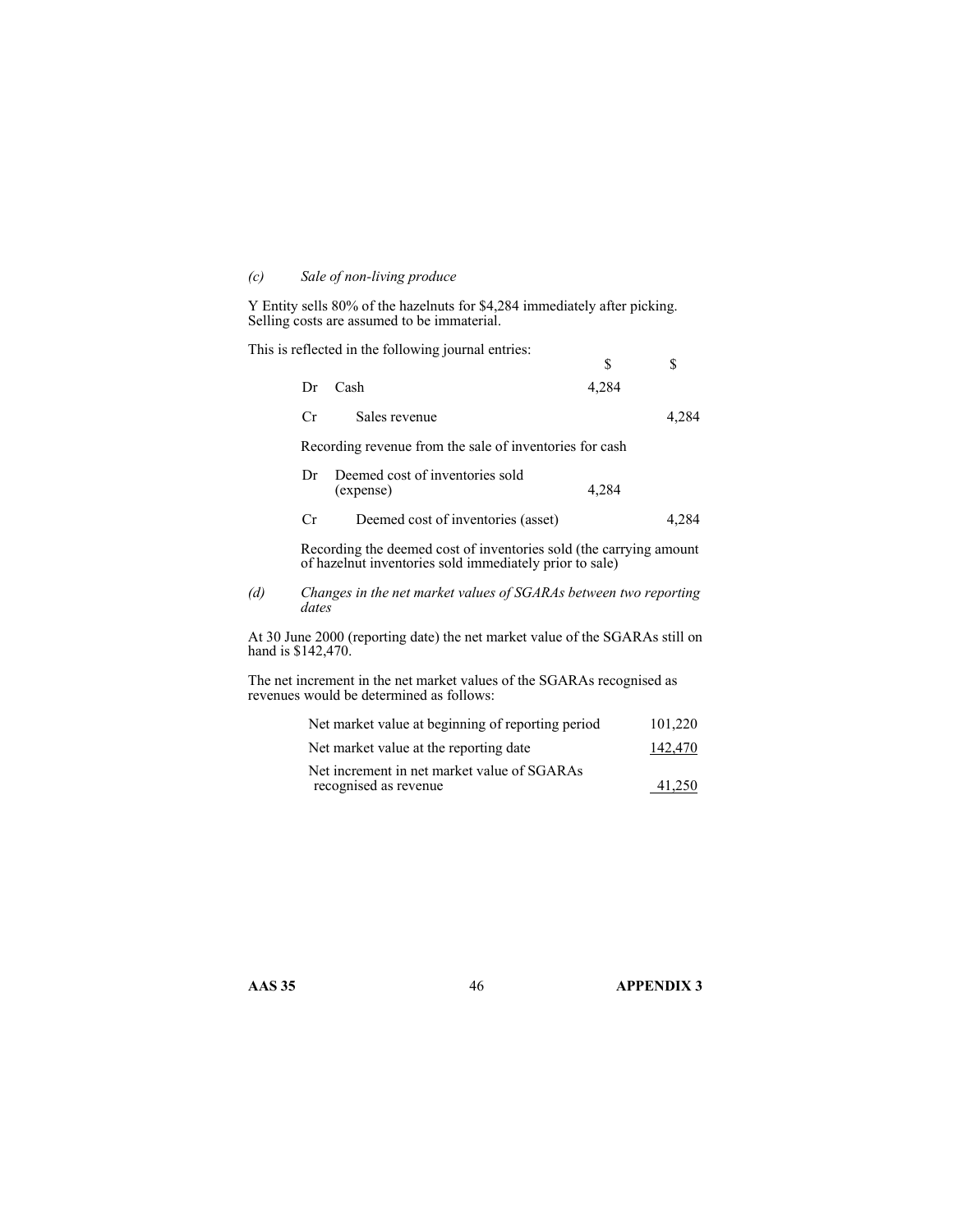The net increment in the net market values of SGARAs recognised as revenue would be recorded by the following journal entry:

|     |        |                                                                                                                                                     | \$     | \$       |
|-----|--------|-----------------------------------------------------------------------------------------------------------------------------------------------------|--------|----------|
|     | Dr     | <b>SGARAS</b>                                                                                                                                       | 41,250 |          |
|     | Cr     | Net increment in net market value<br>(revenue)                                                                                                      |        | 41,250   |
|     |        | Recording the change in the net market value of SGARAs<br>recognised as revenue                                                                     |        |          |
| as: |        | Assuming no other transactions take place, the profit from operating<br>activities for the reporting period ending 30 June 2000 would be determined |        |          |
|     |        | Sale of hazelnuts (see journal entry (c) above)                                                                                                     |        | 4,284    |
|     | above) | Less Deemed cost of sales (see journal entry (c)                                                                                                    |        | 4,284    |
|     |        | Net revenue from the sale of hazelnuts                                                                                                              |        | $\theta$ |
|     |        | Net increment in net market values of SGARAs<br>recognised as revenue (see journal entry<br>immediately above)                                      |        | 41,250   |
|     |        | Net market value of hazelnuts picked during<br>the year (as at picking date) recognised as<br>revenue (see journal entry (b) above)                 |        | 4,091    |
|     |        | Total net revenues                                                                                                                                  |        | 45,341   |
|     |        | Less Costs of maintaining hazelnut trees                                                                                                            |        | 17,000   |
|     |        | Profit from operating activities                                                                                                                    |        | 28,341   |

**AAS 35** 47 **APPENDIX 3**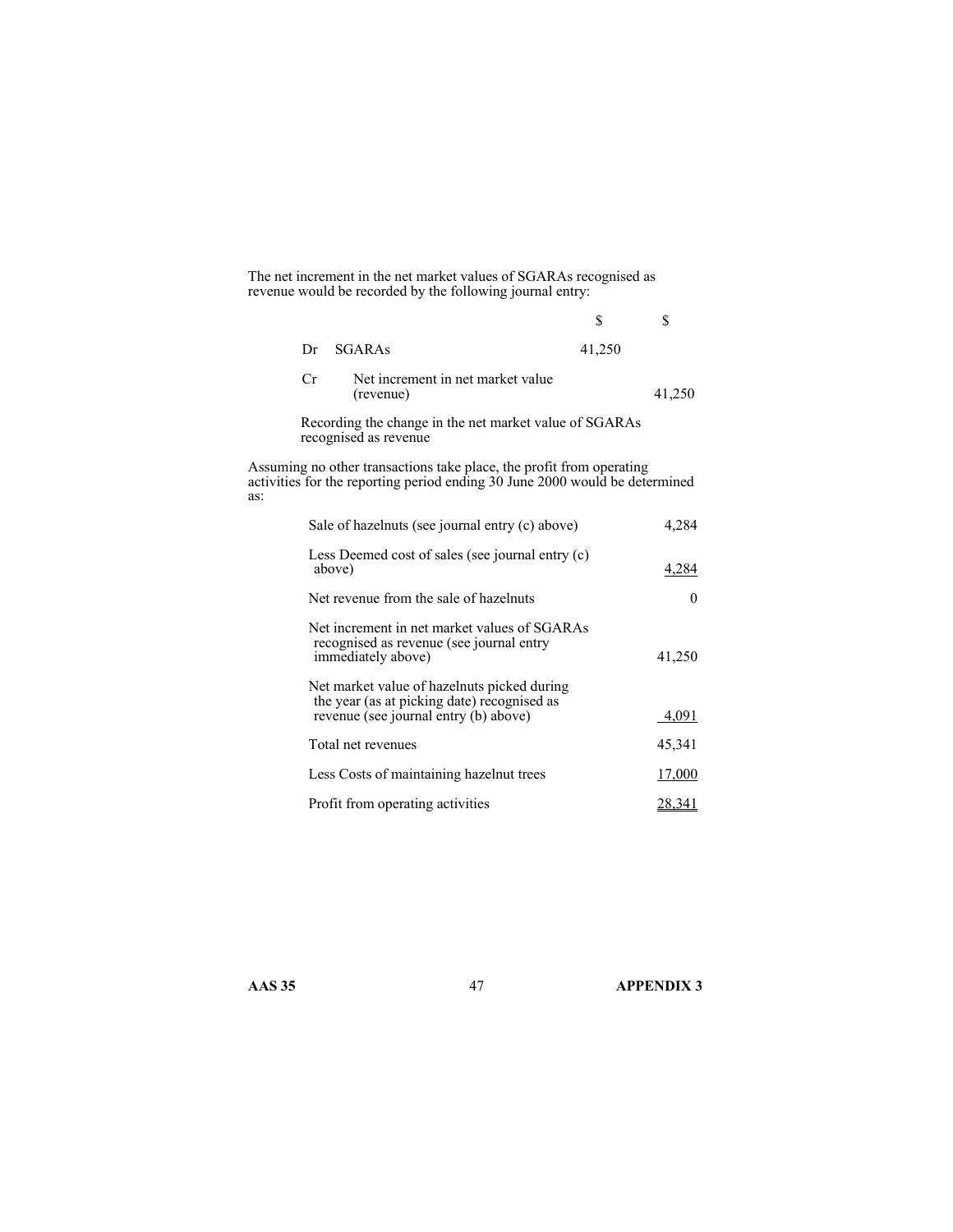# **DEVELOPMENT OF THE STANDARD**

This section does not form part of the Standard. It is a summary of the development of the Standard and the Public Sector Accounting Standards Board's and the Australian Accounting Standards Board's (the Boards') consideration of the key issues dealt with in the Standard.

- 1 The issue of the Standard follows consideration of the responses received on Exposure Draft ED 83 "Self-Generating and Regenerating Assets", which was prepared by the Boards and released in August 1997.
- 2 ED 83 noted that the International Accounting Standards Committee (IASC) has an active project on Agriculture on its agenda which encompasses accounting for SGARAs and that the Boards would monitor the IASC's progress on the Agriculture project in line with Policy Statement 6 "International Harmonisation Policy" and consider that progress in deciding the appropriate time for issuing a Standard. The Boards decided to issue a Standard ahead of the IASC due to the uncertain timing of the IASC project and the urgent need for guidance for Australian entities that control SGARAs. Implementation experience will be of benefit to the IASC as it finalises its Agriculture project. Where opportunities arise, the Boards will continue to provide input to the IASC in the interest of harmony between the Australian Standard and an IASC Standard on Agriculture.

### **Noteworthy Differences from ED 83**

- 3 ED 83 proposed that SGARAs should not be classified into current and non-current portions. The Boards have removed this prohibition from the Standard because they consider that the issue should be dealt with in the project on the presentation of financial reports which forms part of the project harmonising Australian Standards with International Accounting Standard IAS 1 "Presentation of Financial Statements".
- 4 In the course of developing the Standard, the view was expressed by some that the proposed requirement to disclose information that will assist users of financial reports to assess the sensitivity of the carrying amounts of SGARAs to changes in the significant assumptions made in determining the carrying amounts would be unduly onerous. The Boards decided to remove the proposed requirement, but continue to believe that the information would be useful to users. Accordingly, the Boards encourage disclosure of the information.

**AAS 35** 48 **DEVELOPMENT**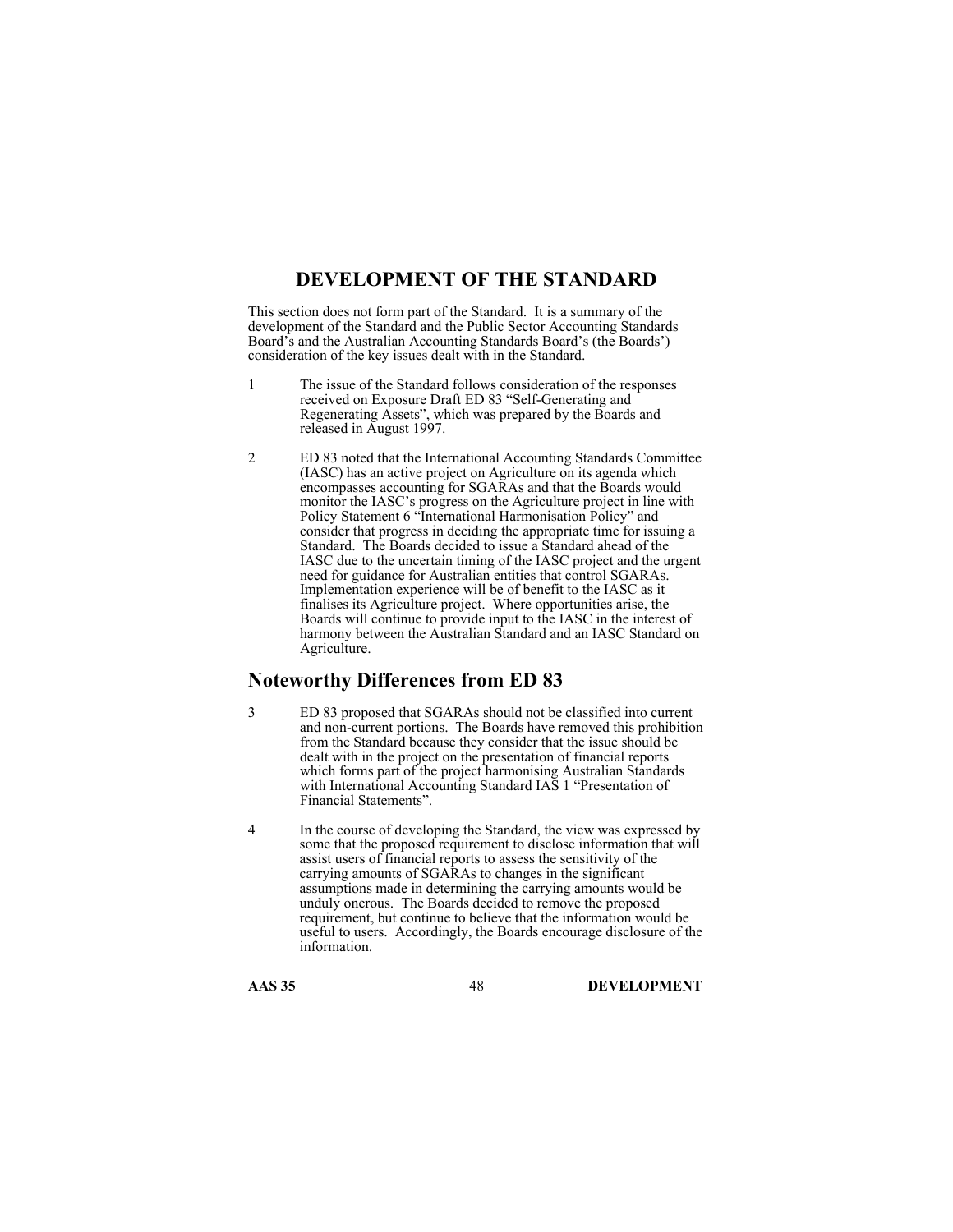- 5 A view was also expressed by some that a requirement to disclose the physical quantities of SGARAs would be unduly onerous. In response to this view, the Boards decided that the Standard should require disclosure of an estimate or relevant indication of physical quantities of SGARAs. Disclosure of that information is useful to users.
- 6 ED 83 did not propose a requirement to disclose the net increment or decrement in the net market values of SGARAs that is recognised as revenues or expenses, nor the net market value of non-living produce extracted from SGARAs during the reporting period immediately after extraction that is recognised as revenues or expenses. This is because it was expected that other pronouncements would require that disclosure (for example, the Australian Accounting Standard that will result from the review of Accounting Standard AASB 1034 "Information to be Disclosed in Financial Reports" and the revised Australian Accounting Standard that will result from the review of Australian Accounting Standard AAS 16 "Financial Reporting by Segments"). However, in the interest of keeping all requirements associated with SGARAs in the one Standard, the Boards decided to include a requirement to disclose the revenues or expenses that are recognised in relation to SGARAs arising from changes in net market values and the effect of extracting non-living produce. The Boards decided not to prescribe how the net increment or decrement should be determined (that is, not prescribe the treatment of costs incurred in relation to SGARAs), but to require disclosure of the method by which the net increment or decrement is determined. The Boards noted that the policy adopted by an entity for the treatment of costs associated with SGARAs would affect the amount of revenues and expenses recognised but not the result/profit or loss attributable to SGARAs because the effect on expenses arising from the treatment of those costs would be offset by the effect on revenues. To assist in determining the amount to be disclosed, commentary paragraphs and an Appendix illustrating the effects of extracting non-living produce from SGARAs and other events on the net increment or decrement in the net market values of SGARAs recognised as revenues or expenses (Appendix 3) have been included in the Standard.

# **Principal Features of ED 83 Retained in the Standard**

7 The Standard retains the basic structure and content of ED 83. SGARAs are required to be measured at net market value, and a change in that value is to be recognised as a revenue or an expense in the profit and loss or other operating statement in the reporting

**AAS 35** 49 **DEVELOPMENT**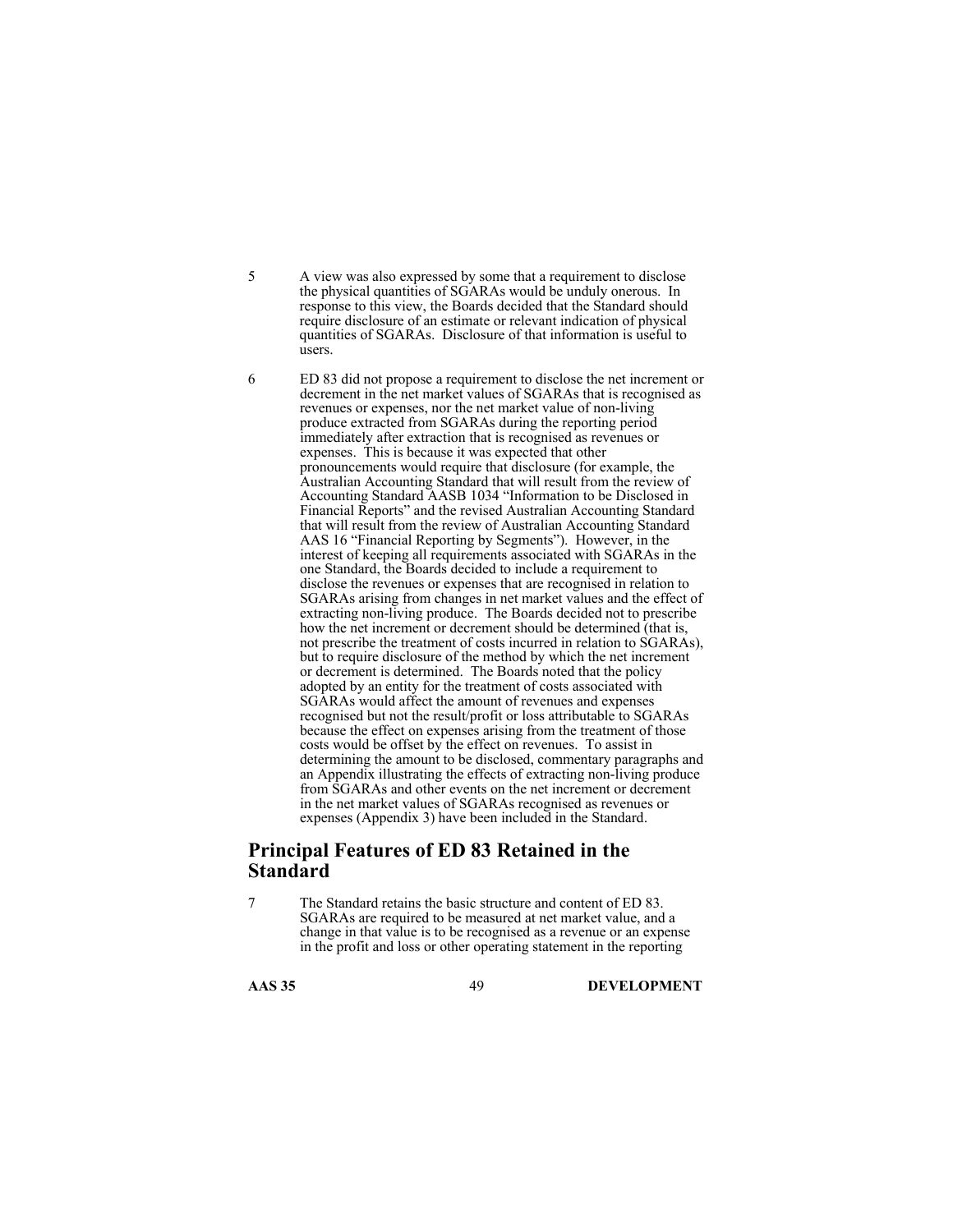period in which the change occurs. The Boards believe that net market value best reflects the future economic benefits embedded in SGARAs because it captures the value of biological transformation which is not adequately reflected in historical costs. Although historical cost may be similar to current value at acquisition and for some time thereafter, over time it would normally differ materially from that value, particularly if the SGARA has a long maturation period. Additionally, certain SGARAs, such as native forests, may not have an associated historical cost. Entities applying historical cost measurement to those SGARAs would therefore omit certain valuable assets from their statement of financial position. Furthermore, using net market value enables the profit and loss or other operating statement to reflect a more relevant measure of the periodic performance of an entity that controls SGARAs than is the case using historical costs.

- 8 During the development of the Standard, a view was expressed by some that:
	- (a) the Standard should not be applicable to SGARAs with short-term production cycles, such as wheat crops, and that generally accepted historical cost accounting principles should apply. The Boards believe that although often the proceeds from the sale of the non-living produce of these SGARAs are realised shortly after biological change takes place, financial performance occurs as biological change takes place, rather than when the produce is sold. However, the Boards expect that the historical cost of these partially-grown SGARAs normally would provide the best indicator of net market value at the reporting date.
	- (b) the Standard should not apply to long-term bearer-SGARAs such as grape vines. They argued that these SGARAs are equivalent to plant and equipment and should be accounted for in the same manner as plant and equipment. The Boards believe that although there are similarities between a machine and a vine, the vine is fundamentally different due to its "living" characteristic. Historical cost does not adequately reflect the future economic benefits embodied in long-term bearer-SGARAs and the financial performance of such SGARAs.
	- (c) non-SGARAs to which SGARAs are inextricably related (for example, the land upon which trees grow in a forest and the infrastructure within the forest) should not be required to be separated from the SGARAs. The Boards are of the view that the "living" characteristic of SGARAs

**AAS 35** 50 **DEVELOPMENT**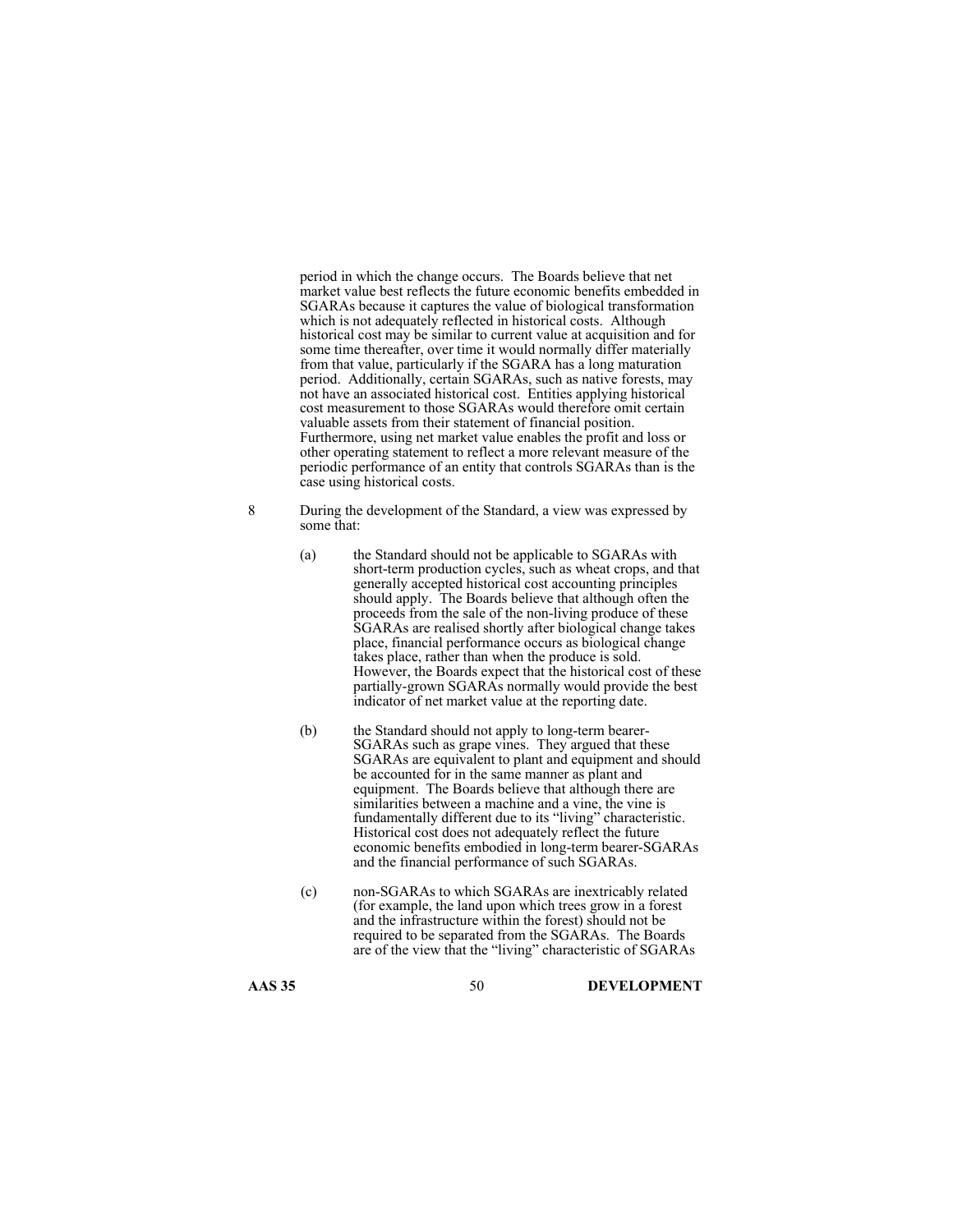provides an appropriate basis for defining the scope of the Standard, and therefore that non-SGARAs should be excluded from the Standard's scope. The Standard requires that where the net market value of an integrated group of SGARAs and non-SGARAs is determined, that value should be allocated on a reasonable basis to the SGARA components and the non-SGARA components for the purpose of determining the net market value of the SGARAs. The carrying amounts of the non-SGARAs, and the treatment of changes in those carrying amounts, should be determined in accordance with applicable Australian Accounting Standards.

- (d) in the absence of active and liquid markets, the determination of net market value of SGARAs is subjective. The Boards acknowledge the need for professional judgement in applying the Standard, and note that the disclosures required provide users with information about the assumptions made in determining net market values in the absence of active and liquid markets. Those disclosures provide users with information to assess the reliability of the recognised amounts.
- (e) changes in the net market value of SGARAs should be recognised directly in equity, consistent with the general treatment of revaluation increments and decrements for property, plant and equipment. The Boards note that the requirement to recognise changes in the carrying amount of SGARAs immediately as revenues or expenses is compatible with the approaches taken in Australian Accounting Standards which prescribe the measurement of assets at current values (in particular AAS 25 "Financial Reporting by Superannuation Plans" and AAS 26 "Financial Reporting of General Insurance Activities"). Recognising revaluation increments and decrements as revenues or expenses provides more relevant information to users of financial reports on a more timely basis than recognising those changes as capital maintenance adjustments included directly in equity. The latter approach does not recognise revenues or expenses for changes in the value of a SGARA until the SGARA is sold. Particularly for a SGARA with a long maturation period, the recognition of revenue only at the time of sale does not report the most relevant information to users of financial reports. The entity's financial performance should be measured on a more timely basis. Concern was expressed by some about recognising "unrealised" revenues and

**AAS 35** 51 **DEVELOPMENT**